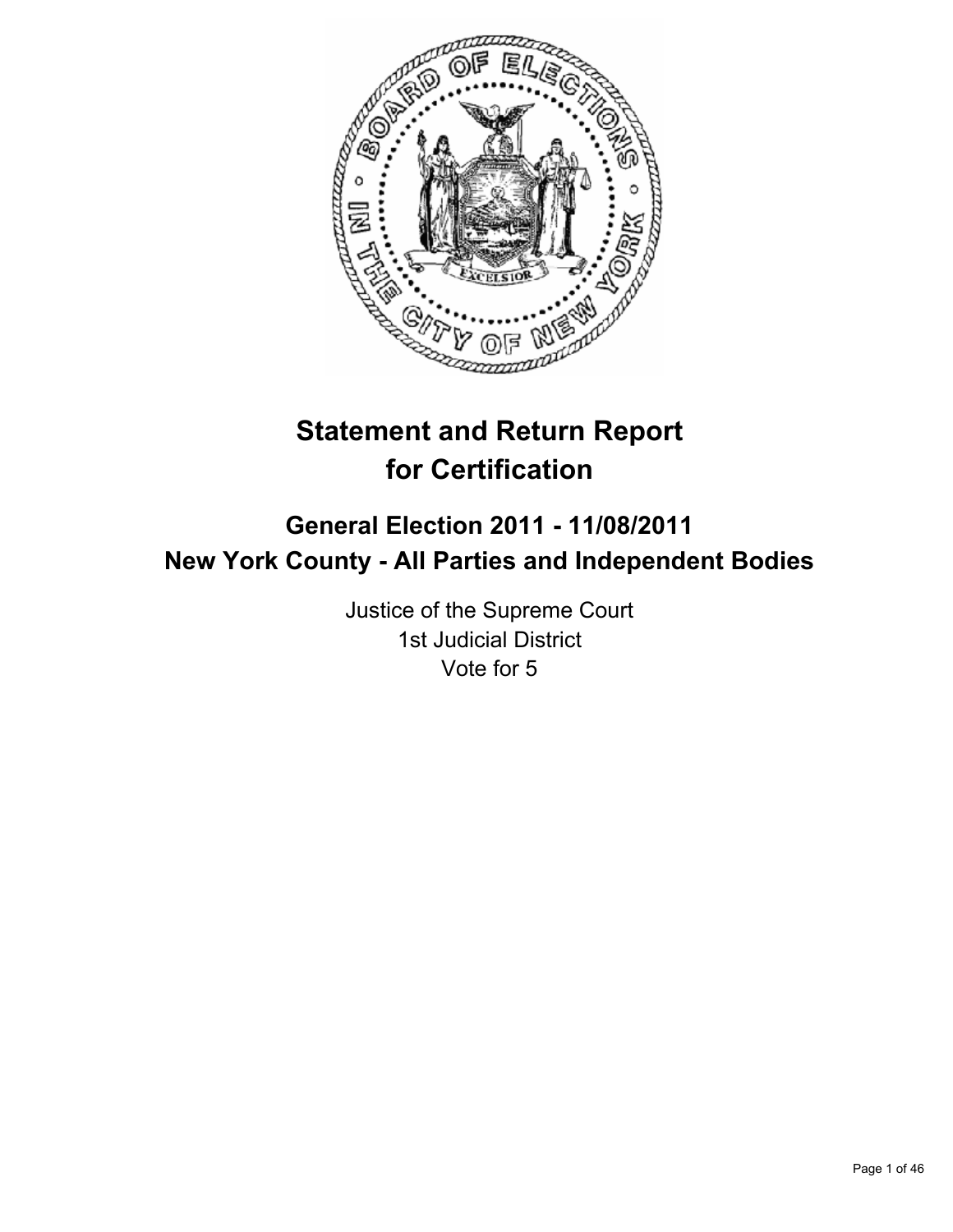

| <b>PUBLIC COUNTER</b>                                    | 2,933 |
|----------------------------------------------------------|-------|
| <b>EMERGENCY</b>                                         | 0     |
| ABSENTEE/MILITARY                                        | 159   |
| <b>FEDERAL</b>                                           | 0     |
| SPECIAL PRESIDENTIAL                                     | 0     |
| AFFIDAVIT                                                | 14    |
| <b>Total Ballots</b>                                     | 3,106 |
| Less - Inapplicable Federal/Special Presidential Ballots | 0     |
| <b>Total Applicable Ballots</b>                          | 3,106 |
| LAURA VISITACION-LEWIS (DEMOCRATIC)                      | 2,207 |
| JOAN MADDEN (DEMOCRATIC)                                 | 2,108 |
| ANALISA TORRES (DEMOCRATIC)                              | 2,151 |
| DEBORAH A KAPLAN (DEMOCRATIC)                            | 2,095 |
| ELLEN GESMER (DEMOCRATIC)                                | 1,803 |
| ELLEN GESMER (REPUBLICAN)                                | 402   |
| ADAM DISLVESTRO (WRITE-IN)                               | 1     |
|                                                          |       |
| AKIVA SITZER (WRITE-IN)                                  | 1     |
| AL GORE (WRITE-IN)                                       | 2     |
| ALAN BENSON (WRITE-IN)                                   | 1     |
| ALAN FLACKS (WRITE-IN)                                   | 1     |
| ALAN WONG (WRITE-IN)                                     | 1     |
| ALANA LESCZYNSKI (WRITE-IN)                              | 2     |
| ANGEL GARCIN (WRITE-IN)                                  | 1     |
| ANNIE ONELSE (WRITE-IN)                                  | 1     |
| ANTHONY WORDENTE (WRITE-IN)                              | 1     |
| BARBARA ROS (WRITE-IN)                                   | 1     |
| BARLEH HARZFEED (WRITE-IN)                               | 1     |
| BENJAMIN LESCZYNSKI (WRITE-IN)                           | 2     |
| BIG BIRD (WRITE-IN)                                      | 1     |
| BILL DEPARO (WRITE-IN)                                   | 1     |
| CAITLIN HALLIGAN (WRITE-IN)                              | 1     |
| CARLOS CASTENADA (WRITE-IN)                              | 1     |
| CARLOS LOPEZ (WRITE-IN)                                  | 1     |
| CHAIM SITZER (WRITE-IN)                                  | 1     |
| CHARLIE SHEEN (WRITE-IN)                                 | 1     |
| COOKIE MONSTER (WRITE-IN)                                | 1     |
| DANA POOLE (WRITE-IN)                                    | 1     |
| DANEL J. COHEN (WRITE-IN)                                | 1     |
| DAVE BAZER (WRITE-IN)                                    | 1     |
| DAVID PELKIN (WRITE-IN)                                  | 1     |
| DAWN FOX (WRITE-IN)                                      | 2     |
| DENA TOCKER (WRITE-IN)                                   | 1     |
| DENNIS MORACO (WRITE-IN)                                 | 1     |
| DEREK JETER (WRITE-IN)                                   | 2     |
| DONALD DUCK (WRITE-IN)                                   | 3     |
| DONALD TRUMP (WRITE-IN)                                  | 1     |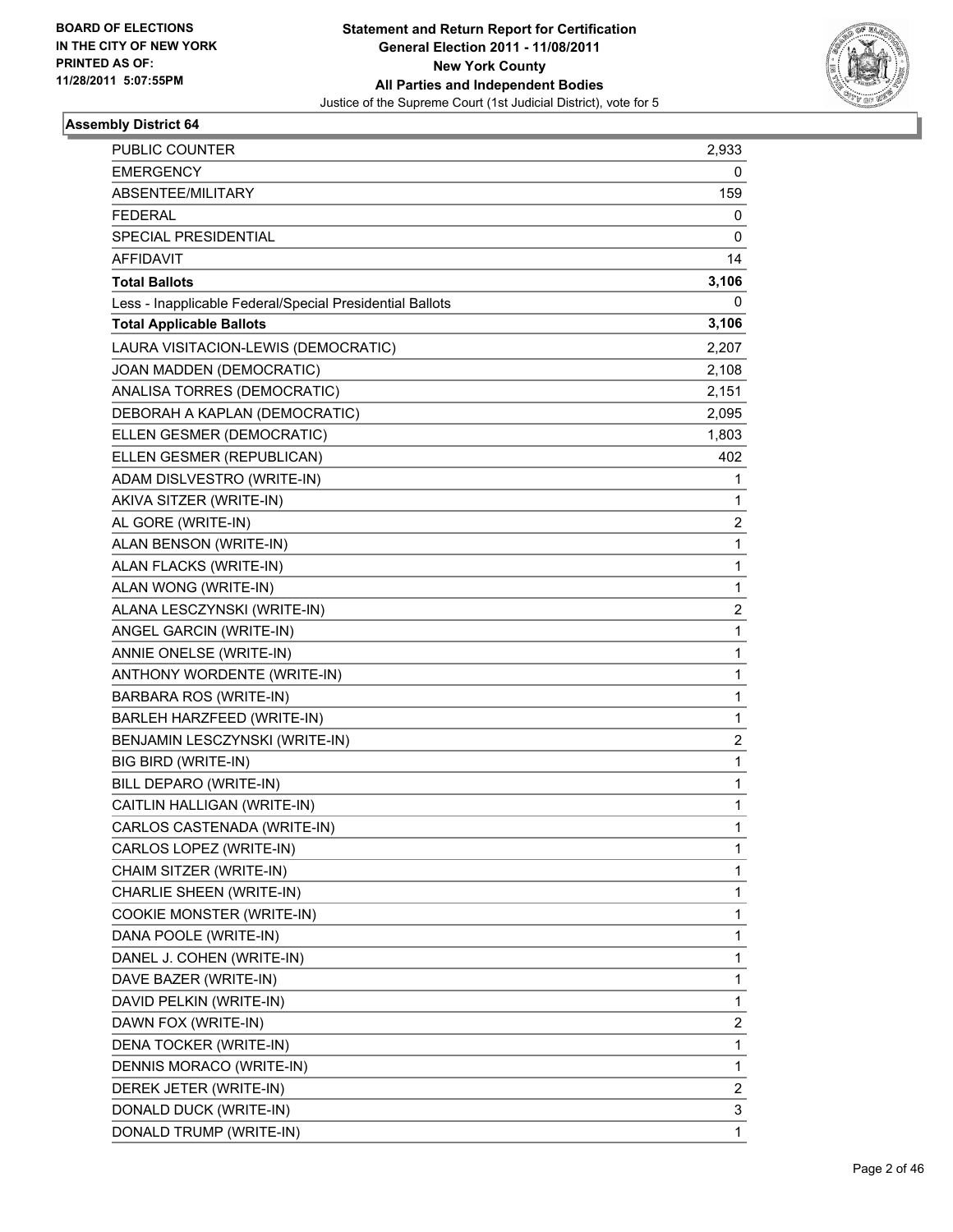

| EDWARD C BURNS (WRITE-IN)        | 1            |
|----------------------------------|--------------|
| EDWARD J BURNS (WRITE-IN)        | 1            |
| ELI HALPERT (WRITE-IN)           | 2            |
| ELI MANNING (WRITE-IN)           | 1            |
| ELLEN GESMER (WRITE-IN)          | 1            |
| ELMO (WRITE-IN)                  | 1            |
| ERIN MCMAHON (WRITE-IN)          | 1            |
| ERNEST MAGLIATO (WRITE-IN)       | 1            |
| HALLIE ISAK (WRITE-IN)           | 2            |
| HECTOR RIVERA (WRITE-IN)         | 1            |
| HELEN GREENBERG (WRITE-IN)       | 1            |
| JAMES LESCZYNSKI (WRITE-IN)      | 2            |
| JAMES MENGES (WRITE-IN)          | 1            |
| JEREMY SCHIFFRES (WRITE-IN)      | 1            |
| JOE FRAZIER (WRITE-IN)           | 1            |
| JOHN CASEY (WRITE-IN)            | 1            |
| JOHNATHAN DISILVESTRO (WRITE-IN) | 1            |
| JOSEPH ARAMATHIH (WRITE-IN)      | 1            |
| JOSEPH KASPER (WRITE-IN)         | 1            |
| JUAN RIVERA (WRITE-IN)           | 1            |
| JUSTIN DISLVESTRO (WRITE-IN)     | 1            |
| KENNETH A. WIND (WRITE-IN)       | 1            |
| KIM MOSCARITOLO (WRITE-IN)       | 1            |
| LEE BERMAN (WRITE-IN)            | 1            |
| LYNETTE HWANG (WRITE-IN)         | 1            |
| M. ZEB LAMPMAY (WRITE-IN)        | 1            |
| MAELE GELLOR (WRITE-IN)          | 1            |
| MICHAEL KRAMEL (WRITE-IN)        | 1            |
| MICHAEL SILLER (WRITE-IN)        | 1            |
| MICKEY MOUSE (WRITE-IN)          | 2            |
| MIRIAM MERZFEED (WRITE-IN)       | 1            |
| MOSHE SITZER (WRITE-IN)          | 1            |
| NEAL PATEL (WRITE-IN)            | 1            |
| NO FIRST/LAST NAME (WRITE-IN)    | 3            |
| NO NAME (WRITE-IN)               | 14           |
| PATRICA GATLING (WRITE-IN)       | 1            |
| PETER DOCATTA (WRITE-IN)         | 1            |
| PETER VANTEL (WRITE-IN)          | 1            |
| RICK LAZIO (WRITE-IN)            | 1            |
| RICK MACGREGOR (WRITE-IN)        | 1            |
| ROBERT STEPHANEK (WRITE-IN)      | 1            |
| ROBERT V. BELTRAN (WRITE-IN)     | 1            |
| RON A. MILLER (WRITE-IN)         | 1            |
| RONALD DUDLEY (WRITE-IN)         | 1            |
| RUDY GIOLIDA (WRITE-IN)          | 1            |
| SARA LESCZYNSKI (WRITE-IN)       | $\mathbf{2}$ |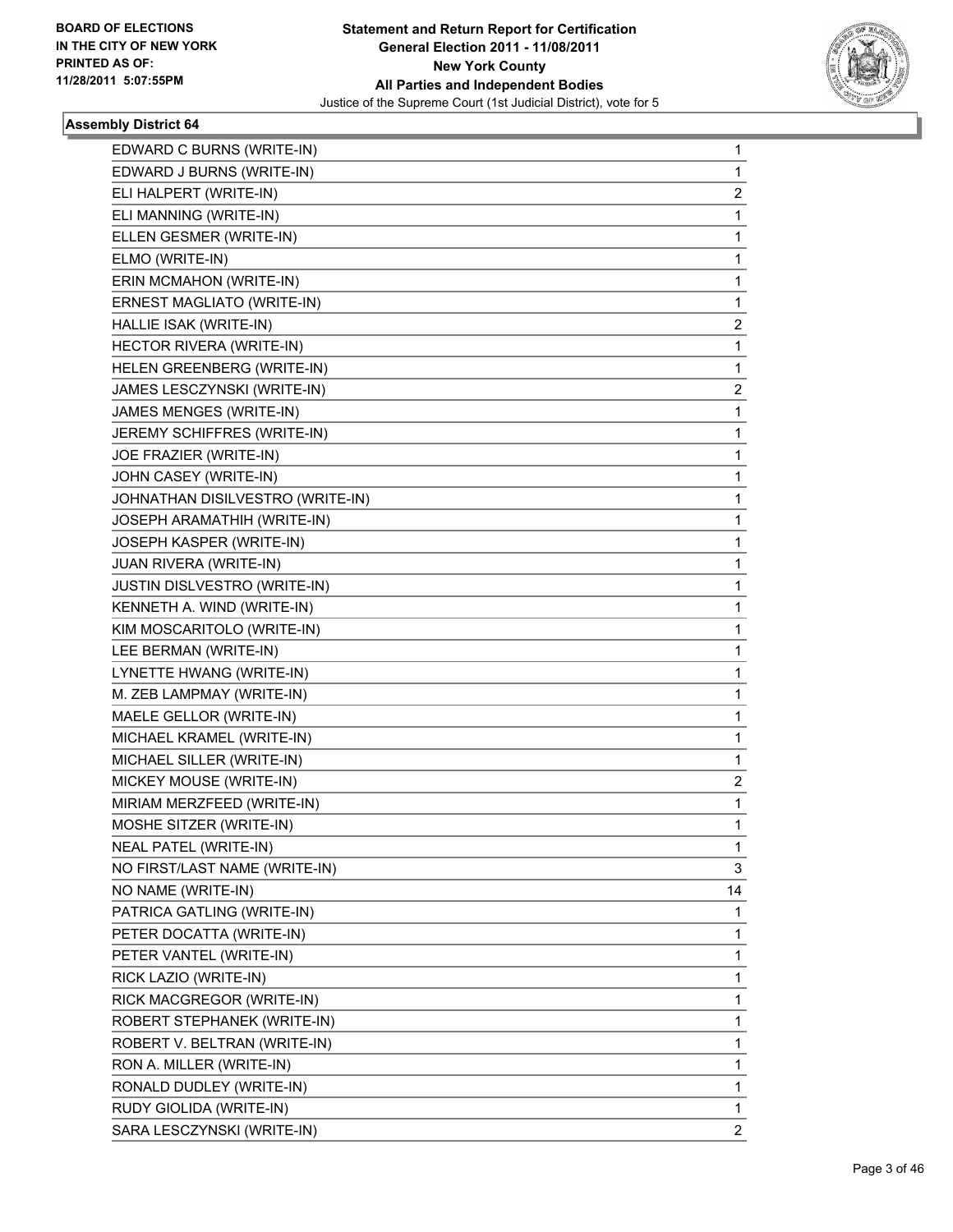

| SONDRA AVRIUK (WRITE-IN)      | 2              |
|-------------------------------|----------------|
| STEPHEN COLBERT (WRITE-IN)    |                |
| STEVEN M. DEMSKY (WRITE-IN)   | 2              |
| STUART AVRIUK (WRITE-IN)      | $\overline{2}$ |
| SYLVIA WERTHEIMER (WRITE-IN)  |                |
| VINCENT CAPIZZI (WRITE-IN)    |                |
| <b>VINNIE MOK (WRITE-IN)</b>  |                |
| WALTER ARSEWALT (WRITE-IN)    |                |
| WILLIAM J. BRENNAN (WRITE-IN) |                |
| WILLIAM WEDD (WRITE-IN)       |                |
| ZAC TOWNSEND (WRITE-IN)       |                |
| <b>Total Votes</b>            | 10,884         |
| Unrecorded                    | 4.646          |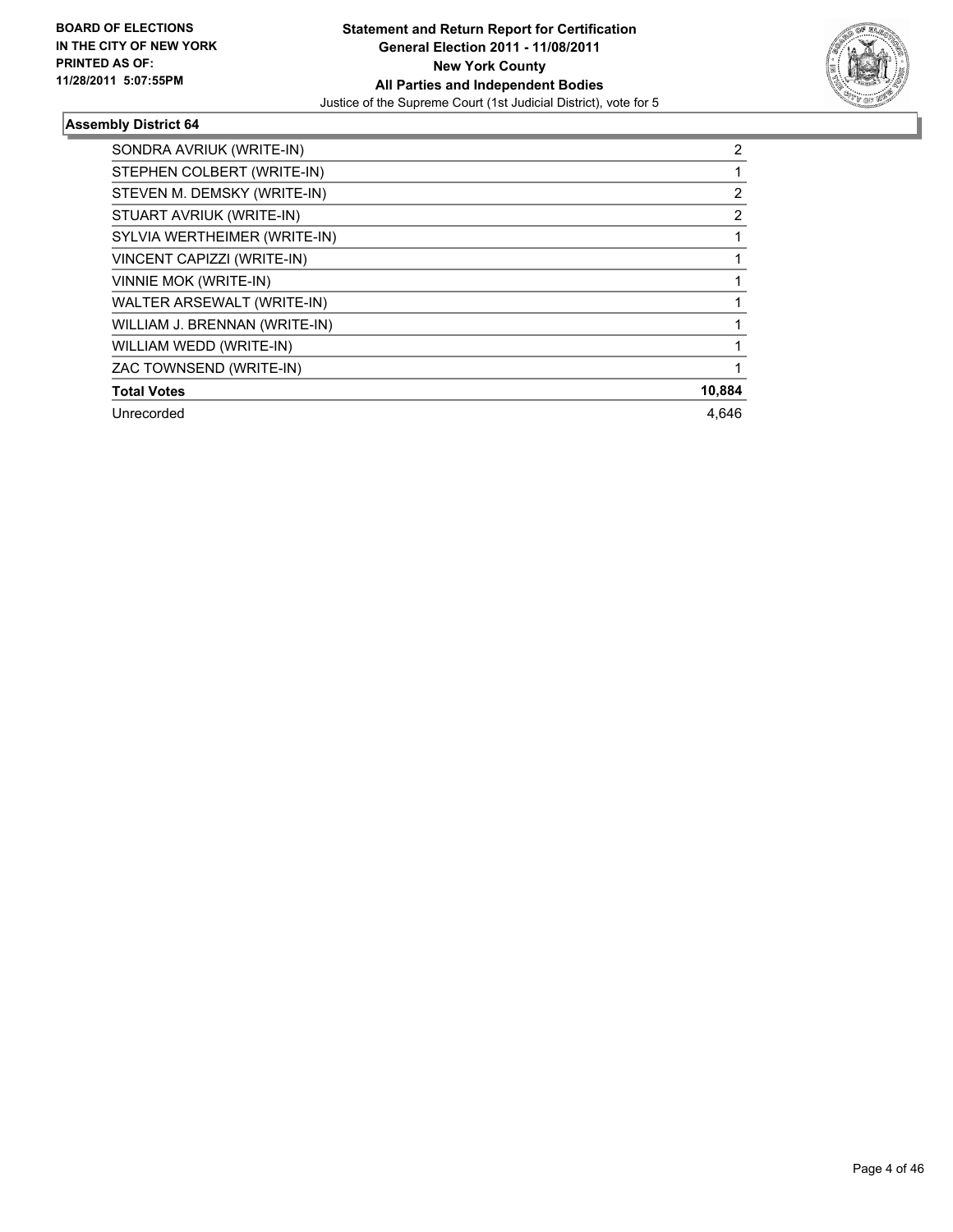

| PUBLIC COUNTER                                           | 2,172 |
|----------------------------------------------------------|-------|
| <b>EMERGENCY</b>                                         | 0     |
| ABSENTEE/MILITARY                                        | 243   |
| <b>FEDERAL</b>                                           | 0     |
| <b>SPECIAL PRESIDENTIAL</b>                              | 0     |
| AFFIDAVIT                                                | 19    |
| <b>Total Ballots</b>                                     | 2,434 |
| Less - Inapplicable Federal/Special Presidential Ballots | 0     |
| <b>Total Applicable Ballots</b>                          | 2,434 |
| LAURA VISITACION-LEWIS (DEMOCRATIC)                      | 1,768 |
| JOAN MADDEN (DEMOCRATIC)                                 | 1,815 |
| ANALISA TORRES (DEMOCRATIC)                              | 1,768 |
| DEBORAH A KAPLAN (DEMOCRATIC)                            | 1,822 |
| ELLEN GESMER (DEMOCRATIC)                                | 1,509 |
| ELLEN GESMER (REPUBLICAN)                                | 507   |
| "GRANDPA" AL LEWIS (WRITE-IN)                            | 1     |
| ADAM EGERBERG (WRITE-IN)                                 | 1     |
| ALEXANDER SUSURSKY (WRITE-IN)                            | 1     |
| ALYSA MOKAS (WRITE-IN)                                   | 1     |
| ANALISA TORRES (WRITE-IN)                                | 1     |
| ANDREW KEISNER (WRITE-IN)                                | 1     |
| ANN REILLY (WRITE-IN)                                    | 1     |
| ANNE MCCAUGHEY (WRITE-IN)                                | 1     |
| APRIL COHEN (WRITE-IN)                                   | 1     |
| <b>BARRY NEGRIN (WRITE-IN)</b>                           | 1     |
| <b>BILL CLINTON (WRITE-IN)</b>                           | 1     |
| <b>BOB HAIG (WRITE-IN)</b>                               | 1     |
| <b>BRAIN LERHER (WRITE-IN)</b>                           | 1     |
| <b>BRET DELAIRE (WRITE-IN)</b>                           | 1     |
| CAME SEIDEN (WRITE-IN)                                   | 1     |
| CHRISTOPHER ANDREW KEISNER (WRITE-IN)                    | 1     |
| CHRISTOPHER MACDOUGALL (WRITE-IN)                        | 1     |
| CORIE BRISEE (WRITE-IN)                                  | 1     |
| D.M. PETRILLO (WRITE-IN)                                 | 1     |
| DALLAS HAYES (WRITE-IN)                                  | 1     |
| DAN ISAACS (WRITE-IN)                                    | 1     |
| DANIEL ISAACS (WRITE-IN)                                 | 1     |
| DANIEL ISSACCS (WRITE-IN)                                | 1     |
| DANIEL W ISAACS (WRITE-IN)                               | 1     |
| DARTH VADAR (WRITE-IN)                                   | 1     |
| DAVID BOYER (WRITE-IN)                                   | 1     |
| DAVID DELBAUM (WRITE-IN)                                 | 1     |
| DAVID DINKINS (WRITE-IN)                                 | 1     |
| DEBORAH KAPLAN (WRITE-IN)                                | 1     |
| DEBORAH KEISNER (WRITE-IN)                               | 1     |
| DEBRA SUE STEIN (WRITE-IN)                               | 1     |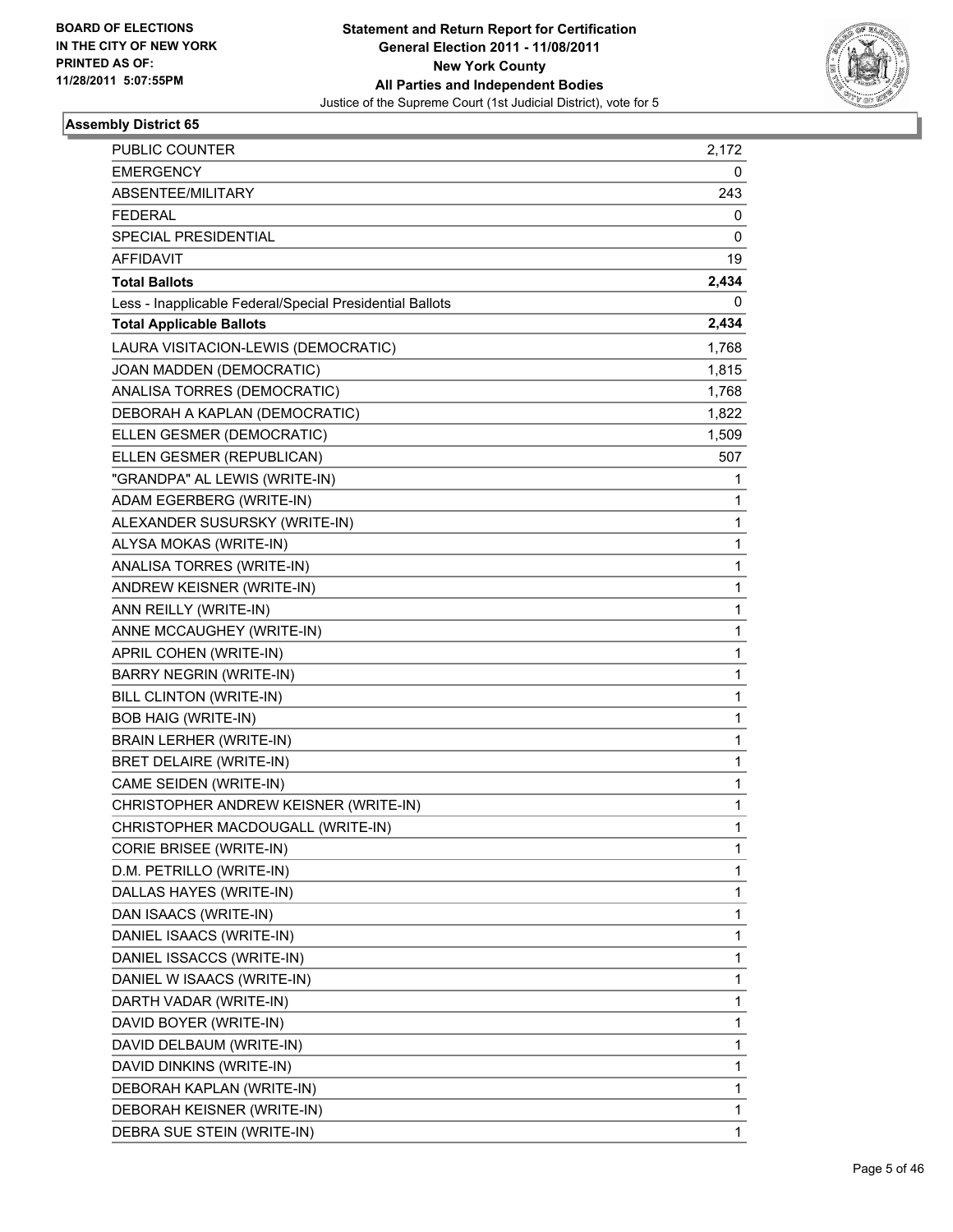

| E GESMER (WRITE-IN)               | 1 |
|-----------------------------------|---|
| ELI ZABAR (WRITE-IN)              | 1 |
| ELIYAHU KAYLOUN (WRITE-IN)        | 1 |
| FRED UMANE (WRITE-IN)             | 1 |
| FREDRIC M. UMANE (WRITE-IN)       | 1 |
| <b>GARY GALPERIN (WRITE-IN)</b>   | 1 |
| <b>GEORGIANA VIEST (WRITE-IN)</b> | 1 |
| GOERGE J SILVER (WRITE-IN)        | 1 |
| <b>GREEN LANTERN (WRITE-IN)</b>   | 1 |
| <b>GREGORY NAGY (WRITE-IN)</b>    | 1 |
| HEATH M. SHERMAN (WRITE-IN)       | 1 |
| HOWARD STERN (WRITE-IN)           | 1 |
| J J KELLY (WRITE-IN)              | 1 |
| JACLYN GREENSTEN (WRITE-IN)       | 1 |
| JAMES CODDINGTON (WRITE-IN)       | 1 |
| JAMES D AUGUSTE (WRITE-IN)        | 1 |
| JANICE PERITZ (WRITE-IN)          | 1 |
| JASON FRASCO (WRITE-IN)           | 1 |
| JEFFERSON ROWLEY (WRITE-IN)       | 1 |
| JEFFREY P. BURACK (WRITE-IN)      | 1 |
| JENNIFER VAN THIEL (WRITE-IN)     | 1 |
| JEREMY SHOCKETT (WRITE-IN)        | 2 |
| <b>JIM MORRISON (WRITE-IN)</b>    | 1 |
| JOAN MADDEN (WRITE-IN)            | 1 |
| JOE FRAZIER (WRITE-IN)            | 1 |
| JOE METZGER (WRITE-IN)            | 1 |
| JOHN A COLE (WRITE-IN)            | 1 |
| JOHN SMITH (WRITE-IN)             | 1 |
| JOSEPH PALASITS (WRITE-IN)        | 1 |
| KENDRA VIZCAINO (WRITE-IN)        | 1 |
| KENNETH MOLTNER (WRITE-IN)        | 1 |
| KENNY KRAMER (WRITE-IN)           | 1 |
| KURT HOKE (WRITE-IN)              | 1 |
| LAURA LANG (WRITE-IN)             | 1 |
| LAURA VISITACION-LEWIS (WRITE-IN) | 1 |
| LISA COZ (WRITE-IN)               | 1 |
| LORRIE DIRKSE (WRITE-IN)          | 1 |
| MARCUS CEDERQVIST (WRITE-IN)      | 1 |
| MARGIE KLEINBART (WRITE-IN)       | 1 |
| MARIO CUOMO (WRITE-IN)            | 1 |
| MARK GREEN (WRITE-IN)             | 1 |
| ME (WRITE-IN)                     | 2 |
| MEGAN CRYAN (WRITE-IN)            | 1 |
| MICHELLE A CONNELLY (WRITE-IN)    | 2 |
|                                   |   |
| MIKE OBUS (WRITE-IN)              | 1 |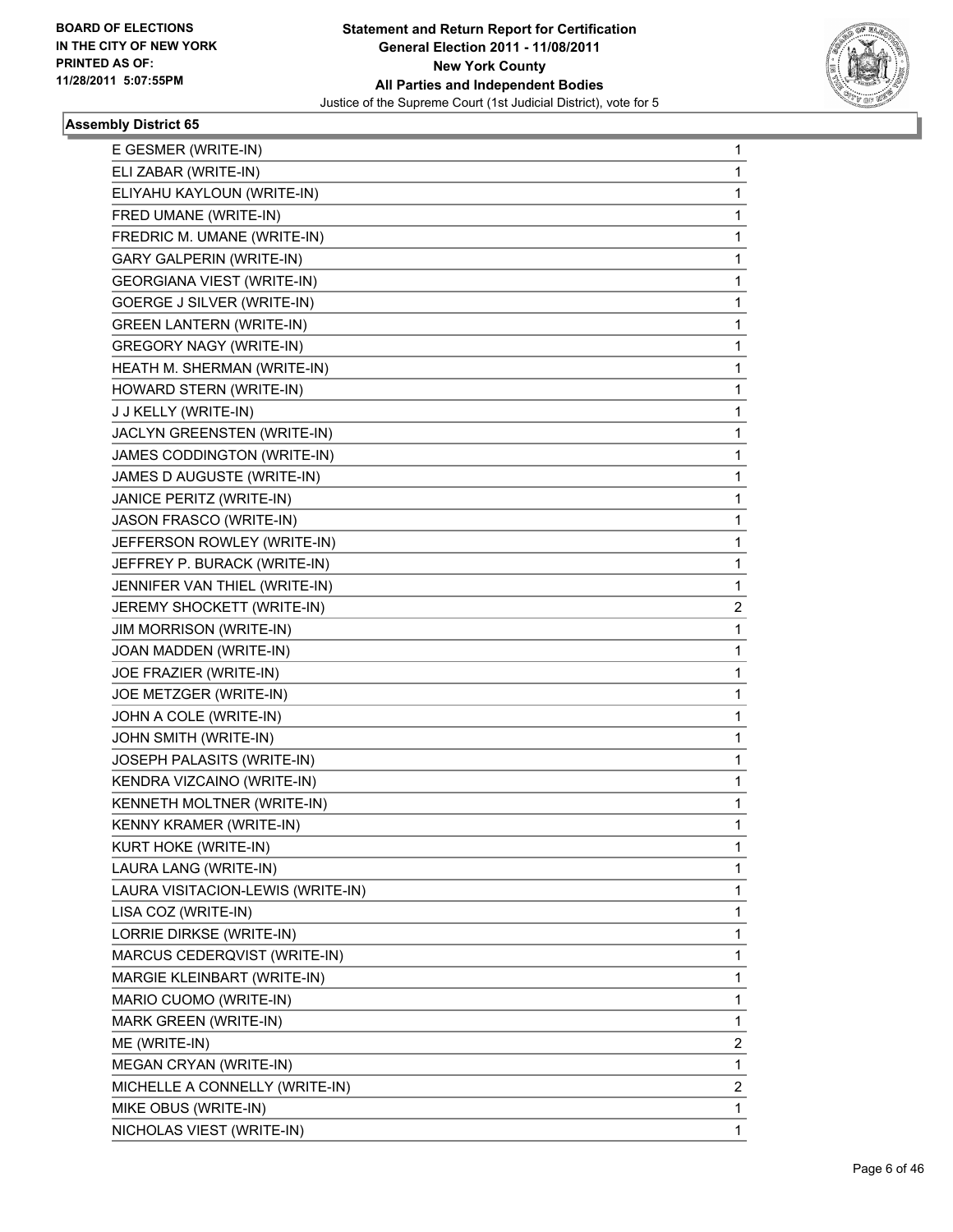

| NICK DELUCA (WRITE-IN)          | 1     |
|---------------------------------|-------|
| NICOLE JABLON (WRITE-IN)        | 1     |
| NO FIRST/LAST NAME (WRITE-IN)   | 3     |
| NO NAME (WRITE-IN)              | 15    |
| <b>NORMAN BARELA (WRITE-IN)</b> | 1     |
| PETER C. HEIN (WRITE-IN)        | 1     |
| RANDY CREDICO (WRITE-IN)        | 1     |
| REBECCA PEDLETON (WRITE-IN)     | 1     |
| ROBERT KOEHL (WRITE-IN)         | 1     |
| ROBERT M. MORGENTHAU (WRITE-IN) | 1     |
| ROBERT MORGAMTHEA (WRITE-IN)    | 1     |
| ROBERT MORGAN (WRITE-IN)        | 1     |
| ROBERT MORGANTHAL (WRITE-IN)    | 1     |
| ROD STEWART (WRITE-IN)          | 1     |
| SABETA HARRIS (WRITE-IN)        | 1     |
| SECUNDA DON (WRITE-IN)          | 1     |
| STEVEN COHEN (WRITE-IN)         | 1     |
| SUEANN SUSURSKY (WRITE-IN)      | 1     |
| SUPER MAN CLARK KENT (WRITE-IN) | 1     |
| TARARA GREEN (WRITE-IN)         | 1     |
| TERRI DRAKE (WRITE-IN)          | 1     |
| TOBY CODDINGTON (WRITE-IN)      | 1     |
| TODD GARRIN (WRITE-IN)          | 1     |
| TOM JONES (WRITE-IN)            | 1     |
| <b>Total Votes</b>              | 9,309 |
| Unrecorded                      | 2.861 |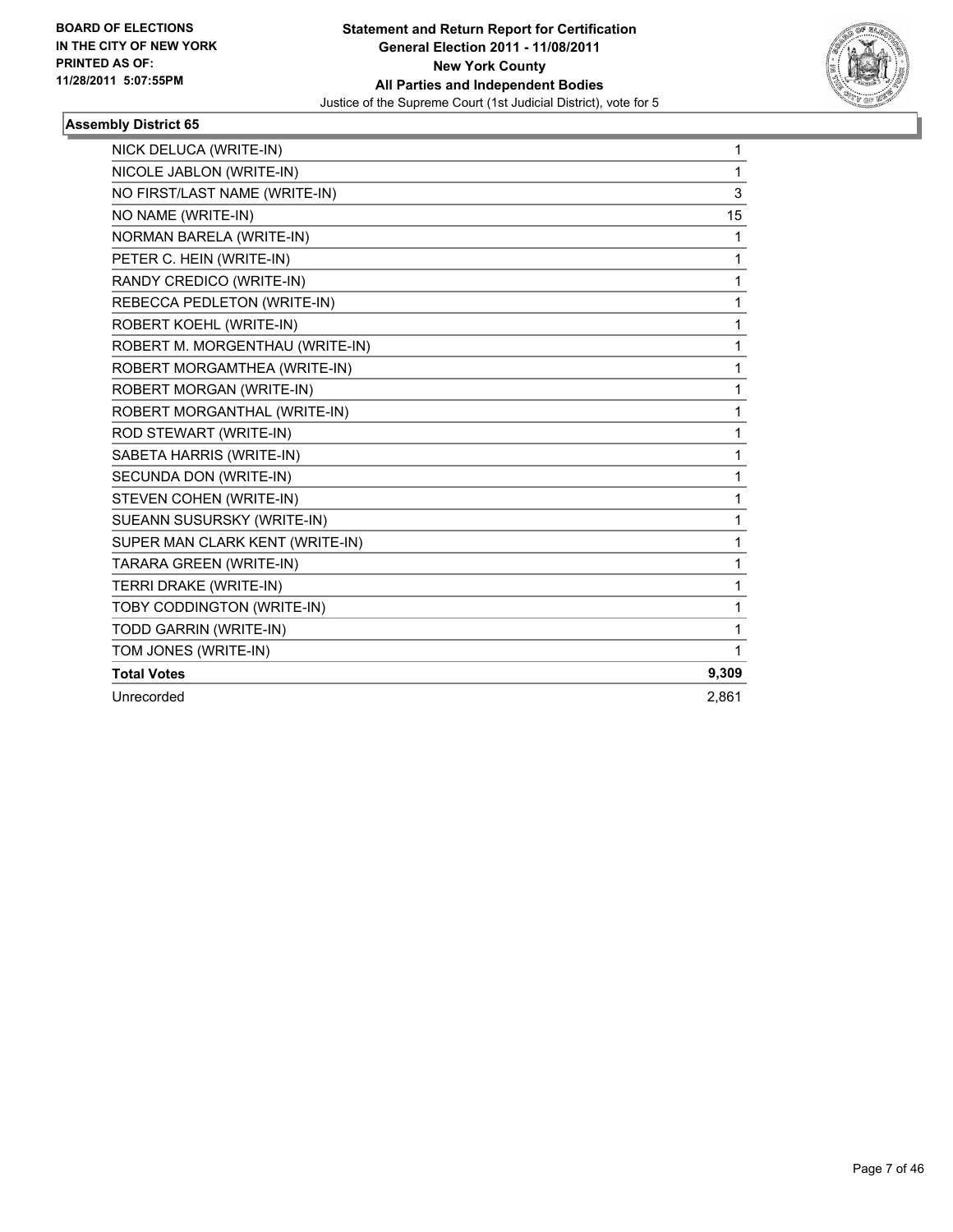

| PUBLIC COUNTER                                           | 2,214       |
|----------------------------------------------------------|-------------|
| <b>EMERGENCY</b>                                         | 0           |
| ABSENTEE/MILITARY                                        | 203         |
| <b>FEDERAL</b>                                           | 0           |
| SPECIAL PRESIDENTIAL                                     | 0           |
| AFFIDAVIT                                                | 16          |
| <b>Total Ballots</b>                                     | 2,433       |
| Less - Inapplicable Federal/Special Presidential Ballots | 0           |
| <b>Total Applicable Ballots</b>                          | 2,433       |
| LAURA VISITACION-LEWIS (DEMOCRATIC)                      | 1,974       |
| JOAN MADDEN (DEMOCRATIC)                                 | 2,000       |
| ANALISA TORRES (DEMOCRATIC)                              | 1,977       |
| DEBORAH A KAPLAN (DEMOCRATIC)                            | 2,025       |
| ELLEN GESMER (DEMOCRATIC)                                | 1,781       |
| ELLEN GESMER (REPUBLICAN)                                | 275         |
| AARON SCHNEIDER (WRITE-IN)                               | 1           |
| ABREY LESS (WRITE-IN)                                    | 1           |
| ABSTAIN (WRITE-IN)                                       | 1           |
| ADRIAN HOWE (WRITE-IN)                                   | 1           |
| ALAN TIMOTHY LUNCFORD (WRITE-IN)                         | 1           |
| ALLAN GERSON (WRITE-IN)                                  | 1           |
| ALLISON BLAS (WRITE-IN)                                  | 1           |
| ANTHONY WEINER (WRITE-IN)                                | 1           |
| BABY JANE HUDSON (WRITE-IN)                              | $\mathbf 1$ |
| <b>BOB BARKER (WRITE-IN)</b>                             | 1           |
| CAROL ANNE HERLIHY (WRITE-IN)                            | 1           |
| CAROLYN KENNEDY SCHLOSSNGER (WRITE-IN)                   | 1           |
| CLYDE TOLSON (WRITE-IN)                                  | 1           |
| CORWAC FLYNN (WRITE-IN)                                  | 1           |
| COUSTANCE CHRISTOPHER (WRITE-IN)                         | $\mathbf 1$ |
| D.M. PETRILLO (WRITE-IN)                                 | 1           |
| DAVID GLONIN (WRITE-IN)                                  | 1           |
| DAVID GLOUIN (WRITE-IN)                                  | 1           |
| DAVID GRUBER (WRITE-IN)                                  | 1           |
| DEBRA JERKS (WRITE-IN)                                   | 1           |
| DENNIS WATLIGHON (WRITE-IN)                              | 1           |
| DEREK DUFFEY (WRITE-IN)                                  | 1           |
| DONALD DUCK (WRITE-IN)                                   | 1           |
| DOROTHY CUNNINGS (WRITE-IN)                              | 1           |
| ELLIOT BERKE (WRITE-IN)                                  | 1           |
| ELMER FUDD (WRITE-IN)                                    | 1           |
| EMILY WINKELSTEIN (WRITE-IN)                             | 1           |
| ERIN DUGGAN (WRITE-IN)                                   | 1           |
| EUGENE RHEE (WRITE-IN)                                   | 1           |
| FAHAD HASHMI (WRITE-IN)                                  | 1           |
| FLOYD FELLMAN (WRITE-IN)                                 | 1           |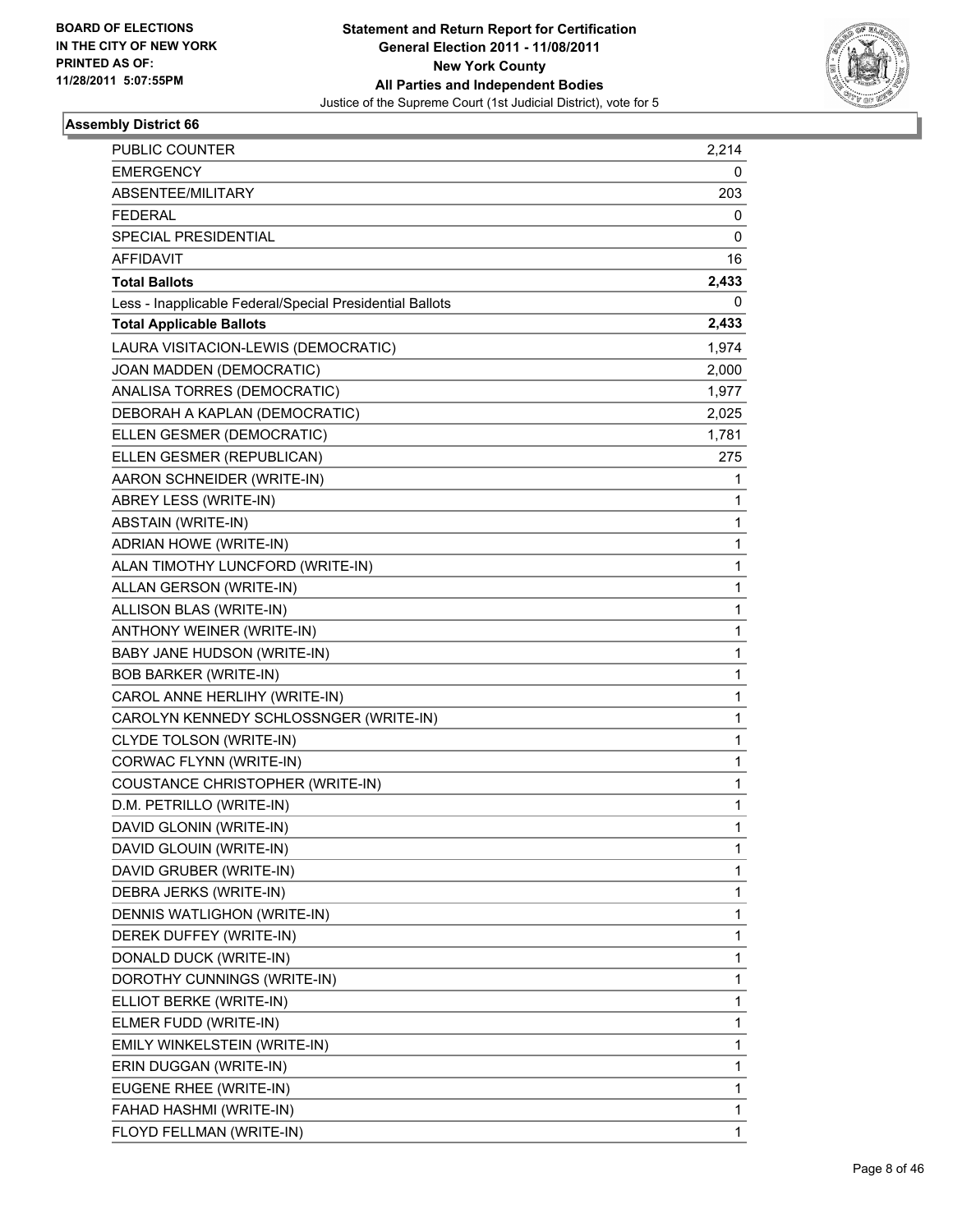

| FRAN GOLDIN (WRITE-IN)            | 1              |
|-----------------------------------|----------------|
| <b>GARY FERTMER (WRITE-IN)</b>    | 1              |
| <b>GEOGE E. PATAKI (WRITE-IN)</b> | 1              |
| HAMMAD ABUR RAHEEM (WRITE-IN)     | 1              |
| HELEN FIENSTIEN (WRITE-IN)        | 1              |
| HUGH BELL (WRITE-IN)              | 1              |
| <b>JIM HART (WRITE-IN)</b>        | 1              |
| JOHN MOENTOSH III (WRITE-IN)      | 1              |
| JOHN P CAHILL (WRITE-IN)          | 1              |
| JUDGE JOE BROWN (WRITE-IN)        | 1              |
| JUDGE JUDY (WRITE-IN)             | 1              |
| KATHY CHAMBERLAIN (WRITE-IN)      | 1              |
| LARRY DAVIS (WRITE-IN)            | 1              |
| LEANARD RUBARSTION (WRITE-IN)     | 1              |
| LYNNE STEWART (WRITE-IN)          | 1              |
| MARC FIRSTENBERG (WRITE-IN)       | 1              |
| MARK COSTELLO (WRITE-IN)          | 1              |
| MARK COSTOLIO (WRITE-IN)          | 1              |
| MARS BETH FORSHAN (WRITE-IN)      | 1              |
| MARY ANN ORBE (WRITE-IN)          | 1              |
| MARY BETH FORSHEN (WRITE-IN)      | 1              |
| MASOUD KHAN (WRITE-IN)            | 1              |
| MATTHEW DOULL (WRITE-IN)          | 1              |
| MICHAEL FARKOSH (WRITE-IN)        | 1              |
| MICHAEL ZWEIG (WRITE-IN)          | 1              |
| MICKEY MOUSE (WRITE-IN)           | 1              |
| MIRIAN CABASSO (WRITE-IN)         | 1              |
| NO FIRST/LAST NAME (WRITE-IN)     | 8              |
| NO NAME (WRITE-IN)                | 14             |
| NONE OF THE ABOVE (WRITE-IN)      | 1              |
| ODELLA WOODSON (WRITE-IN)         | 1              |
| RAYMOND VALERIO (WRITE-IN)        | $\overline{2}$ |
| RICH LOWRY (WRITE-IN)             | 1              |
| RICHARD STEWART (WRITE-IN)        | 1              |
| ROCHELLE PASHKIN (WRITE-IN)       | 1              |
| SARON MILLS DISAN (WRITE-IN)      | 1              |
| SEIFULLAH CHAPMAN (WRITE-IN)      | 1              |
| T.R TREMAIRE (WRITE-IN)           | 1              |
| TRAVIS MACY (WRITE-IN)            | 1              |
| TRUTH NAN LUNCFORD (WRITE-IN)     | 1              |
| TYLER CURRY (WRITE-IN)            | 1              |
| VAUNE TRACHTMAN (WRITE-IN)        | 1              |
| WILLIAM ORBE (WRITE-IN)           | 1              |
| <b>Total Votes</b>                | 10,127         |
| Unrecorded                        | 2,038          |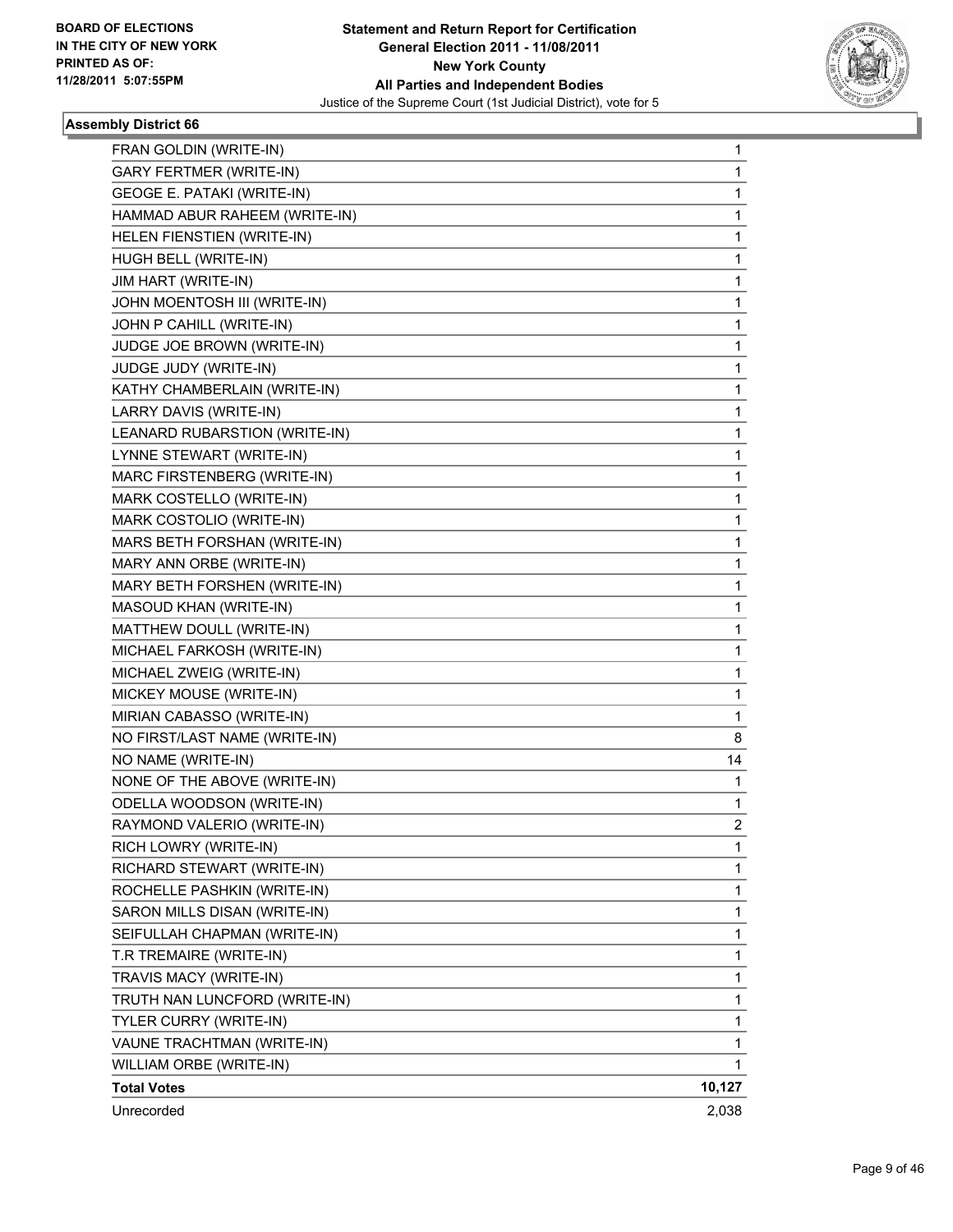

| PUBLIC COUNTER                                           | 3,426          |
|----------------------------------------------------------|----------------|
| <b>EMERGENCY</b>                                         | 0              |
| ABSENTEE/MILITARY                                        | 243            |
| <b>FEDERAL</b>                                           | 0              |
| SPECIAL PRESIDENTIAL                                     | 0              |
| <b>AFFIDAVIT</b>                                         | 35             |
| <b>Total Ballots</b>                                     | 3,704          |
| Less - Inapplicable Federal/Special Presidential Ballots | 0              |
| <b>Total Applicable Ballots</b>                          | 3,704          |
| LAURA VISITACION-LEWIS (DEMOCRATIC)                      | 2,895          |
| JOAN MADDEN (DEMOCRATIC)                                 | 2,912          |
| ANALISA TORRES (DEMOCRATIC)                              | 2,857          |
| DEBORAH A KAPLAN (DEMOCRATIC)                            | 2,934          |
| ELLEN GESMER (DEMOCRATIC)                                | 2,521          |
| ELLEN GESMER (REPUBLICAN)                                | 459            |
| ADAM BLUENTHAL (WRITE-IN)                                | 1              |
| AL FOGEL (WRITE-IN)                                      | 1              |
| ALAN FLACKS (WRITE-IN)                                   | 2              |
| ALTON MADDOX (WRITE-IN)                                  | 1              |
| ARTHUR CHGONOH (WRITE-IN)                                | 1              |
| AVRAM M. SHAPIRO (WRITE-IN)                              | 1              |
| <b>BARBARA GRCEVIC (WRITE-IN)</b>                        | 1              |
| BARBARA JAFFE (WRITE-IN)                                 | 1              |
| <b>BILL BLACK (WRITE-IN)</b>                             | 1              |
| <b>BOB LOW (WRITE-IN)</b>                                | 1              |
| <b>BRADLEY MANNING (WRITE-IN)</b>                        | 1              |
| CATJANA RANLCOUCH (WRITE-IN)                             | 1              |
| CHARLES BARRON (WRITE-IN)                                | 1              |
| CHICO MARX (WRITE-IN)                                    | 1              |
| CORCORAN BYRNT (WRITE-IN)                                | 1              |
| DARYL GOODMAN (WRITE-IN)                                 | $\mathbf{1}$   |
| DAVID SACK (WRITE-IN)                                    | $\overline{2}$ |
| DERRICK BLL (WRITE-IN)                                   | 1              |
| DON H NGUYEN (WRITE-IN)                                  | 1              |
| DOUGLAS PAUL (WRITE-IN)                                  | 1              |
| EARL SCOOT (WRITE-IN)                                    | 1              |
| ELANA SINENSKY (WRITE-IN)                                | $\mathbf 1$    |
| ELLIOT DAVIS (WRITE-IN)                                  | 1              |
| ERIC HOWKINS (WRITE-IN)                                  | 1              |
| ERIC STEIGILTZ (WRITE-IN)                                | 1              |
| <b>GAIL WALTON (WRITE-IN)</b>                            | 1              |
| GAIL ZWEIG (WRITE-IN)                                    | 1              |
| <b>GARY GALPERIN (WRITE-IN)</b>                          | 2              |
| GIL NOBLE (WRITE-IN)                                     | 1              |
| <b>GREGORY SOUMAS (WRITE-IN)</b>                         | 1              |
| <b>GROUCHO MARX (WRITE-IN)</b>                           | $\mathbf{1}$   |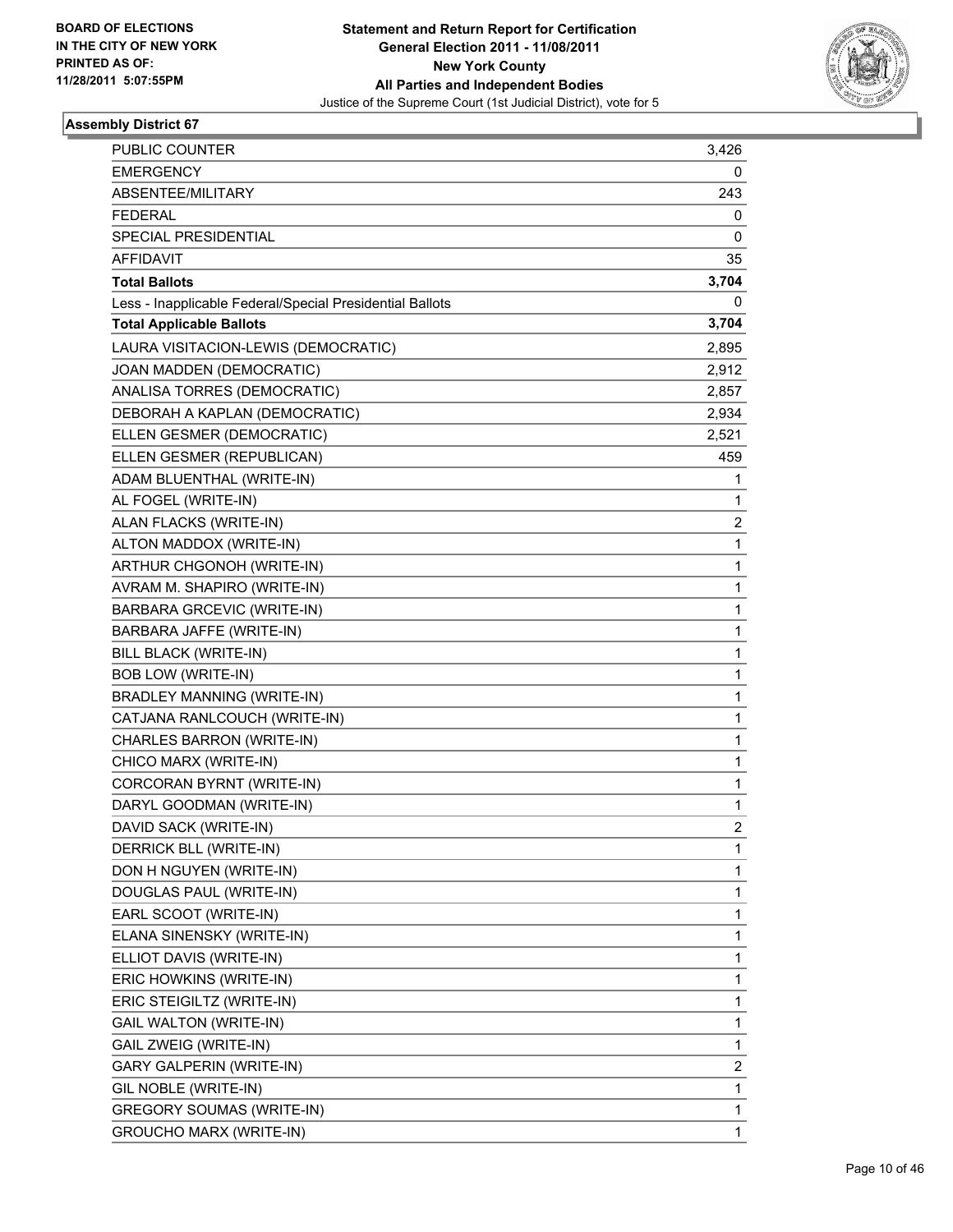

| <b>GUMMO MARX (WRITE-IN)</b>     | 1            |
|----------------------------------|--------------|
| HARPO MARX (WRITE-IN)            | 1            |
| HAYLEN COKMAN (WRITE-IN)         | $\mathbf{1}$ |
| HEIDI BERGOSIAN (WRITE-IN)       | 1            |
| JAY ZIMMERMAN (WRITE-IN)         | 1            |
| JENNIFER DEFOREST (WRITE-IN)     | 2            |
| JEREMY ADLER (WRITE-IN)          | 1            |
| JERILYN KADISON (WRITE-IN)       | 1            |
| JERRY DOBIN (WRITE-IN)           | 1            |
| JILL HOEXTER (WRITE-IN)          | 2            |
| JIM BEAN (WRITE-IN)              | 1            |
| JOAN STAMBAUGH (WRITE-IN)        | 1            |
| JOE FRAZIER (WRITE-IN)           | 1            |
| JOHN LEVONIK (WRITE-IN)          | 1            |
| JOHN M MCINTOSH (WRITE-IN)       | 1            |
| JULIA WILLEBRAND (WRITE-IN)      | 1            |
| LAURA CONUZZI PHD (WRITE-IN)     | 1            |
| LAURA SACK (WRITE-IN)            | 1            |
| LAURENT JACQUINCT (WRITE-IN)     | 1            |
| LENNY KANE (WRITE-IN)            | 1            |
| LESILT HEDDEMAN (WRITE-IN)       | 1            |
| LYNNE HENDERSON (WRITE-IN)       | 1            |
| MICHAEL KARLIN (WRITE-IN)        | 1            |
| MICHAEL MOORE (WRITE-IN)         | 1            |
| MICHEAL GRUDBERG (WRITE-IN)      | 1            |
| MICHELLE BACHMAN (WRITE-IN)      | 1            |
| MIRIBM DOWAD (WRITE-IN)          | 1            |
| NEAL BROWN (WRITE-IN)            | 2            |
| NEIL FREILICH (WRITE-IN)         | 1            |
| NEIL ROSS (WRITE-IN)             | 2            |
| <b>NEWT GINGRICH (WRITE-IN)</b>  | 1            |
| NICHOLAS VASSOM TALIV (WRITE-IN) | 1            |
| NICHOLAS WOLFSON (WRITE-IN)      | 1            |
| NO FIRST/LAST NAME (WRITE-IN)    | 11           |
| NO NAME (WRITE-IN)               | 14           |
| NOAH GOTBAUM (WRITE-IN)          | 1            |
| PAT BRIZZOLARA (WRITE-IN)        | 1            |
| PATRICIA ROSSI (WRITE-IN)        | 1            |
| PAUL A IMMERMAN (WRITE-IN)       | 1            |
| PAUL SIEGFRIED (WRITE-IN)        | 1            |
| REBECCA SACK (WRITE-IN)          | 1            |
| RICHARD NERSESIAN (WRITE-IN)     | 1            |
| RICK SANTORUM (WRITE-IN)         | 1            |
| ROBERT FERRARI (WRITE-IN)        | 1            |
| ROBERT S. SMITH (WRITE-IN)       | 1            |
| ROBERT WALLACK ESQ (WRITE-IN)    | 1            |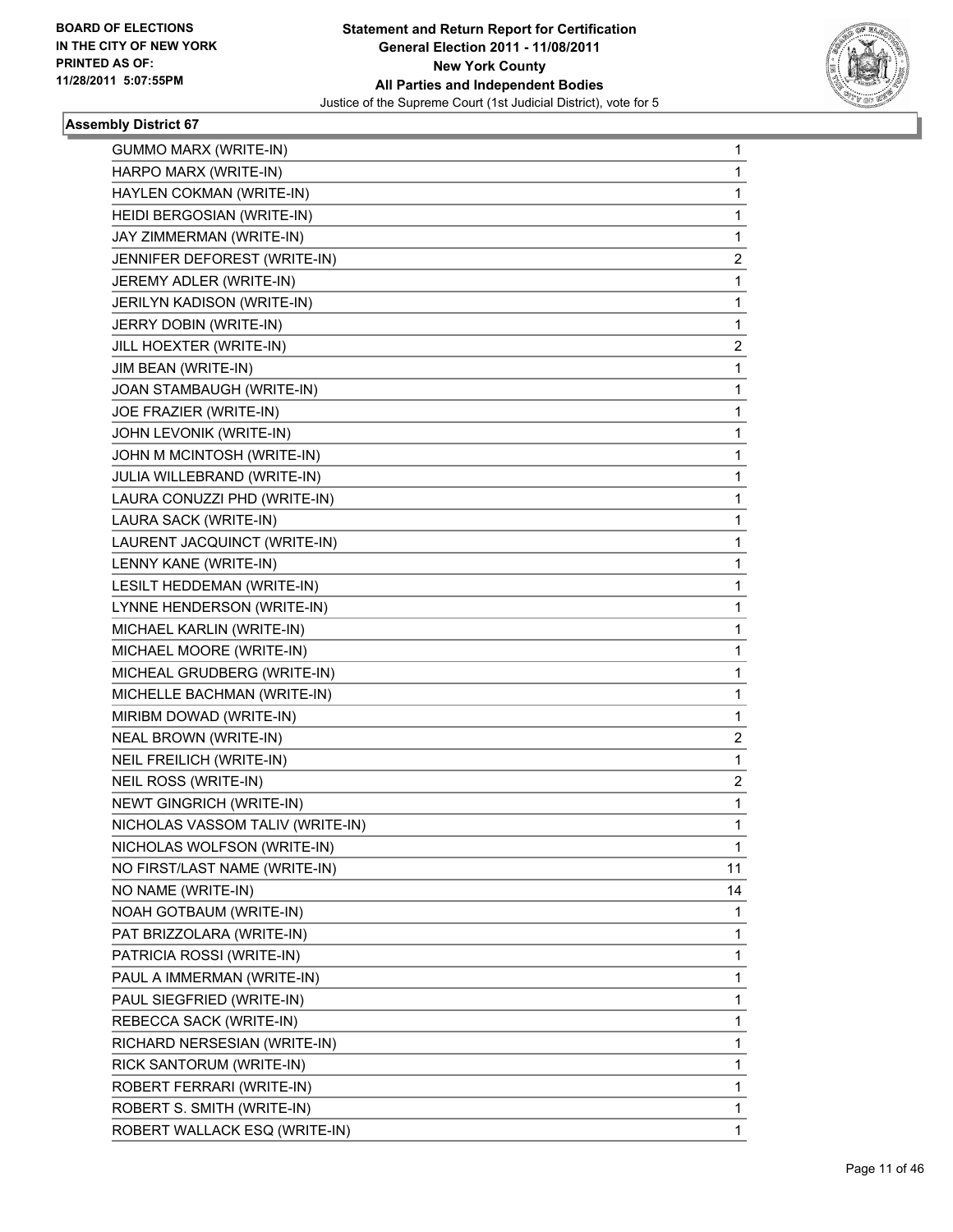

| ROBERTA MAXWELL (WRITE-IN)     |        |
|--------------------------------|--------|
| RODERICK GULIN (WRITE-IN)      |        |
| RODURICK CAVLIN (WRITE-IN)     |        |
| RUDOLPH GUILIANI (WRITE-IN)    |        |
| RUDOLPH GULIANI (WRITE-IN)     |        |
| SAADIA LUZZI (WRITE-IN)        |        |
| STEPHEN MACDONALD (WRITE-IN)   |        |
| TANYA KENNEDY (WRITE-IN)       | 2      |
| TERES VALLEY (WRITE-IN)        |        |
| THOMAS SCHIELS (WRITE-IN)      |        |
| VICTORIA A. GRAFFEO (WRITE-IN) |        |
| WENDY BUTLER (WRITE-IN)        |        |
| YVES SMITH (WRITE-IN)          |        |
| ZEPPO MARX (WRITE-IN)          |        |
| <b>Total Votes</b>             | 14,700 |
| Unrecorded                     | 3,820  |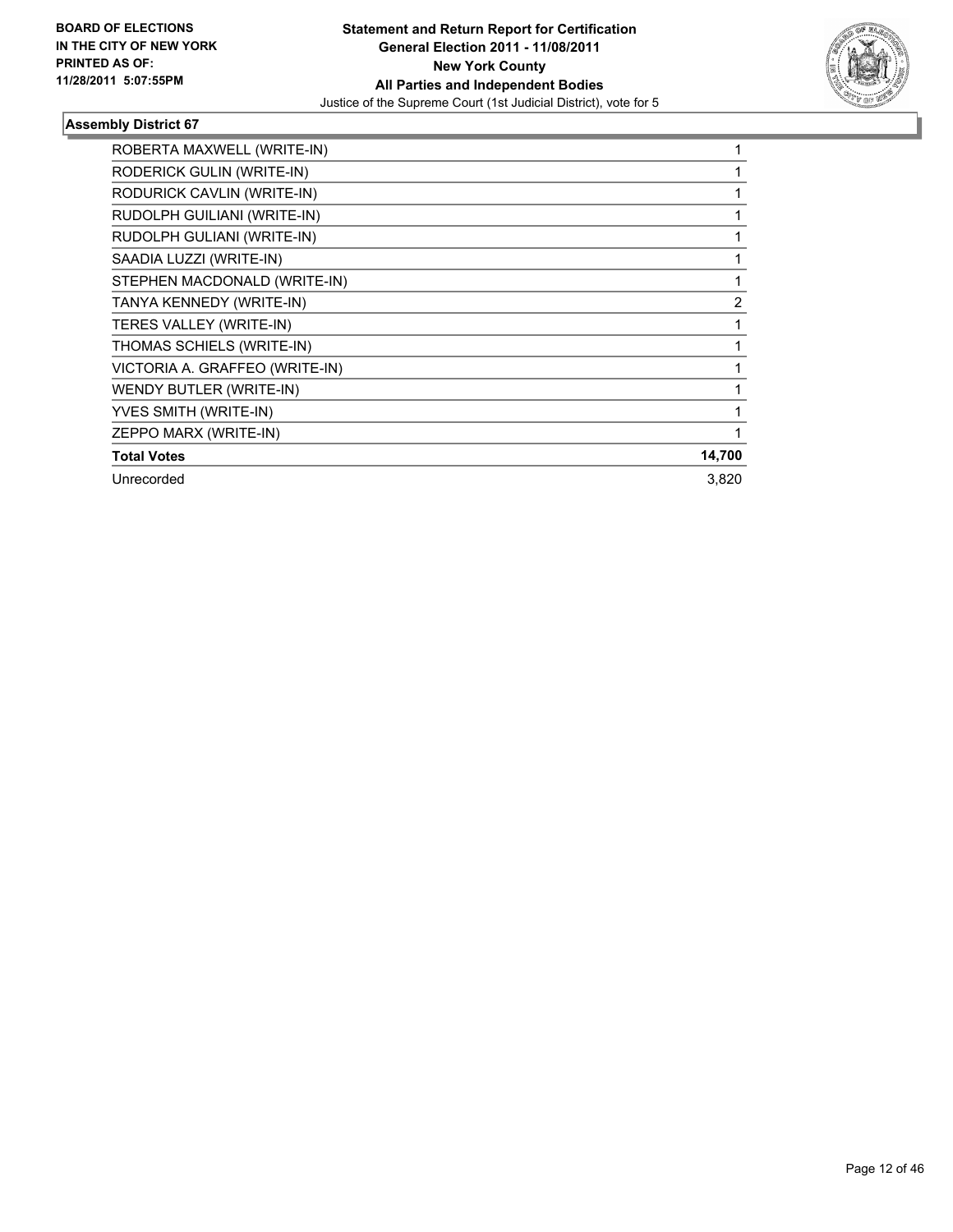

| <b>PUBLIC COUNTER</b>                                    | 2,521 |
|----------------------------------------------------------|-------|
| <b>EMERGENCY</b>                                         | 0     |
| <b>ABSENTEE/MILITARY</b>                                 | 266   |
| <b>FEDERAL</b>                                           | 0     |
| SPECIAL PRESIDENTIAL                                     | 0     |
| <b>AFFIDAVIT</b>                                         | 24    |
| <b>Total Ballots</b>                                     | 2,811 |
| Less - Inapplicable Federal/Special Presidential Ballots | 0     |
| <b>Total Applicable Ballots</b>                          | 2,811 |
| LAURA VISITACION-LEWIS (DEMOCRATIC)                      | 1,847 |
| JOAN MADDEN (DEMOCRATIC)                                 | 1,658 |
| ANALISA TORRES (DEMOCRATIC)                              | 1,811 |
| DEBORAH A KAPLAN (DEMOCRATIC)                            | 1,602 |
| ELLEN GESMER (DEMOCRATIC)                                | 1,277 |
| ELLEN GESMER (REPUBLICAN)                                | 146   |
| ALTON MADDOX (WRITE-IN)                                  | 2     |
| AMY ALFORTISH (WRITE-IN)                                 | 1     |
| ANALISA TORRES (WRITE-IN)                                | 1     |
| DEBORAH L EVANGELAKES (WRITE-IN)                         | 1     |
| DIEGO GERENA QUINONET (WRITE-IN)                         | 1     |
| ELLEN GESMER (WRITE-IN)                                  | 2     |
| JOAN MADDEN (WRITE-IN)                                   | 1     |
| JOHN EVANGELAKES (WRITE-IN)                              | 1     |
| KIM BENNETT (WRITE-IN)                                   | 1     |
| LENNARD MCNEIL (WRITE-IN)                                | 1     |
| LOUIS A MALAVE (WRITE-IN)                                | 1     |
| MARCUS TAVVEY (WRITE-IN)                                 | 1     |
| MARK MENTING (WRITE-IN)                                  | 1     |
| MICHAEL A. VARES (WRITE-IN)                              | 1     |
| NO FIRST/LAST NAME (WRITE-IN)                            | 4     |
| NO NAME (WRITE-IN)                                       | 22    |
| NONE OF THE ABOVE (WRITE-IN)                             | 1     |
| <b>OCCUPY WALL STREET (WRITE-IN)</b>                     | 1     |
| PATRIKA SHERWOOD (WRITE-IN)                              | 1     |
| PHILLIS LU SIMPSON ESQ (WRITE-IN)                        | 1     |
| ROBERT LONNERGAN (WRITE-IN)                              | 1     |
| ROBERT ROSENMAN (WRITE-IN)                               | 1     |
| ROBERT W DOWNES (WRITE-IN)                               | 1     |
| SABRINA FORD ROBIN (WRITE-IN)                            | 1     |
| SARON R. VARES (WRITE-IN)                                | 1     |
| SHIRLEY CHISHDM (WRITE-IN)                               | 1     |
| STAN KOEHLER (WRITE-IN)                                  | 1     |
| STEPHANIE M SANCHEZ (WRITE-IN)                           | 1     |
| TAI ALFORTISH YANADA (WRITE-IN)                          | 1     |
| THURGOOD MARSHALL (WRITE-IN)                             | 1     |
| VANESSA MEIS (WRITE-IN)                                  | 1     |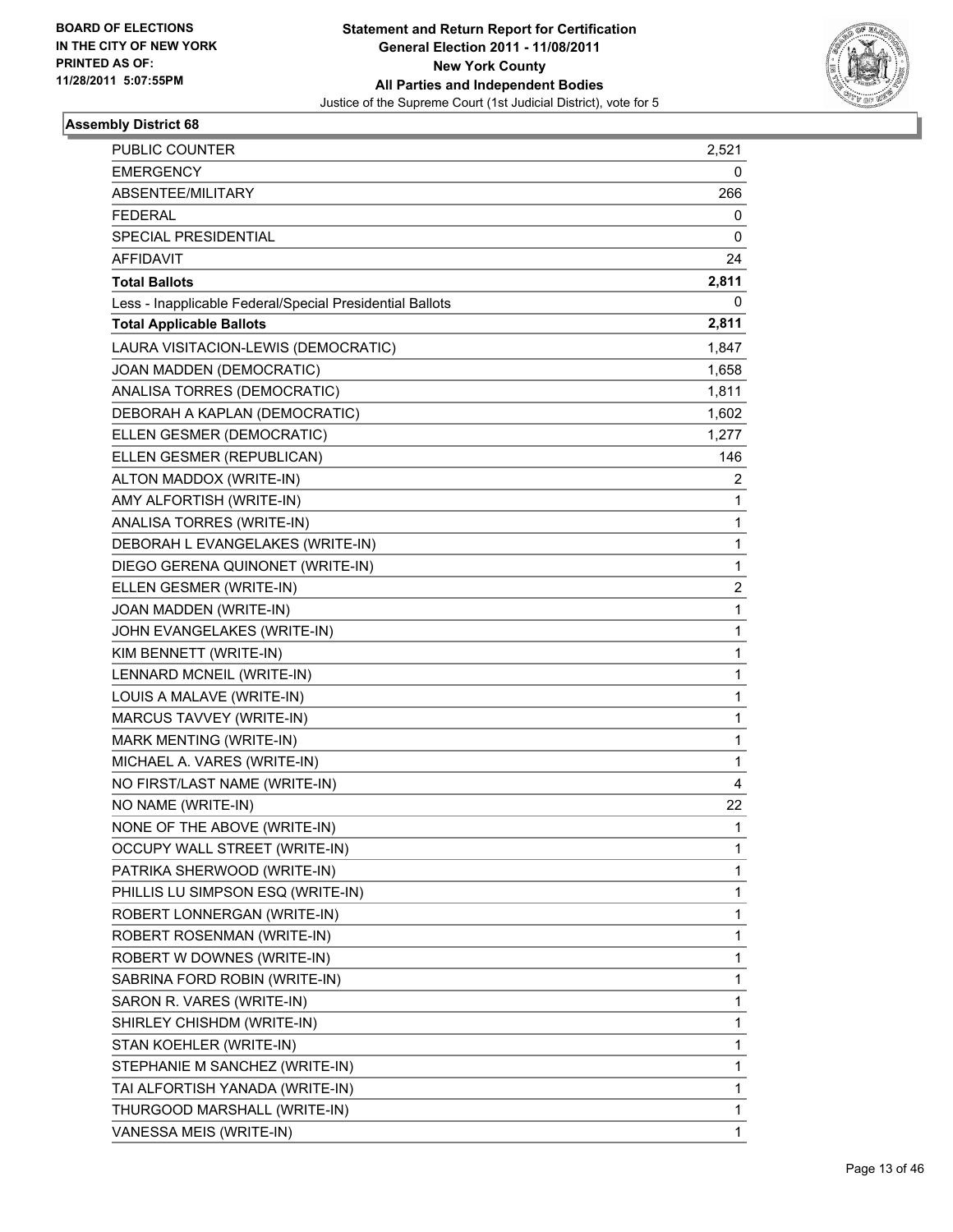

| YOLANDA BROWN (WRITE-IN) |       |
|--------------------------|-------|
| YU YAMADA (WRITE-IN)     |       |
| <b>Total Votes</b>       | 8.400 |
| Unrecorded               | 5.655 |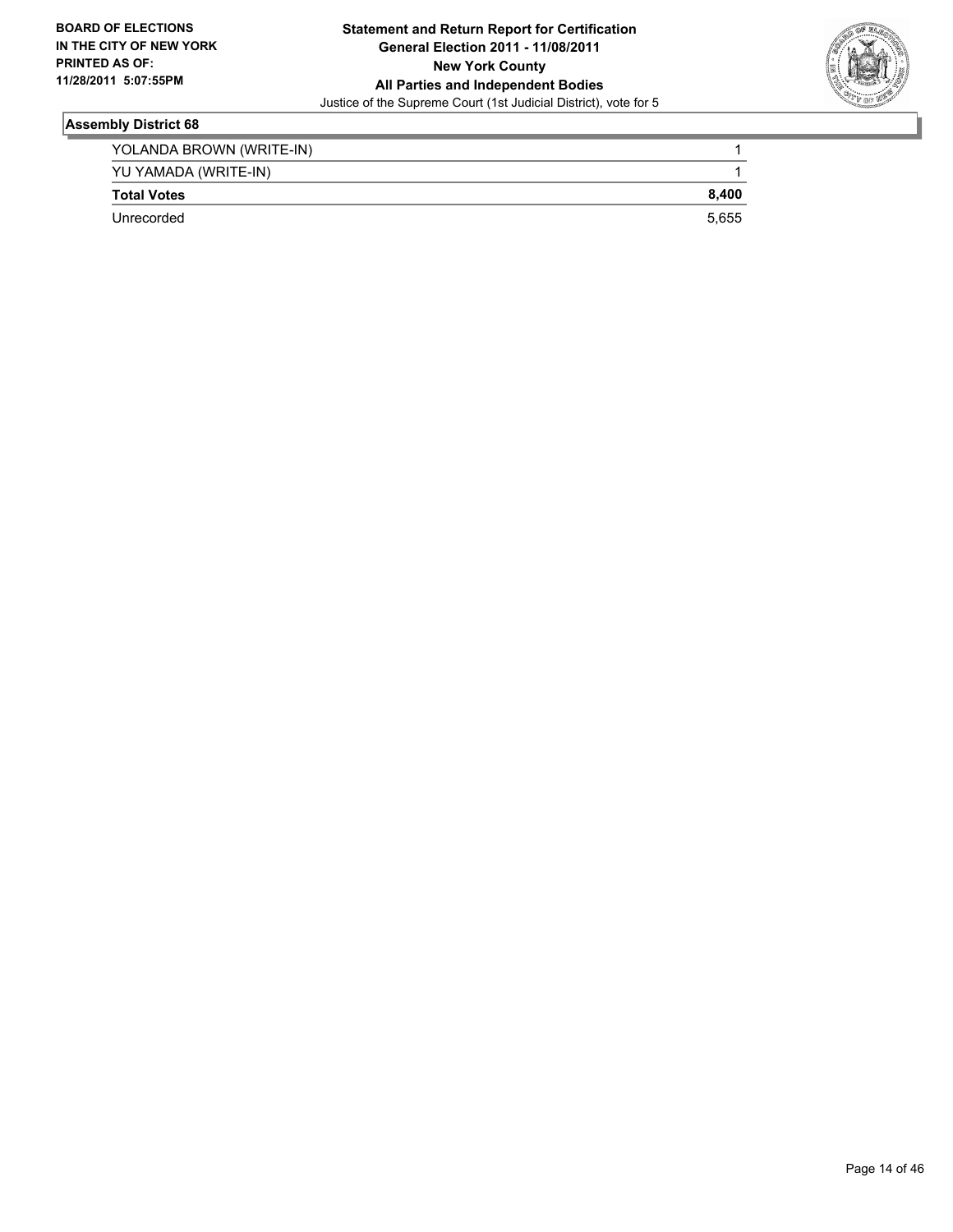

| PUBLIC COUNTER                                           | 3,213                   |
|----------------------------------------------------------|-------------------------|
| <b>EMERGENCY</b>                                         | 0                       |
| ABSENTEE/MILITARY                                        | 266                     |
| <b>FEDERAL</b>                                           | 0                       |
| SPECIAL PRESIDENTIAL                                     | 0                       |
| AFFIDAVIT                                                | 26                      |
| <b>Total Ballots</b>                                     | 3,505                   |
| Less - Inapplicable Federal/Special Presidential Ballots | 0                       |
| <b>Total Applicable Ballots</b>                          | 3,505                   |
| LAURA VISITACION-LEWIS (DEMOCRATIC)                      | 2,644                   |
| JOAN MADDEN (DEMOCRATIC)                                 | 2,556                   |
| ANALISA TORRES (DEMOCRATIC)                              | 2,622                   |
| DEBORAH A KAPLAN (DEMOCRATIC)                            | 2,558                   |
| ELLEN GESMER (DEMOCRATIC)                                | 2,211                   |
| ELLEN GESMER (REPUBLICAN)                                | 270                     |
| AARON PERSILY (WRITE-IN)                                 | 1                       |
| ALAN FLACKS (WRITE-IN)                                   | 2                       |
| ANA SMITH (WRITE-IN)                                     | 1                       |
| ANALISA TORRES (WRITE-IN)                                | 2                       |
| ANDREA PERSILY (WRITE-IN)                                | 1                       |
| ANDREAS TURANSKI (WRITE-IN)                              | 1                       |
| ANDREW MOROZ (WRITE-IN)                                  | 1                       |
| ANIL SINGH (WRITE-IN)                                    | $\overline{\mathbf{c}}$ |
| ANN EDELSKER (WRITE-IN)                                  | 1                       |
| ANNE SALSBURG (WRITE-IN)                                 | 2                       |
| ANYBODY BUT REPUBLICAN (WRITE-IN)                        | 1                       |
| ARTHUR BLOCK (WRITE-IN)                                  | 1                       |
| <b>BALDWIN BERNES (WRITE-IN)</b>                         | 1                       |
| CHARLES YABLOR (WRITE-IN)                                | 1                       |
| CHRIS REID (WRITE-IN)                                    | 1                       |
| <b>COREY SMITH (WRITE-IN)</b>                            | 1                       |
| DANIEL P MARTIN (WRITE-IN)                               | 1                       |
| DANIEL WESPE (WRITE-IN)                                  | 1                       |
| DAVID E JACOBS ESQ (WRITE-IN)                            | 1                       |
| DAVID GETZ (WRITE-IN)                                    | 1                       |
| DEBORAH CAPLAN (WRITE-IN)                                | 1                       |
| DEBORAH KAPLAN (WRITE-IN)                                | 1                       |
| DEBORH JAMES (WRITE-IN)                                  | 1                       |
| DENNIS HAYWARD (WRITE-IN)                                | 1                       |
| DINA LEVY (WRITE-IN)                                     | 1                       |
| EDWINA HAYWARD (WRITE-IN)                                | 1                       |
| ELAINE DANIELS (WRITE-IN)                                | 1                       |
| FRED WEINSTEIN (WRITE-IN)                                | 1                       |
| <b>GEORGE GUSTINESS (WRITE-IN)</b>                       | 1                       |
| HON. MIKE GOWNEY (WRITE-IN)                              | 1                       |
| JARED GARRICK (WRITE-IN)                                 | 1                       |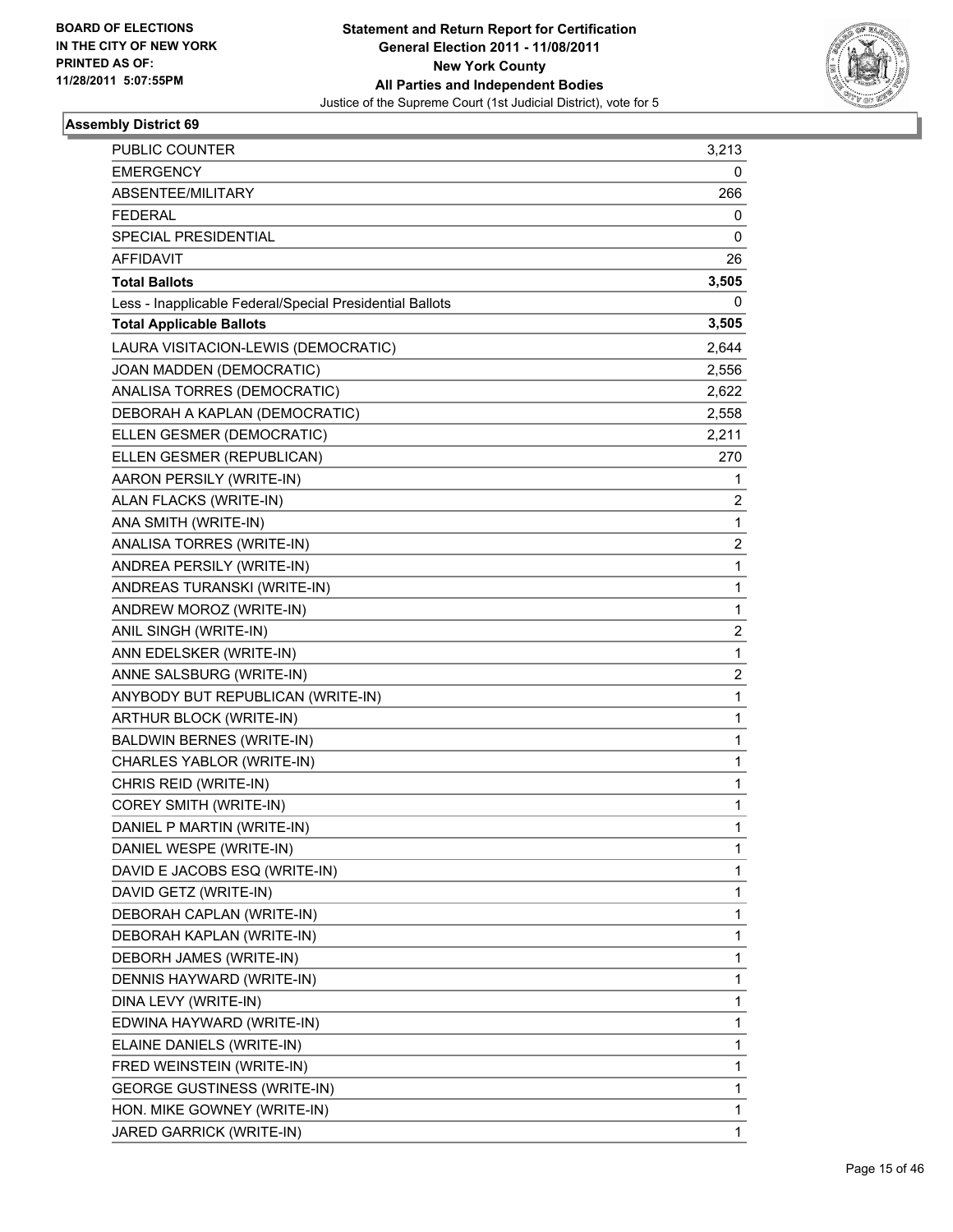

| JEANINE BUCKLEY (WRITE-IN)             | 1  |
|----------------------------------------|----|
| JILLIAN PLOMIN (WRITE-IN)              | 1  |
| JOAN FEILD (WRITE-IN)                  | 1  |
| JOAN MADDEN (WRITE-IN)                 | 1  |
| JOE SMO (WRITE-IN)                     | 1  |
| JOHN STUART (WRITE-IN)                 | 1  |
| JOSEPH FRIENDLY (WRITE-IN)             | 1  |
| JUDGE GRISEA (WRITE-IN)                | 1  |
| JUDGES SHOULDN'T BE ELECTED (WRITE-IN) | 1  |
| JULIA RODRIGUEZ (WRITE-IN)             | 1  |
| KATHERINE ALFORD (WRITE-IN)            | 1  |
| KATHERINE HAYWARD (WRITE-IN)           | 1  |
| LAURA VISITACION- LEWIS (WRITE-IN)     | 1  |
| LAWRENCE AUSTER (WRITE-IN)             | 1  |
| LEAREL HAND (WRITE-IN)                 | 1  |
| LEWIS C. TISHKETT (WRITE-IN)           | 1  |
| LOUIS SCHNIEDER (WRITE-IN)             | 1  |
| LUIS BRANDEIS (WRITE-IN)               | 1  |
| M E BLOOM (WRITE-IN)                   | 1  |
| MARK DEROCO (WRITE-IN)                 | 1  |
| MARTIN STONE (WRITE-IN)                | 1  |
| MATHEW PLOMIN (WRITE-IN)               | 1  |
| MATTHEW DILLER (WRITE-IN)              | 1  |
| MICAH LESTER (WRITE-IN)                | 1  |
| MICHAEL MANSON (WRITE-IN)              | 1  |
| MICHAEL PELLETTIERI (WRITE-IN)         | 1  |
| MICHELE WALKER (WRITE-IN)              | 1  |
| MICHELLE SCARLET (WRITE-IN)            | 1  |
| MYRIAM GILLS (WRITE-IN)                | 1  |
| NO NAME (WRITE-IN)                     | 25 |
| NOAH PERSILY (WRITE-IN)                | 1  |
| PETER KING (WRITE-IN)                  | 1  |
| R. ALAN SCHWARTZ (WRITE-IN)            | 1  |
| RABBI ALAN SCHWARTZ (WRITE-IN)         | 1  |
| RACHEL MELTZER (WRITE-IN)              | 1  |
| RALPH NADER (WRITE-IN)                 | 1  |
| RAYMOND L BOYCE (WRITE-IN)             | 1  |
| ROBERT JOHNSON (WRITE-IN)              | 1  |
| ROBERT M BRILL ESQ (WRITE-IN)          | 1  |
| RONALD JOHNSON (WRITE-IN)              | 1  |
| ROY MOSK (WRITE-IN)                    | 1  |
| RUDOLPH W GULIANI (WRITE-IN)           | 1  |
| RUDY GULIANI (WRITE-IN)                | 1  |
| SCOTT RODMAN (WRITE-IN)                | 1  |
| SHARON LAVER (WRITE-IN)                | 1  |
| STACEY WINAGRAD (WRITE-IN)             | 1  |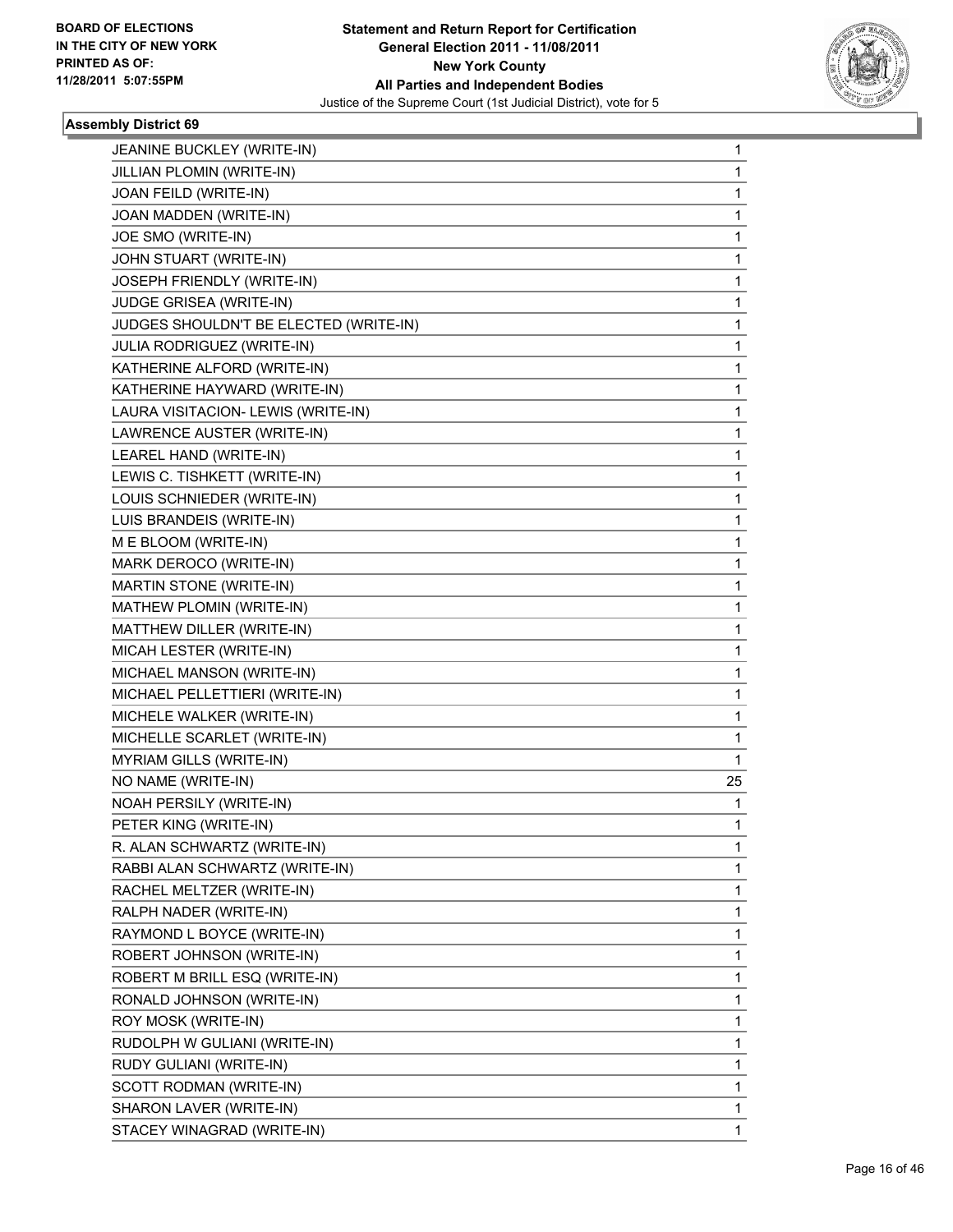

| STEVE SHACK` (WRITE-IN)  |        |
|--------------------------|--------|
| SUE SUSSMAN (WRITE-IN)   |        |
| TAWAN WADE (WRITE-IN)    |        |
| WILLIAM MEYER (WRITE-IN) |        |
| <b>Total Votes</b>       | 12.970 |
| Unrecorded               | 4.555  |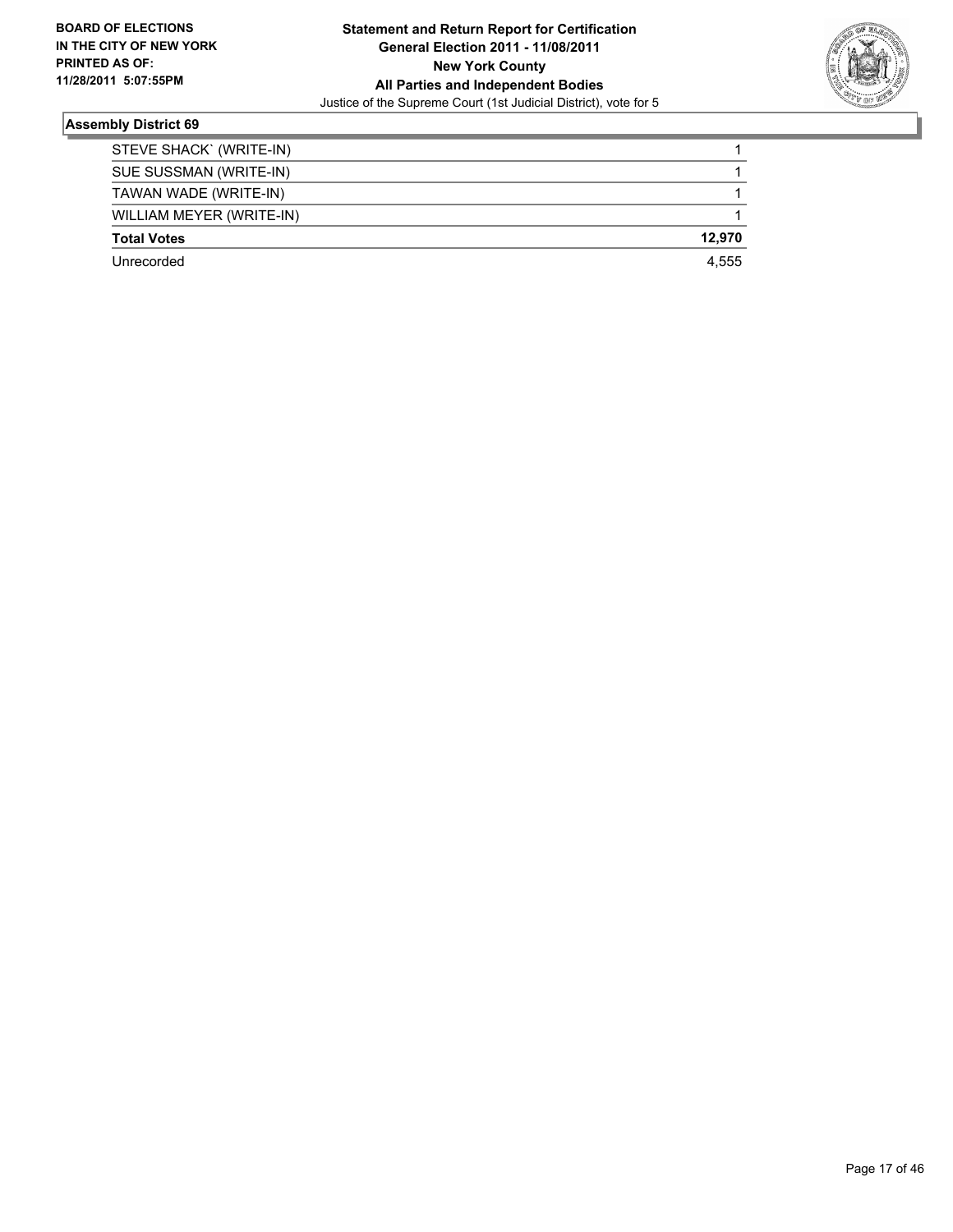

| PUBLIC COUNTER                                           | 2,913  |
|----------------------------------------------------------|--------|
| <b>EMERGENCY</b>                                         | 0      |
| ABSENTEE/MILITARY                                        | 398    |
| <b>FEDERAL</b>                                           | 0      |
| <b>SPECIAL PRESIDENTIAL</b>                              | 0      |
| AFFIDAVIT                                                | 31     |
| <b>Total Ballots</b>                                     | 3,342  |
| Less - Inapplicable Federal/Special Presidential Ballots | 0      |
| <b>Total Applicable Ballots</b>                          | 3,342  |
| LAURA VISITACION-LEWIS (DEMOCRATIC)                      | 2,376  |
| JOAN MADDEN (DEMOCRATIC)                                 | 2,243  |
| ANALISA TORRES (DEMOCRATIC)                              | 2,219  |
| DEBORAH A KAPLAN (DEMOCRATIC)                            | 2,210  |
| ELLEN GESMER (DEMOCRATIC)                                | 1,832  |
| ELLEN GESMER (REPUBLICAN)                                | 109    |
| ALBERT PESANT (WRITE-IN)                                 | 1      |
| ALI AMR AMIRR AKHMEDD (WRITE-IN)                         | 1      |
| BARBARA FHRENICK (WRITE-IN)                              | 1      |
| BILLY J ADAMS (WRITE-IN)                                 | 1      |
| BRADLEY MANNING (WRITE-IN)                               | 1      |
| CLAUDIA POLK (WRITE-IN)                                  | 1      |
| CONNER WEST (WRITE-IN)                                   | 1      |
| DANIELLINE MARTINEZ (WRITE-IN)                           | 1      |
| DARRYL DANY (WRITE-IN)                                   | 1      |
| DO NOT KNOW PERSON (WRITE-IN)                            | 1      |
| EARL DAVIS (WRITE-IN)                                    | 1      |
| EILEEN V CASEY (WRITE-IN)                                | 1      |
| JAMAAL NELSON (WRITE-IN)                                 | 1      |
| JAMES M (WRITE-IN)                                       | 1      |
| MICHAEL P. MCNEIL (WRITE-IN)                             | 1      |
| MINNIE MOUSE (WRITE-IN)                                  | 1      |
| NO FIRST/LAST NAME (WRITE-IN)                            | 6      |
| NO NAME (WRITE-IN)                                       | 26     |
| PAUL GOETZ (WRITE-IN)                                    | 1      |
| R.WILLIAMS (WRITE-IN)                                    | 1      |
| REVEREND BILLY (WRITE-IN)                                | 1      |
| ROBERT JOHNSON BRONX (WRITE-IN)                          | 1      |
| RONALD CLARK (WRITE-IN)                                  | 1      |
| ROSEANNE BARR (WRITE-IN)                                 | 1      |
| TOWE STRONG (WRITE-IN)                                   | 1      |
| TROY RIP (WRITE-IN)                                      | 1      |
| VAN JONES (WRITE-IN)                                     | 1      |
| <b>Total Votes</b>                                       | 11,046 |
| Unrecorded                                               | 5,664  |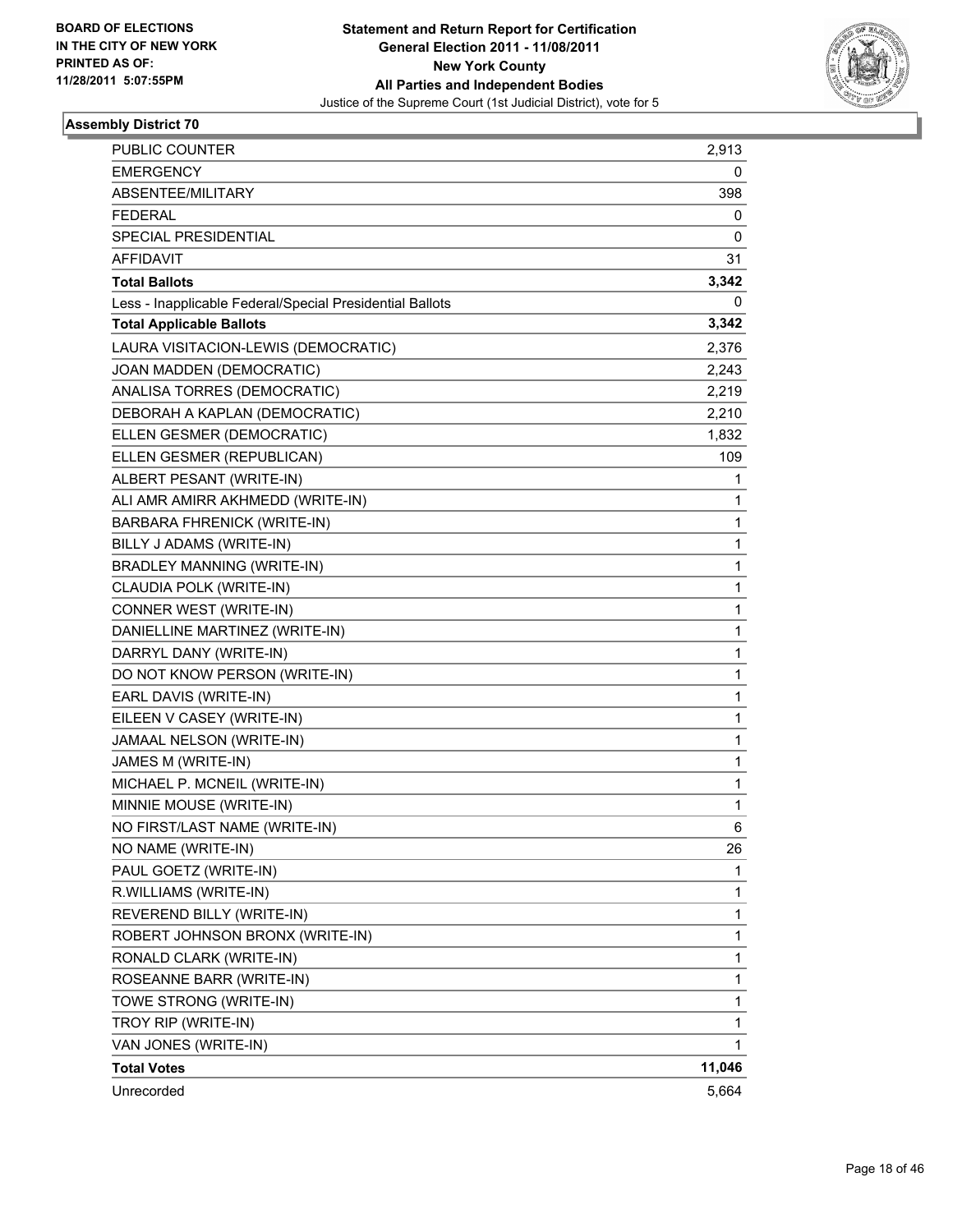

| <b>PUBLIC COUNTER</b>                                    | 2,497 |
|----------------------------------------------------------|-------|
| <b>EMERGENCY</b>                                         | 0     |
| ABSENTEE/MILITARY                                        | 241   |
| <b>FEDERAL</b>                                           | 0     |
| SPECIAL PRESIDENTIAL                                     | 0     |
| <b>AFFIDAVIT</b>                                         | 32    |
| <b>Total Ballots</b>                                     | 2,770 |
| Less - Inapplicable Federal/Special Presidential Ballots | 0     |
| <b>Total Applicable Ballots</b>                          | 2,770 |
| LAURA VISITACION-LEWIS (DEMOCRATIC)                      | 1,915 |
| JOAN MADDEN (DEMOCRATIC)                                 | 1,850 |
| ANALISA TORRES (DEMOCRATIC)                              | 1,872 |
| DEBORAH A KAPLAN (DEMOCRATIC)                            | 1,776 |
| ELLEN GESMER (DEMOCRATIC)                                | 1,490 |
| ELLEN GESMER (REPUBLICAN)                                | 211   |
| ABE BEANE (WRITE-IN)                                     | 1     |
| AL GORE (WRITE-IN)                                       | 1     |
| ALEXANDRA H GREENE (WRITE-IN)                            | 1     |
| ALFRED LEWYN (WRITE-IN)                                  | 1     |
| ALI AMR AMIRR AKHMFDD (WRITE-IN)                         | 1     |
| ALLISON FERGOSON WEEDS (WRITE-IN)                        | 1     |
| AORON BURR (WRITE-IN)                                    | 1     |
| ARTHUR RAYMOND (WRITE-IN)                                | 1     |
| BILL PERKINS (WRITE-IN)                                  | 1     |
| <b>BOB BARKER (WRITE-IN)</b>                             | 1     |
| CHRISTOPHER SORH (WRITE-IN)                              | 1     |
| CRAIG NOTTO (WRITE-IN)                                   | 1     |
| DEAN VIGLICANO (WRITE-IN)                                | 1     |
| DR DOUGLAS H KING (WRITE-IN)                             | 1     |
| EDGY THE WHALE (WRITE-IN)                                | 1     |
| EDWARD KOCH (WRITE-IN)                                   | 1     |
| EILEEN GONG (WRITE-IN)                                   | 1     |
| FARRAH PEPPER (WRITE-IN)                                 | 1     |
| IRA BRADRIES (WRITE-IN)                                  | 1     |
| JEAN SCHNEIDER (WRITE-IN)                                | 1     |
| JEFF MORNEAU (WRITE-IN)                                  | 1     |
| JEFFREY PNORE (WRITE-IN)                                 | 1     |
| JEROME R RICHARD (WRITE-IN)                              | 1     |
| JOE STALIN (WRITE-IN)                                    | 1     |
| JOHN CULPEPPER (WRITE-IN)                                | 1     |
| JOSEPH RUTA (WRITE-IN)                                   | 1     |
| KAREN WRIGHT (WRITE-IN)                                  | 1     |
| MANUEL J MENDEZ (WRITE-IN)                               | 1     |
| MICHAEL MARTINEZ (WRITE-IN)                              | 1     |
| MICHAEL SAKS (WRITE-IN)                                  | 1     |
| MICHAEL WATKINS (WRITE-IN)                               | 1     |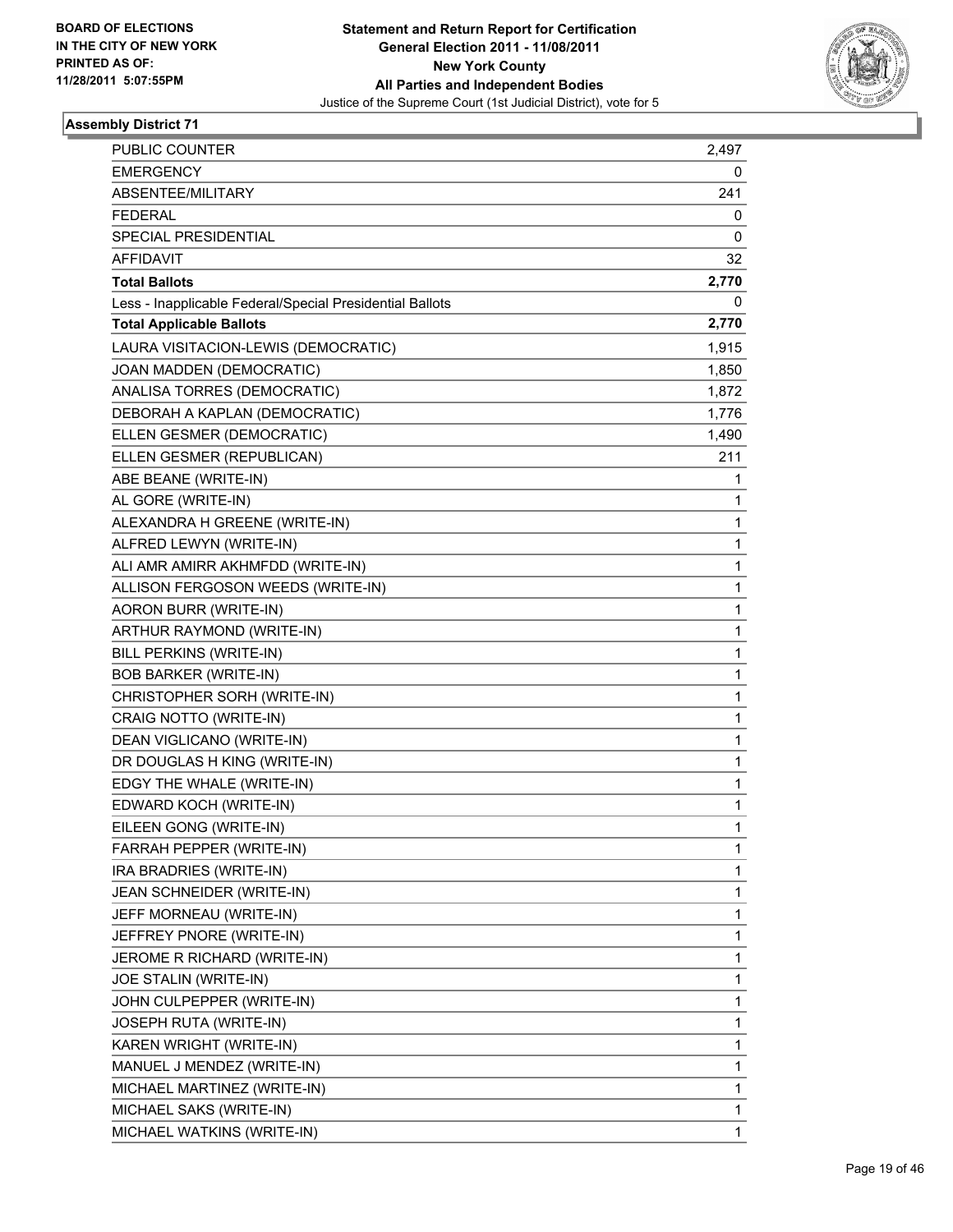

| NO FIRST/LAST NAME (WRITE-IN)        | 2     |
|--------------------------------------|-------|
| NO NAME (WRITE-IN)                   | 12    |
| NONE OF THE ABOVE (WRITE-IN)         | 2     |
| NORICOR HERTZ (WRITE-IN)             |       |
| PATRICK CHAMPS (WRITE-IN)            | 1     |
| PAUL FRIMAN (WRITE-IN)               |       |
| PAUL NEHAUS (WRITE-IN)               |       |
| POLICE COMMISSIONER KELLY (WRITE-IN) |       |
| ROBERT JACKSON (WRITE-IN)            |       |
| ROBERT OLIVER (WRITE-IN)             |       |
| SHAMUS SMITH (WRITE-IN)              |       |
| SUSIE GREENBERG FELDSTEIN (WRITE-IN) |       |
| TANYA KENNEDY (WRITE-IN)             |       |
| VICTOR ARMANDO BERNACE (WRITE-IN)    |       |
| WILLIAM CLARKSON (WRITE-IN)          |       |
| <b>Total Votes</b>                   | 9,173 |
| Unrecorded                           | 4,677 |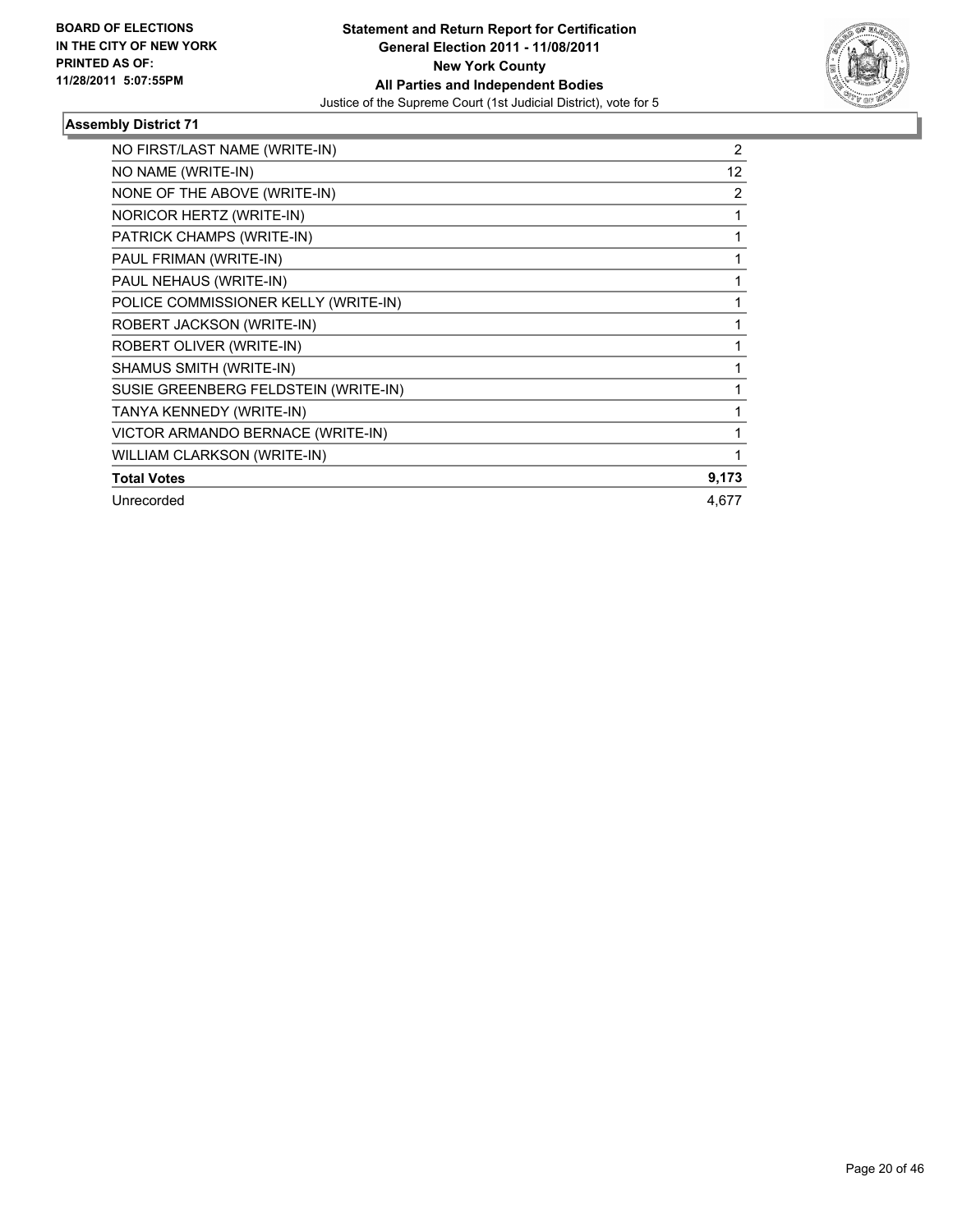

| <b>PUBLIC COUNTER</b>                                    | 1,668       |
|----------------------------------------------------------|-------------|
| <b>EMERGENCY</b>                                         | 0           |
| ABSENTEE/MILITARY                                        | 89          |
| <b>FEDERAL</b>                                           | 0           |
| <b>SPECIAL PRESIDENTIAL</b>                              | 0           |
| <b>AFFIDAVIT</b>                                         | 13          |
| <b>Total Ballots</b>                                     | 1,770       |
| Less - Inapplicable Federal/Special Presidential Ballots | 0           |
| <b>Total Applicable Ballots</b>                          | 1,770       |
| LAURA VISITACION-LEWIS (DEMOCRATIC)                      | 1,171       |
| JOAN MADDEN (DEMOCRATIC)                                 | 1,012       |
| ANALISA TORRES (DEMOCRATIC)                              | 1,263       |
| DEBORAH A KAPLAN (DEMOCRATIC)                            | 983         |
| ELLEN GESMER (DEMOCRATIC)                                | 866         |
| ELLEN GESMER (REPUBLICAN)                                | 89          |
| BARRETT ELSKY (WRITE-IN)                                 | 1           |
| CHELSEA CLINTON (WRITE-IN)                               | 1           |
| DANIEL LIPSMAN (WRITE-IN)                                | 1           |
| DAVID SKOBLOW (WRITE-IN)                                 | 1           |
| DEREL JETER (WRITE-IN)                                   | 1           |
| HILARY CLINTON (WRITE-IN)                                | 1           |
| JEFFREY PNORE (WRITE-IN)                                 | $\mathbf 1$ |
| JIMMY MCMILLAN (WRITE-IN)                                | 1           |
| JOHNNY BOSS (WRITE-IN)                                   | 1           |
| MELISSA HERNANDEZ (WRITE-IN)                             | 1           |
| MICHAEL BLOOMBERG (WRITE-IN)                             | 1           |
| NO FIRST/LAST NAME (WRITE-IN)                            | 2           |
| NO NAME (WRITE-IN)                                       | 13          |
| STEPHEN COLBERT (WRITE-IN)                               | 1           |
| THE 99% (WRITE-IN)                                       | 1           |
| <b>Total Votes</b>                                       | 5,412       |
| Unrecorded                                               | 3,438       |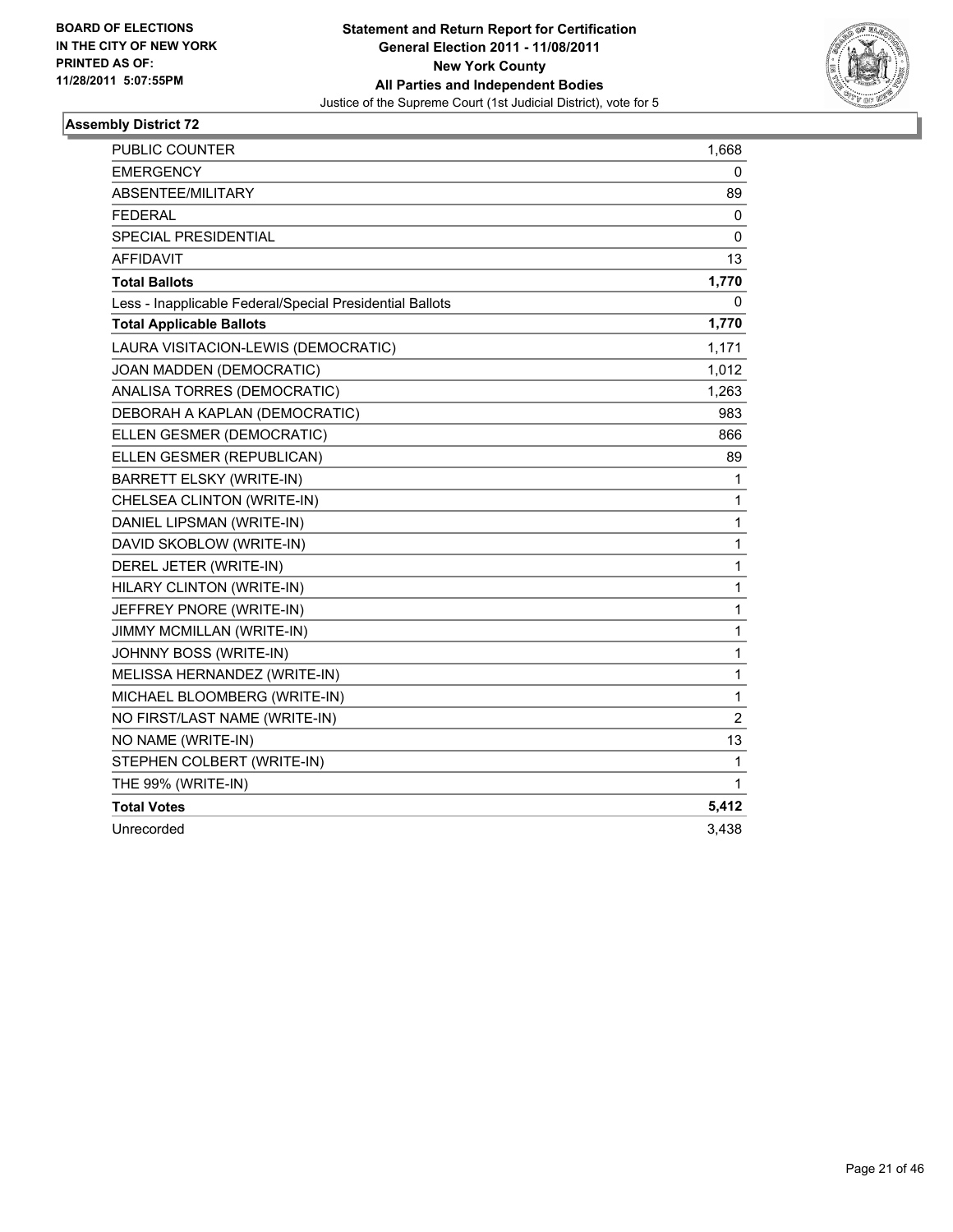

| PUBLIC COUNTER                                           | 2,413                   |
|----------------------------------------------------------|-------------------------|
| <b>EMERGENCY</b>                                         | 0                       |
| ABSENTEE/MILITARY                                        | 316                     |
| <b>FEDERAL</b>                                           | 0                       |
| SPECIAL PRESIDENTIAL                                     | 0                       |
| <b>AFFIDAVIT</b>                                         | 11                      |
| <b>Total Ballots</b>                                     | 2,740                   |
| Less - Inapplicable Federal/Special Presidential Ballots | 0                       |
| <b>Total Applicable Ballots</b>                          | 2,740                   |
| LAURA VISITACION-LEWIS (DEMOCRATIC)                      | 1,932                   |
| JOAN MADDEN (DEMOCRATIC)                                 | 2,005                   |
| ANALISA TORRES (DEMOCRATIC)                              | 1,932                   |
| DEBORAH A KAPLAN (DEMOCRATIC)                            | 2,005                   |
| ELLEN GESMER (DEMOCRATIC)                                | 1,655                   |
| ELLEN GESMER (REPUBLICAN)                                | 671                     |
| AL GATOLO (WRITE-IN)                                     | 1                       |
| ANDREA PEYSER (WRITE-IN)                                 | 1                       |
| ANETTE FISHER (WRITE-IN)                                 | 1                       |
| BARBARA JAFFE (WRITE-IN)                                 | 1                       |
| BENJAMIN CALEY (WRITE-IN)                                | 1                       |
| <b>BENJAMIN CERUES (WRITE-IN)</b>                        | 1                       |
| BRENT BOZELL (WRITE-IN)                                  | 2                       |
| CARISSA PAGON (WRITE-IN)                                 | 1                       |
| CHELSEA CLINTON (WRITE-IN)                               | 1                       |
| DAVID ROSE (WRITE-IN)                                    | 1                       |
| DAVID SILVERS (WRITE-IN)                                 | 1                       |
| DON ROSENBERG (WRITE-IN)                                 | 1                       |
| DONALD DUCK (WRITE-IN)                                   | $\overline{\mathbf{c}}$ |
| DORIEN JAEGER (WRITE-IN)                                 | 1                       |
| ED MCNELLY (WRITE-IN)                                    | 1                       |
| ELLEN GRESMER (WRITE-IN)                                 | 1                       |
| EMILY KITAY (WRITE-IN)                                   | 1                       |
| EMIR OF KUWAIT (WRITE-IN)                                | 1                       |
| EMPEROR PALPATINE (WRITE-IN)                             | 1                       |
| ERNIE LENDLER (WRITE-IN)                                 | 1                       |
| FERNTESS TIRHMA (WRITE-IN)                               | 1                       |
| FRANK MORONO (WRITE-IN)                                  | 1                       |
| <b>GAIL GRENSE (WRITE-IN)</b>                            | 1                       |
| <b>GAREN MCCLURE (WRITE-IN)</b>                          | 1                       |
| HAROLD A ADLER (WRITE-IN)                                | 1                       |
| HEIDI BOGOSIAN (WRITE-IN)                                | 1                       |
| HERMAN BADILLO (WRITE-IN)                                | 1                       |
| JACQUES BLINEAUM (WRITE-IN)                              | 1                       |
| JAMES J FLOOD (WRITE-IN)                                 | 1                       |
| JASON AUERBACH (WRITE-IN)                                | 1                       |
| JOHN CARTER (WRITE-IN)                                   | 1                       |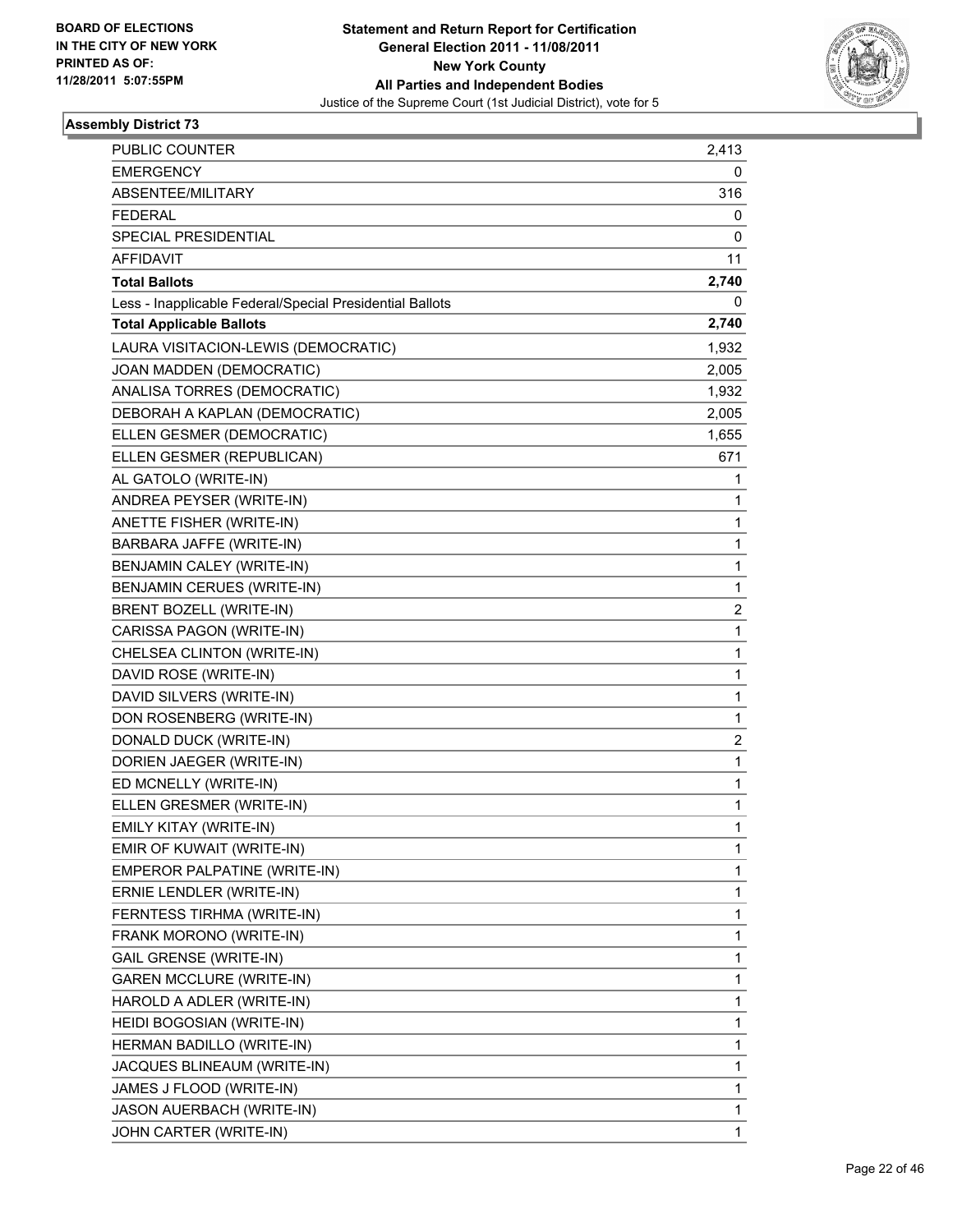

| JONAH GOLDBERG (WRITE-IN)       | $\mathbf{1}$ |
|---------------------------------|--------------|
| <b>JUSTIN BIEBER (WRITE-IN)</b> | 1            |
| KEITH SPALDING (WRITE-IN)       | 1            |
| KIM KARDASHIAN (WRITE-IN)       | $\mathbf{1}$ |
| L B SCHAFT (WRITE-IN)           | 1            |
| LAWRENCE ROSENSTOCK (WRITE-IN)  | 1            |
| LESLY SREIDER (WRITE-IN)        | 1            |
| MAMBOUD ABBAS (WRITE-IN)        | 1            |
| MARK SANCHEZ (WRITE-IN)         | 1            |
| MEL GIBSON (WRITE-IN)           | $\mathbf{1}$ |
| MICHAEL A. WEINSTEIN (WRITE-IN) | 1            |
| MICHAEL SAVAGE (WRITE-IN)       | 1            |
| MICHAEL SMITH (WRITE-IN)        | 1            |
| MICHELLE OBAMA (WRITE-IN)       | 1            |
| MICKEY MOUSE (WRITE-IN)         | 1            |
| MITCHELL TENZER (WRITE-IN)      | 1            |
| MONA CHARIN (WRITE-IN)          | 1            |
| NEIL COOPER (WRITE-IN)          | 1            |
| NICHOLAS VON HOFFMAN (WRITE-IN) | 1            |
| NO FIRST/LAST NAME (WRITE-IN)   | 6            |
| NO NAME (WRITE-IN)              | 13           |
| NONE OF THE ABOVE (WRITE-IN)    | 1            |
| OPRAH WINFREY (WRITE-IN)        | 1            |
| PAT BUCHANAN (WRITE-IN)         | 1            |
| PAUL NICHOLS (WRITE-IN)         | 1            |
| PETER THIEL (WRITE-IN)          | 1            |
| PETER V EZZARD (WRITE-IN)       | 1            |
| RALPH NADER (WRITE-IN)          | 1            |
| REGINA KILHENNY (WRITE-IN)      | 1            |
| REX RYAN (WRITE-IN)             | 1            |
| ROBERT SILVERS (WRITE-IN)       | 1            |
| RON KUBY (WRITE-IN)             | 1            |
| RON PAUL (WRITE-IN)             | 1            |
| ROY INNIS (WRITE-IN)            | 1            |
| RUFUS T. FIREFLY (WRITE-IN)     | 1            |
| SANTA CLAUS (WRITE-IN)          | 1            |
| SCOOBY DO (WRITE-IN)            | $\mathbf{1}$ |
| SEAN O'NEIL (WRITE-IN)          | 1            |
| STEPHEN NOSAL (WRITE-IN)        | 1            |
| SUSAN K SNYDER (WRITE-IN)       | 2            |
| TEDDY ANDERSON (WRITE-IN)       | 1            |
| TEDDY BEAR (WRITE-IN)           | 2            |
| TEDDY ROOSEVELT (WRITE-IN)      | 1            |
| TEDDY TURNER (WRITE-IN)         | 1            |
| THIS IS NO CHOICE! (WRITE-IN)   | 1            |
| TROY JOHNSON (WRITE-IN)         | $\mathbf 1$  |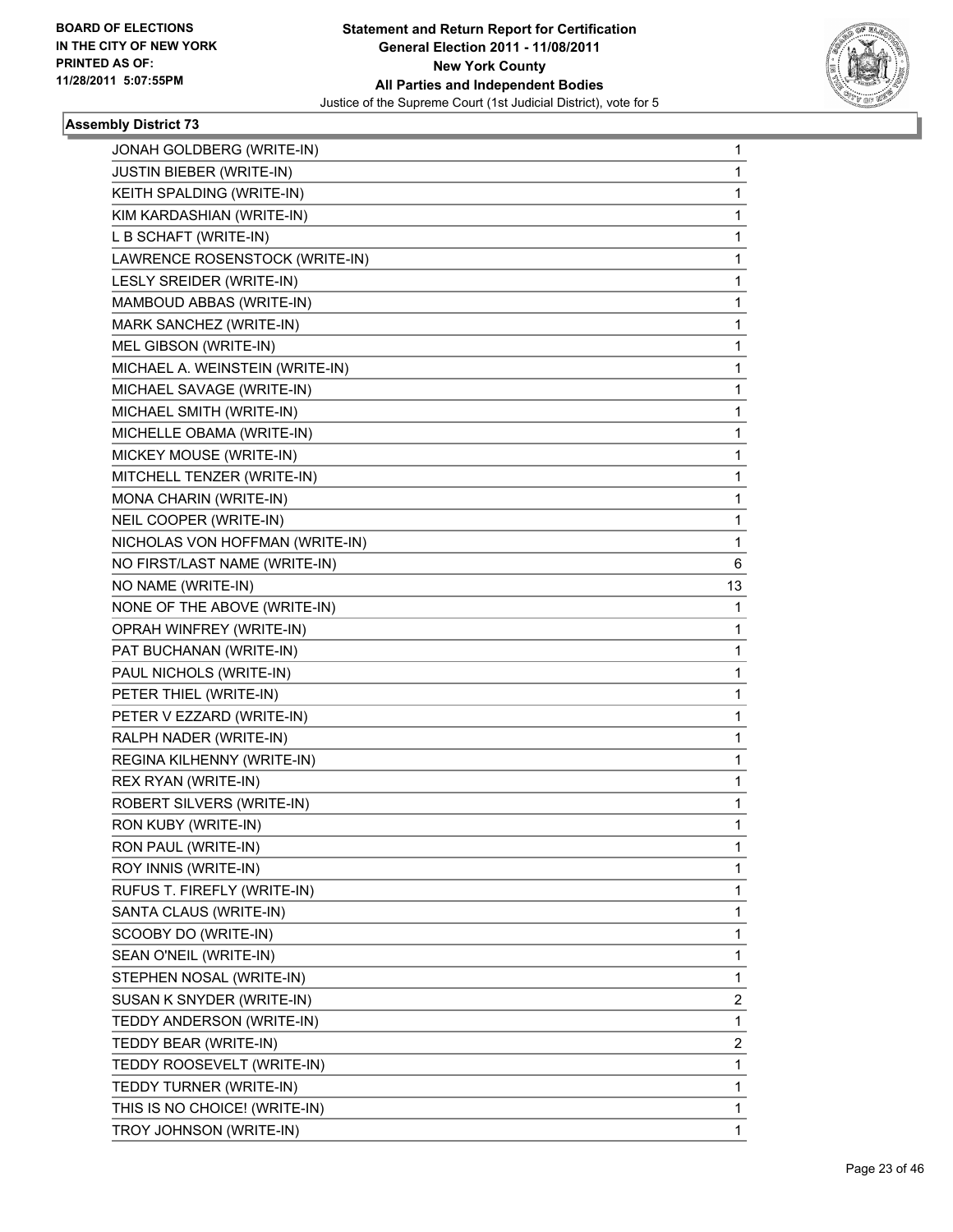

| YEHUDA CROSS (WRITE-IN) |                |
|-------------------------|----------------|
| <b>Total Votes</b>      | 10,299         |
| Unrecorded              | $3.40^{\circ}$ |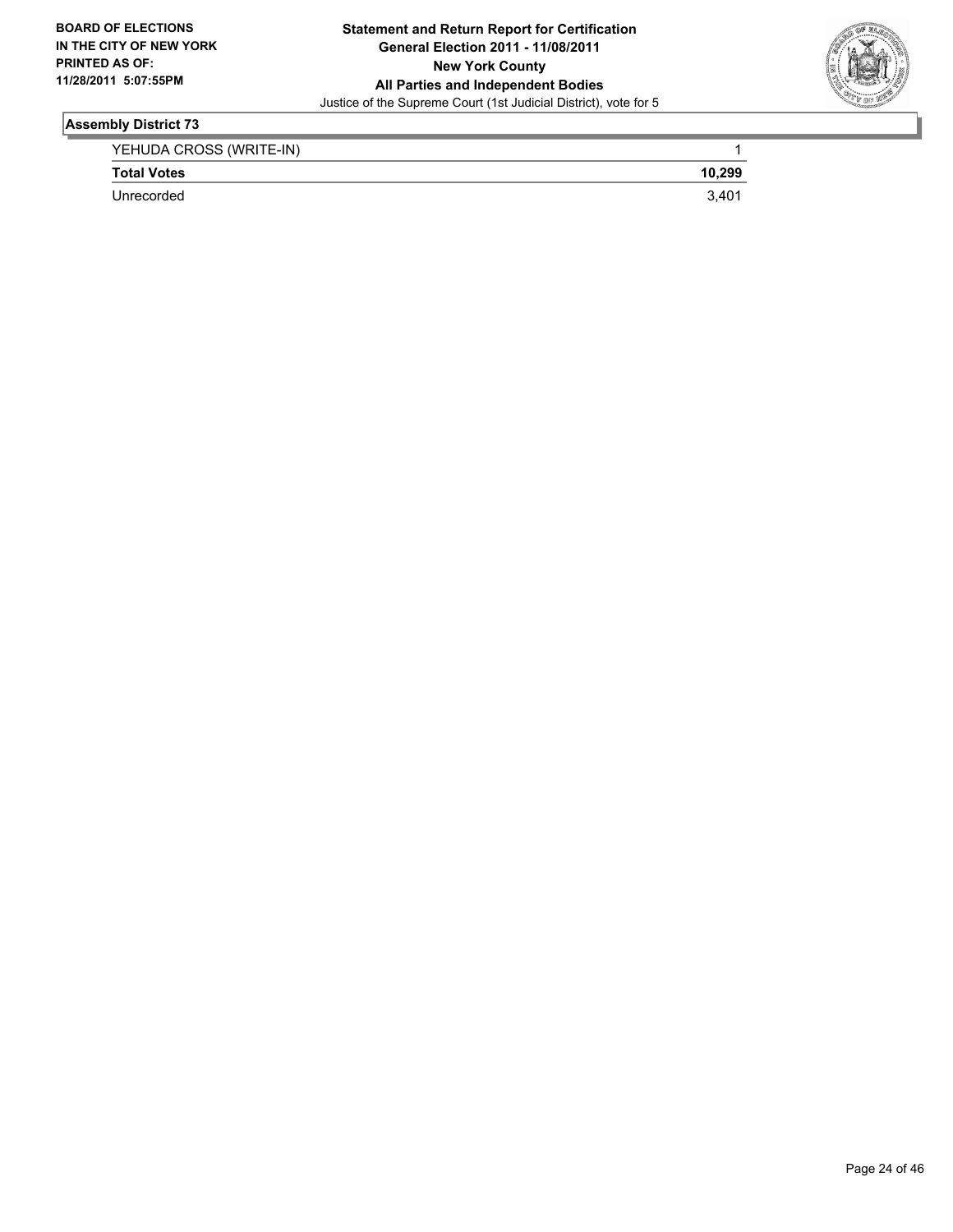

| PUBLIC COUNTER                                           | 2,814        |
|----------------------------------------------------------|--------------|
| <b>EMERGENCY</b>                                         | 16           |
| ABSENTEE/MILITARY                                        | 173          |
| <b>FEDERAL</b>                                           | 0            |
| SPECIAL PRESIDENTIAL                                     | 0            |
| AFFIDAVIT                                                | 29           |
| <b>Total Ballots</b>                                     | 3,032        |
| Less - Inapplicable Federal/Special Presidential Ballots | 0            |
| <b>Total Applicable Ballots</b>                          | 3,032        |
| LAURA VISITACION-LEWIS (DEMOCRATIC)                      | 2,204        |
| JOAN MADDEN (DEMOCRATIC)                                 | 2,197        |
| ANALISA TORRES (DEMOCRATIC)                              | 2,254        |
| DEBORAH A KAPLAN (DEMOCRATIC)                            | 2,163        |
| ELLEN GESMER (DEMOCRATIC)                                | 1,821        |
| ELLEN GESMER (REPUBLICAN)                                | 488          |
| AASIF MANDRI (WRITE-IN)                                  | 1            |
| ALICE D WEINER (WRITE-IN)                                | 1            |
| ANALISA TORRES (WRITE-IN)                                | 1            |
| ANDREW B KETLER (WRITE-IN)                               | 1            |
| BARY YOUNGERMAN (WRITE-IN)                               | 1            |
| BEN DOVER (WRITE-IN)                                     | $\mathbf 1$  |
| BERYL L RENTOF (WRITE-IN)                                | 1            |
| <b>BOBBY KOLIN (WRITE-IN)</b>                            | 1            |
| BRUCE KLUNG ESQ (WRITE-IN)                               | 1            |
| CAROL G FHINN JENKINS (WRITE-IN)                         | 1            |
| CAROLYN CONABOY (WRITE-IN)                               | 1            |
| CHLOE MEAD (WRITE-IN)                                    | 1            |
| CHRISTOPHER CASEY (WRITE-IN)                             | 1            |
| DAN ISAACS (WRITE-IN)                                    | 1            |
| DANA ATCHLEY (WRITE-IN)                                  | $\mathbf 1$  |
| DAVID ROY RENTOF (WRITE-IN)                              | 1            |
| DAVID ZLOTCHEW (WRITE-IN)                                | 1            |
| DIANE GRAYSON (WRITE-IN)                                 | 1            |
| DIANE KIESEL (WRITE-IN)                                  | 1            |
| DICK CHENEY (WRITE-IN)                                   | $\mathbf{1}$ |
| DICK HURTZ (WRITE-IN)                                    | 1            |
| DONALD B MURRAY (WRITE-IN)                               | 1            |
| ED COX (WRITE-IN)                                        | 1            |
| ELLEN GESMER (WRITE-IN)                                  | 1            |
| EMANUEL CHOSAK (WRITE-IN)                                | 1            |
| EMILY LAVELLE (WRITE-IN)                                 | $\mathbf{1}$ |
| ESTHER RENTOF (WRITE-IN)                                 | 1            |
| <b>GEORGE BUSH (WRITE-IN)</b>                            | 1            |
| HENRY X HARPER (WRITE-IN)                                | 1            |
| JAMES MOSELY (WRITE-IN)                                  | 1            |
| JASON SLIBECK (WRITE-IN)                                 | 1            |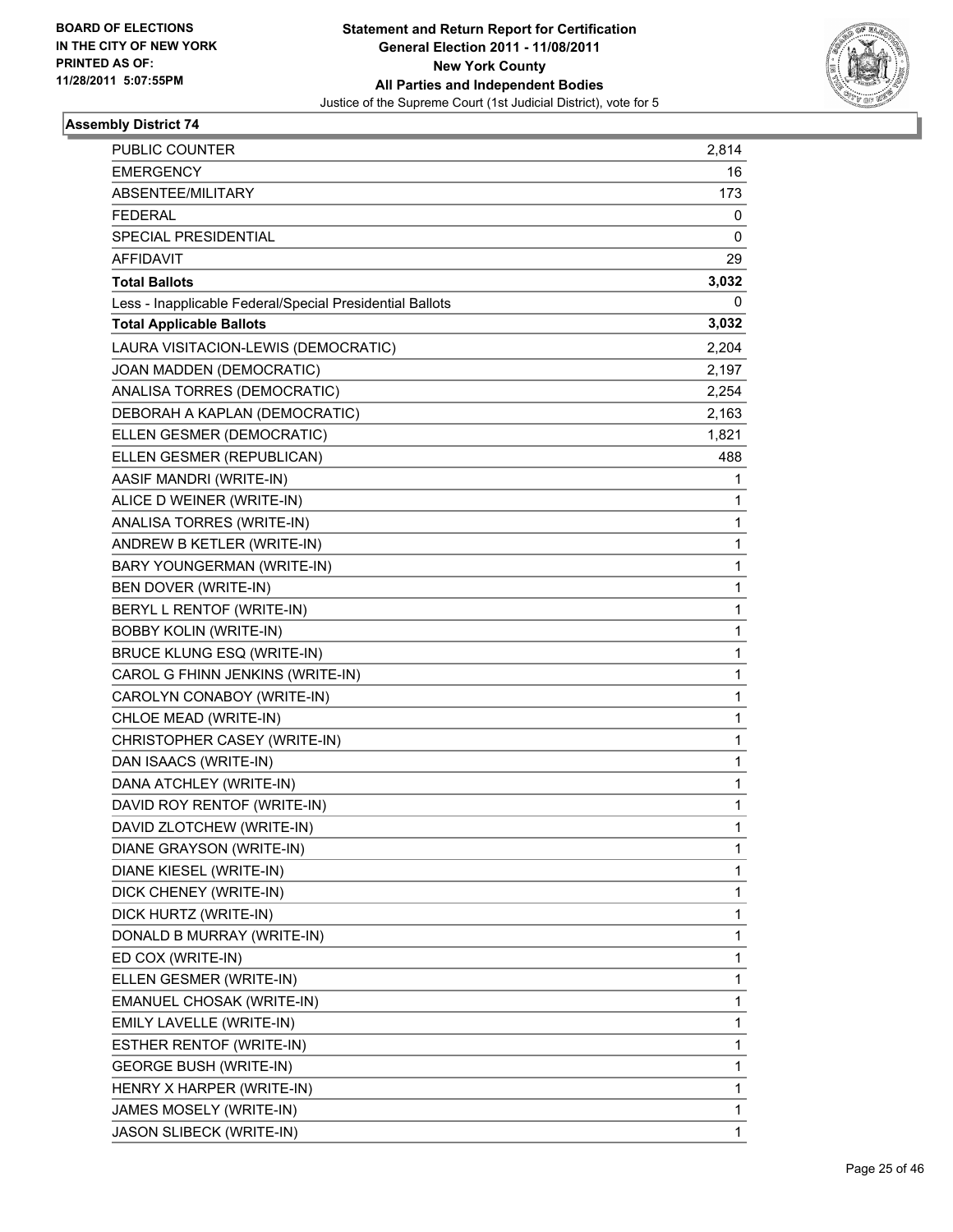

| <b>Total Votes</b>            | 11,221 |
|-------------------------------|--------|
| ZVONIMIR SOVULJ (WRITE-IN)    | 1      |
| WYATT CENAC (WRITE-IN)        | 1      |
| TROY JOHNSON (WRITE-IN)       | 1      |
| TOM NOOTER (WRITE-IN)         | 1      |
| THOMAS WHEELER (WRITE-IN)     | 1      |
| THE 99% (WRITE-IN)            | 1      |
| TALISKER KATZ (WRITE-IN)      | 1      |
| T.E.A (WRITE-IN)              | 1      |
| STEVEN SCAVUSO (WRITE-IN)     | 1      |
| STEVEN COLBERT (WRITE-IN)     | 1      |
| SHMULEY BOTEACH (WRITE-IN)    | 1      |
| SANFORD STEVENS (WRITE-IN)    | 1      |
| SAMANTHA BEE (WRITE-IN)       | 1      |
| RUDY GULIANI (WRITE-IN)       | 1      |
| RUDY GIULIANI (WRITE-IN)      | 1      |
| ROCHELLE MANCINI (WRITE-IN)   | 1      |
| ROBERT GINSBERG (WRITE-IN)    | 1      |
| ROANLD REAGAN (WRITE-IN)      | 1      |
| RICHARD M SAWICKI (WRITE-IN)  | 1      |
| RICHARD BAXT (WRITE-IN)       | 1      |
| PETER S CRESTA (WRITE-IN)     | 1      |
| PETER HUDSON (WRITE-IN)       | 1      |
| PETER BENITEZ (WRITE-IN)      | 1      |
| NOPE (WRITE-IN)               | 1      |
| NONE OF THE ABOVE (WRITE-IN)  | 2      |
| NONE (WRITE-IN)               | 1      |
| NO NAME (WRITE-IN)            | 12     |
| NO FIRST/LAST NAME (WRITE-IN) | 7      |
| NO (WRITE-IN)                 | 1      |
| NANCY KRAMER (WRITE-IN)       | 1      |
| NADA (WRITE-IN)               | 1      |
| MEGAN AHEARM (WRITE-IN)       | 1      |
| MARK GRAYSON (WRITE-IN)       | 1      |
| MARK CURLEY (WRITE-IN)        | 1      |
| LYN A SELTZER (WRITE-IN)      | 1      |
| LOUIS WARD (WRITE-IN)         | 1      |
| LOCKE GRAYSON (WRITE-IN)      | 1      |
| KEVIN MCGRATH JR (WRITE-IN)   | 1      |
| JOSIP P SOVUCJ (WRITE-IN)     | 1      |
| JOSEPH DAWSON (WRITE-IN)      | 1      |
| JONATHAN BANKS (WRITE-IN)     | 1      |
| JON STEWART (WRITE-IN)        | 1      |
| JOHN LUCIC (WRITE-IN)         | 1      |
| JERMEY KASHA (WRITE-IN)       | 1      |
| JEFF KATZ (WRITE-IN)          | 1      |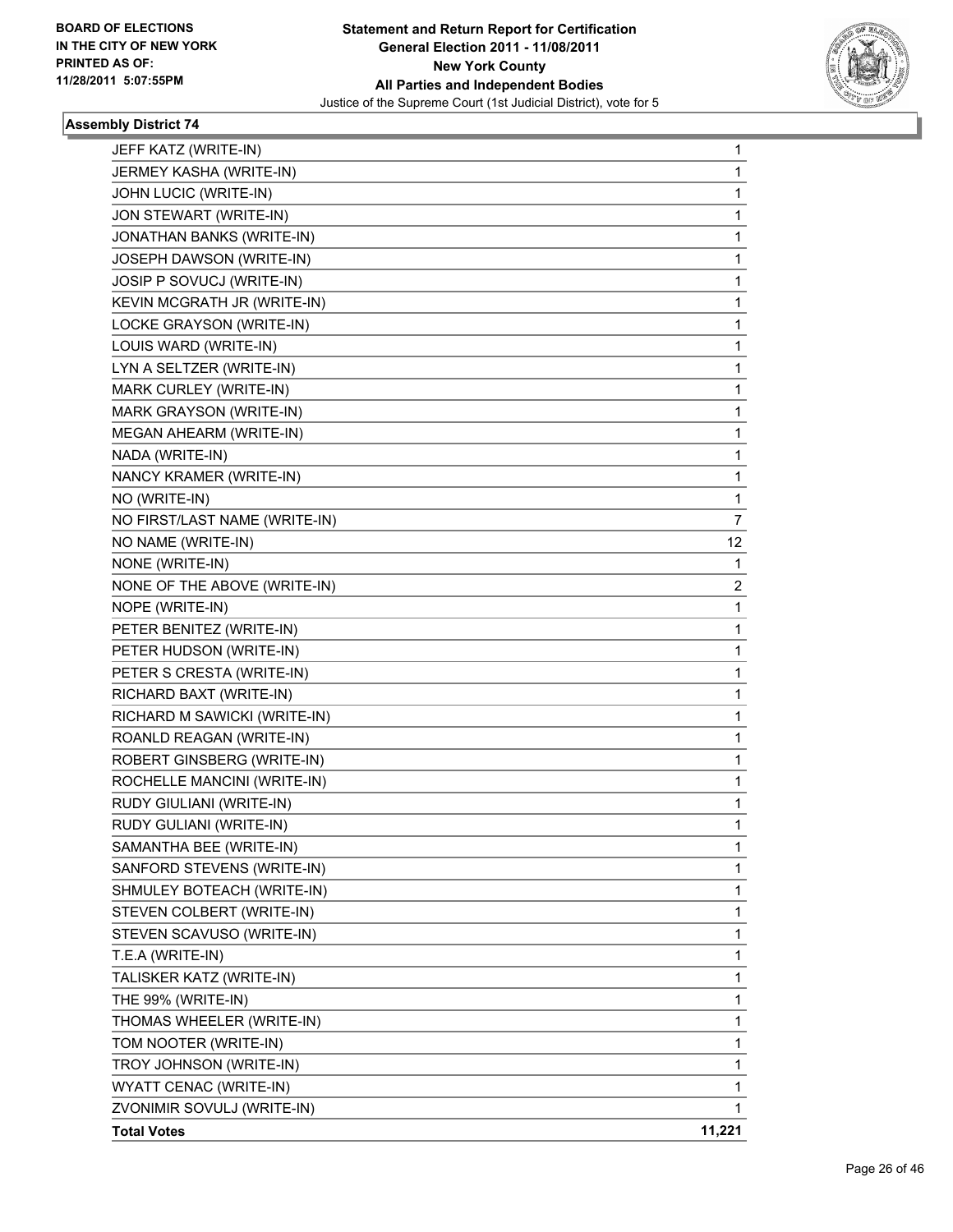

Unrecorded 3,939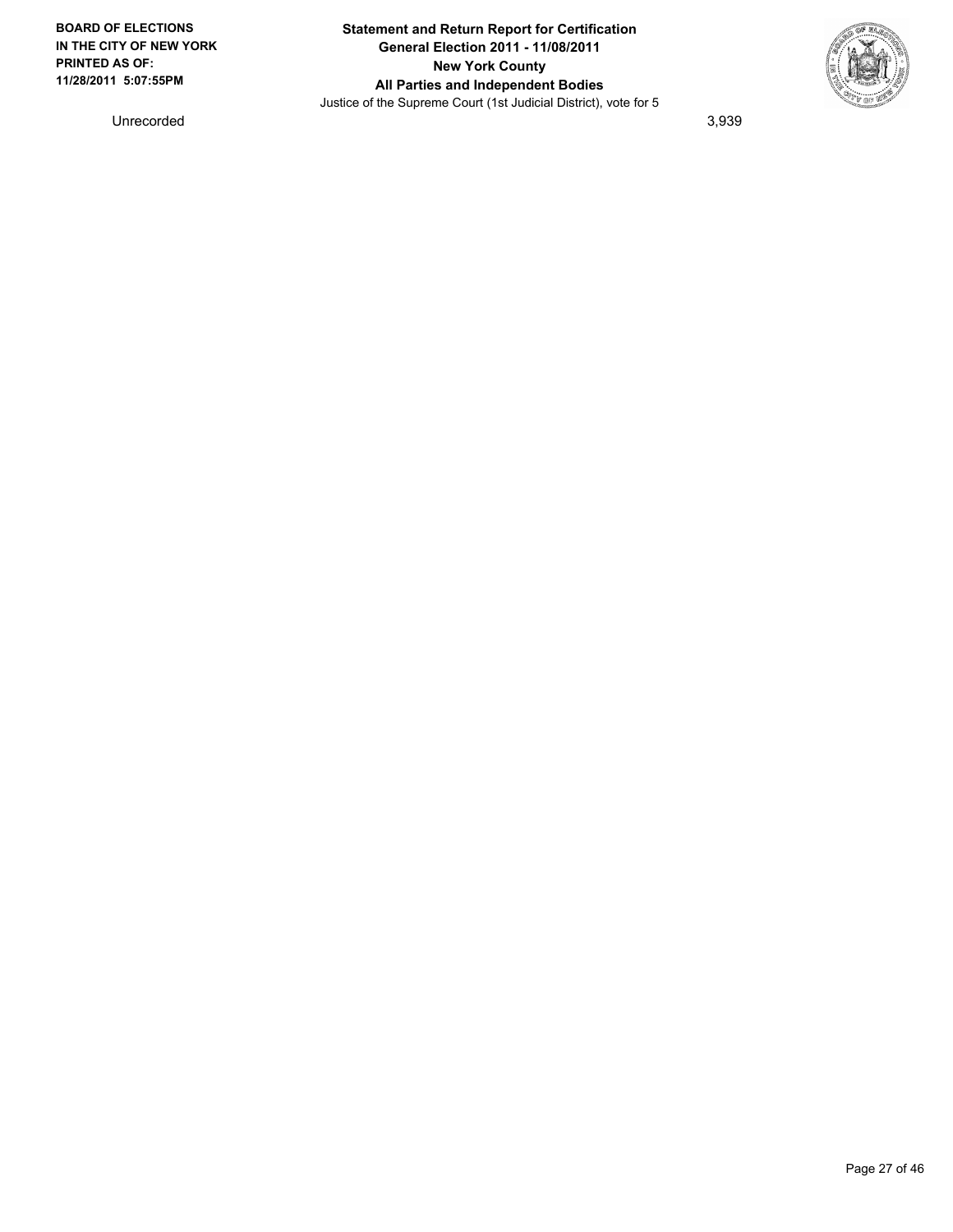

| PUBLIC COUNTER                                           | 2,656        |
|----------------------------------------------------------|--------------|
| <b>EMERGENCY</b>                                         | 0            |
| ABSENTEE/MILITARY                                        | 253          |
| <b>FEDERAL</b>                                           | 0            |
| SPECIAL PRESIDENTIAL                                     | 0            |
| <b>AFFIDAVIT</b>                                         | 28           |
| <b>Total Ballots</b>                                     | 2,937        |
| Less - Inapplicable Federal/Special Presidential Ballots | 0            |
| <b>Total Applicable Ballots</b>                          | 2,937        |
| LAURA VISITACION-LEWIS (DEMOCRATIC)                      | 2,245        |
| JOAN MADDEN (DEMOCRATIC)                                 | 2,256        |
| ANALISA TORRES (DEMOCRATIC)                              | 2,238        |
| DEBORAH A KAPLAN (DEMOCRATIC)                            | 2,277        |
| ELLEN GESMER (DEMOCRATIC)                                | 1,954        |
| ELLEN GESMER (REPUBLICAN)                                | 400          |
| AL SHARPTON (WRITE-IN)                                   | 1            |
| ALAN FLACKS (WRITE-IN)                                   | 1            |
| ALEX BERGER (WRITE-IN)                                   | 1            |
| ALEXANDRA POMERANTZ (WRITE-IN)                           | 1            |
| ALFRED E NEWMAN (WRITE-IN)                               | 1            |
| ANALISA TORRES (WRITE-IN)                                | 1            |
| ARTHUR T. SMYLES (WRITE-IN)                              | 1            |
| AVERY KATZ (WRITE-IN)                                    | 1            |
| AVERY MORON (WRITE-IN)                                   | 1            |
| BERNARD BLOCK (WRITE-IN)                                 | 1            |
| BERNETTE EURICELIST (WRITE-IN)                           | 1            |
| <b>BERNICE MAXMAN (WRITE-IN)</b>                         | 1            |
| BILL THOMPSON (WRITE-IN)                                 | 1            |
| <b>BRANLEY MANNICE (WRITE-IN)</b>                        | 1            |
| CHARLES CASE (WRITE-IN)                                  | 1            |
| CHELSEA LATELY (WRITE-IN)                                | 1            |
| CHRISTOPHER G REID (WRITE-IN)                            | 1            |
| CHUCK ZLATKIN (WRITE-IN)                                 | 1            |
| DAN SCHORR (WRITE-IN)                                    | 1            |
| ELIOT SPITZER (WRITE-IN)                                 | 1            |
| ELIZA BETH MAXMAN (WRITE-IN)                             | 1            |
| ERIC SEILER (WRITE-IN)                                   | 1            |
| GAY KAPLAN (WRITE-IN)                                    | 1            |
| <b>GEORGE SILVER (WRITE-IN)</b>                          | 1            |
| <b>GREG BALL (WRITE-IN)</b>                              | $\mathbf{1}$ |
| HARRY MILLER (WRITE-IN)                                  | 1            |
| HOWARD FELTER (WRITE-IN)                                 | 1            |
| IRIS J. SMYLES (WRITE-IN)                                | 1            |
| JEFFREY TOOBIN (WRITE-IN)                                | 1            |
| JOAN DUFFY (WRITE-IN)                                    | 4            |
| JOAN R DUFFY (WRITE-IN)                                  | 1            |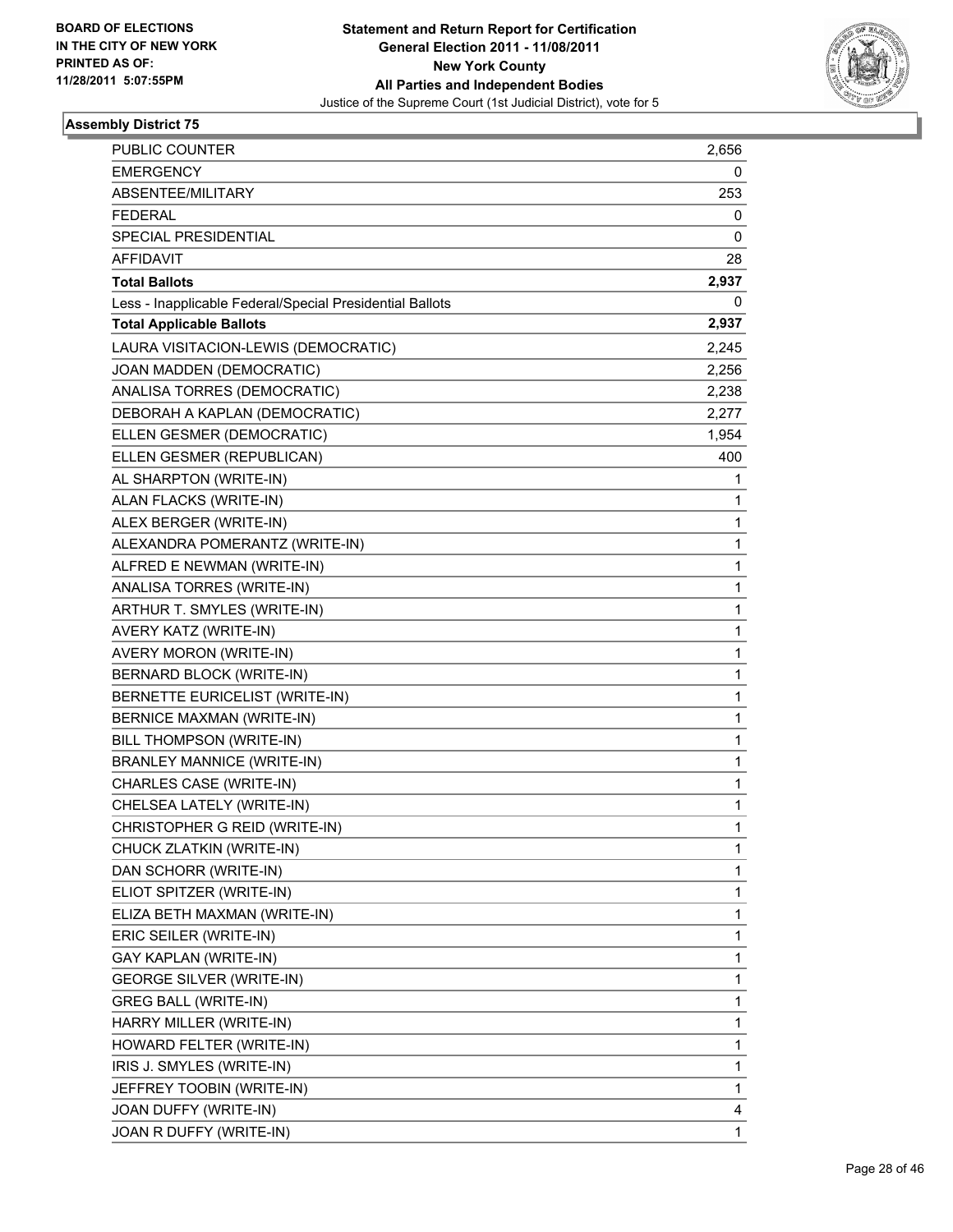

| JOE TORRE (WRITE-IN)              | 1      |
|-----------------------------------|--------|
| JOEL MAXMAN (WRITE-IN)            | 1      |
| JOHN MADDEN (WRITE-IN)            | 1      |
| JOHN STEWART (WRITE-IN)           | 1      |
| JON STEWART (WRITE-IN)            | 1      |
| KENNY CRAMER (WRITE-IN)           | 1      |
| LEWIS BLACK (WRITE-IN)            | 1      |
| LUZ MARTINEZ (WRITE-IN)           | 1      |
| MARGARET O'SHEA (WRITE-IN)        | 1      |
| MARGARITA LOPEZ-TORRES (WRITE-IN) | 1      |
| MARK KRUPNICK (WRITE-IN)          | 1      |
| MATT NEURINGER (WRITE-IN)         | 1      |
| MEREDITH F. GARMIS (WRITE-IN)     | 1      |
| MICHAEL BLOOMBERG (WRITE-IN)      | 1      |
| MIKE BLOOMBERG (WRITE-IN)         | 1      |
| NO NAME (WRITE-IN)                | 26     |
| NORMAN SIEGEL (WRITE-IN)          | 1      |
| P. BART HALE (WRITE-IN)           | 1      |
| PETER FELDMAN (WRITE-IN)          | 1      |
| PETER HORT (WRITE-IN)             | 1      |
| PHILIP SANDSTORM (WRITE-IN)       | 1      |
| PORTBETTO ROOENEZ (WRITE-IN)      | 1      |
| RACHAEL MADDOW (WRITE-IN)         | 1      |
| RALPH NADER (WRITE-IN)            | 1      |
| RON PAUL (WRITE-IN)               | 1      |
| RYAN COWLES (WRITE-IN)            | 1      |
| SCOOT OLSEN (WRITE-IN)            | 1      |
| SHERRI MAXMAN (WRITE-IN)          | 1      |
| SOPHIE MAXMAN (WRITE-IN)          | 1      |
| STEPHANIE BOND CONE (WRITE-IN)    | 1      |
| STEPHEN CORBERT (WRITE-IN)        | 1      |
| <b>Total Votes</b>                | 11,460 |
| Unrecorded                        | 3,225  |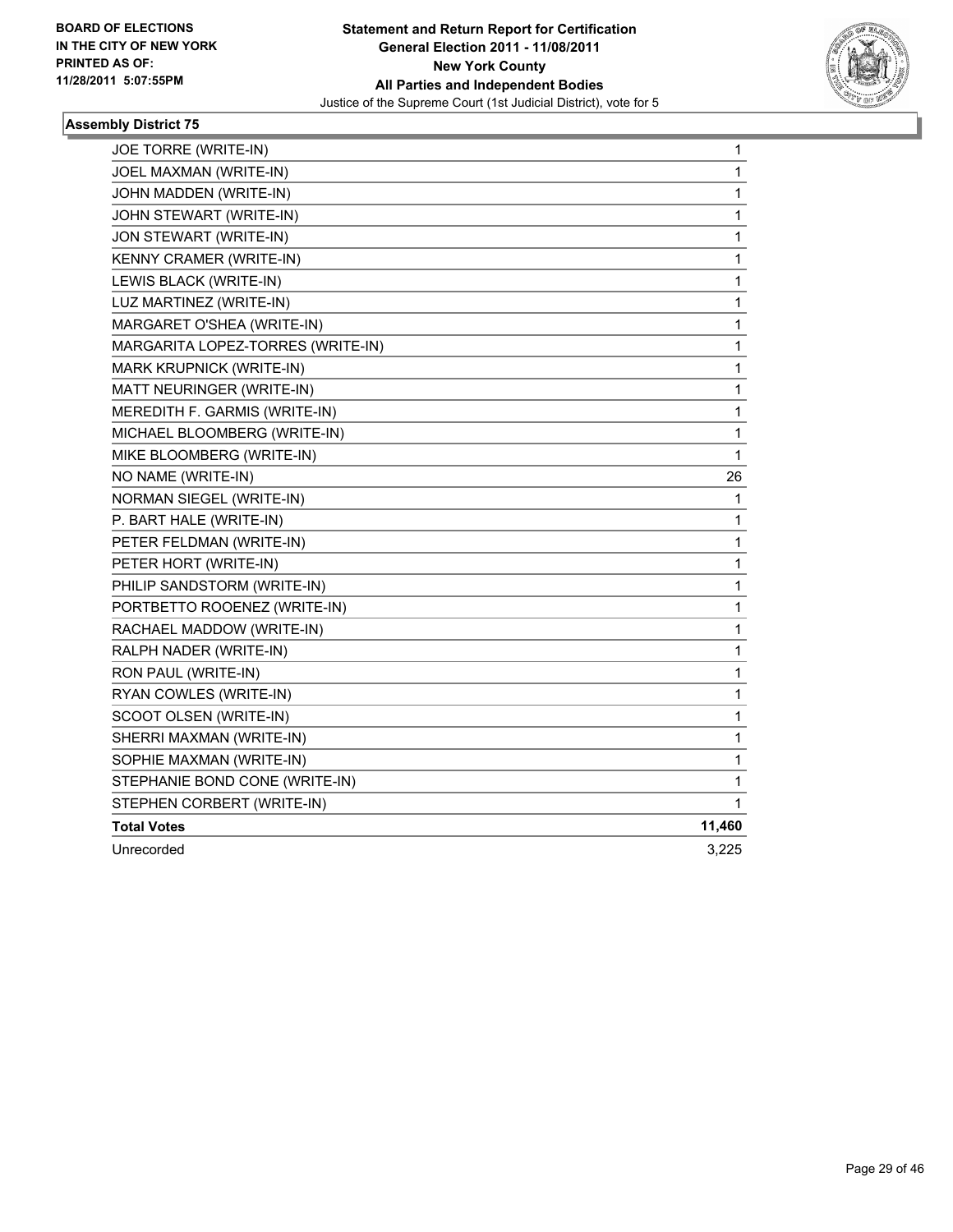

| <b>PUBLIC COUNTER</b>                                    | 31,440       |
|----------------------------------------------------------|--------------|
| <b>EMERGENCY</b>                                         | 16           |
| ABSENTEE/MILITARY                                        | 2,850        |
| <b>FEDERAL</b>                                           | 0            |
| SPECIAL PRESIDENTIAL                                     | 0            |
| AFFIDAVIT                                                | 278          |
| <b>Total Ballots</b>                                     | 34,584       |
| Less - Inapplicable Federal/Special Presidential Ballots | 0            |
| <b>Total Applicable Ballots</b>                          | 34,584       |
| LAURA VISITACION-LEWIS (DEMOCRATIC)                      | 25,178       |
| JOAN MADDEN (DEMOCRATIC)                                 | 24,612       |
| ANALISA TORRES (DEMOCRATIC)                              | 24,964       |
| DEBORAH A KAPLAN (DEMOCRATIC)                            | 24,450       |
| ELLEN GESMER (DEMOCRATIC)                                | 20,720       |
| ELLEN GESMER (REPUBLICAN)                                | 4,027        |
| "GRANDPA" AL LEWIS (WRITE-IN)                            | 1            |
| AARON PERSILY (WRITE-IN)                                 | 1            |
| AARON SCHNEIDER (WRITE-IN)                               | 1            |
| AASIF MANDRI (WRITE-IN)                                  | 1            |
| ABE BEANE (WRITE-IN)                                     | $\mathbf 1$  |
| ABREY LESS (WRITE-IN)                                    | 1            |
| ABSTAIN (WRITE-IN)                                       | 1            |
| ADAM BLUENTHAL (WRITE-IN)                                | $\mathbf 1$  |
| ADAM DISLVESTRO (WRITE-IN)                               | 1            |
| ADAM EGERBERG (WRITE-IN)                                 | 1            |
| ADRIAN HOWE (WRITE-IN)                                   | $\mathbf 1$  |
| AKIVA SITZER (WRITE-IN)                                  | 1            |
| AL FOGEL (WRITE-IN)                                      | 1            |
| AL GATOLO (WRITE-IN)                                     | 1            |
| AL GORE (WRITE-IN)                                       | 3            |
| AL SHARPTON (WRITE-IN)                                   | 1            |
| ALAN BENSON (WRITE-IN)                                   | $\mathbf{1}$ |
| ALAN FLACKS (WRITE-IN)                                   | 6            |
| ALAN TIMOTHY LUNCFORD (WRITE-IN)                         | 1            |
| ALAN WONG (WRITE-IN)                                     | 1            |
| ALANA LESCZYNSKI (WRITE-IN)                              | 2            |
| ALBERT PESANT (WRITE-IN)                                 | 1            |
| ALEX BERGER (WRITE-IN)                                   | 1            |
| ALEXANDER SUSURSKY (WRITE-IN)                            | 1            |
| ALEXANDRA H GREENE (WRITE-IN)                            | 1            |
| ALEXANDRA POMERANTZ (WRITE-IN)                           | 1            |
| ALFRED E NEWMAN (WRITE-IN)                               | 1            |
| ALFRED LEWYN (WRITE-IN)                                  | 1            |
| ALI AMR AMIRR AKHMEDD (WRITE-IN)                         | 1            |
| ALI AMR AMIRR AKHMFDD (WRITE-IN)                         | 1            |
| ALICE D WEINER (WRITE-IN)                                | 1            |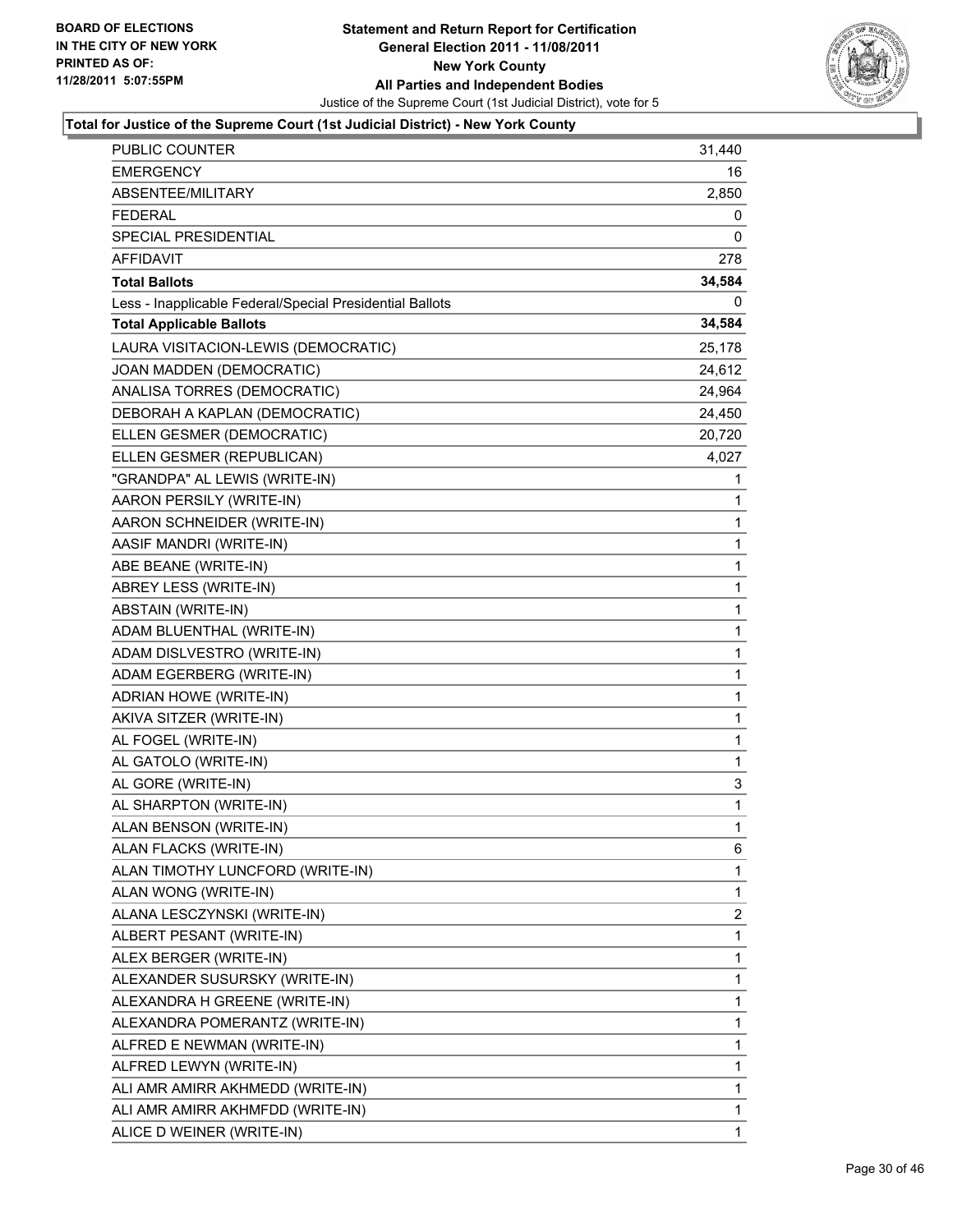

| ALLAN GERSON (WRITE-IN)           | 1              |
|-----------------------------------|----------------|
| ALLISON BLAS (WRITE-IN)           | 1              |
| ALLISON FERGOSON WEEDS (WRITE-IN) | 1              |
| ALTON MADDOX (WRITE-IN)           | 3              |
| ALYSA MOKAS (WRITE-IN)            | 1              |
| AMY ALFORTISH (WRITE-IN)          | 1              |
| ANA SMITH (WRITE-IN)              | 1              |
| ANALISA TORRES (WRITE-IN)         | 6              |
| ANDREA PERSILY (WRITE-IN)         | 1              |
| ANDREA PEYSER (WRITE-IN)          | 1              |
| ANDREAS TURANSKI (WRITE-IN)       | 1              |
| ANDREW B KETLER (WRITE-IN)        | 1              |
| ANDREW KEISNER (WRITE-IN)         | 1              |
| ANDREW MOROZ (WRITE-IN)           | 1              |
| ANETTE FISHER (WRITE-IN)          | 1              |
| ANGEL GARCIN (WRITE-IN)           | 1              |
| ANIL SINGH (WRITE-IN)             | $\overline{a}$ |
| ANN EDELSKER (WRITE-IN)           | 1              |
| ANN REILLY (WRITE-IN)             | 1              |
| ANNE MCCAUGHEY (WRITE-IN)         | $\mathbf 1$    |
| ANNE SALSBURG (WRITE-IN)          | $\mathbf{2}$   |
| ANNIE ONELSE (WRITE-IN)           | 1              |
| ANTHONY WEINER (WRITE-IN)         | 1              |
| ANTHONY WORDENTE (WRITE-IN)       | 1              |
| ANYBODY BUT REPUBLICAN (WRITE-IN) | 1              |
| AORON BURR (WRITE-IN)             | 1              |
| APRIL COHEN (WRITE-IN)            | 1              |
| ARTHUR BLOCK (WRITE-IN)           | 1              |
| ARTHUR CHGONOH (WRITE-IN)         | 1              |
| ARTHUR RAYMOND (WRITE-IN)         | 1              |
| ARTHUR T. SMYLES (WRITE-IN)       | 1              |
| AVERY KATZ (WRITE-IN)             | 1              |
| <b>AVERY MORON (WRITE-IN)</b>     | 1              |
| AVRAM M. SHAPIRO (WRITE-IN)       | 1              |
| BABY JANE HUDSON (WRITE-IN)       | 1              |
| <b>BALDWIN BERNES (WRITE-IN)</b>  | 1              |
| BARBARA FHRENICK (WRITE-IN)       | 1              |
| BARBARA GRCEVIC (WRITE-IN)        | 1              |
| BARBARA JAFFE (WRITE-IN)          | 2              |
| BARBARA ROS (WRITE-IN)            | 1              |
| BARLEH HARZFEED (WRITE-IN)        | 1              |
| BARRETT ELSKY (WRITE-IN)          | 1              |
| BARRY NEGRIN (WRITE-IN)           | 1              |
| BARY YOUNGERMAN (WRITE-IN)        | 1              |
| BEN DOVER (WRITE-IN)              | 1              |
| BENJAMIN CALEY (WRITE-IN)         | 1              |
|                                   |                |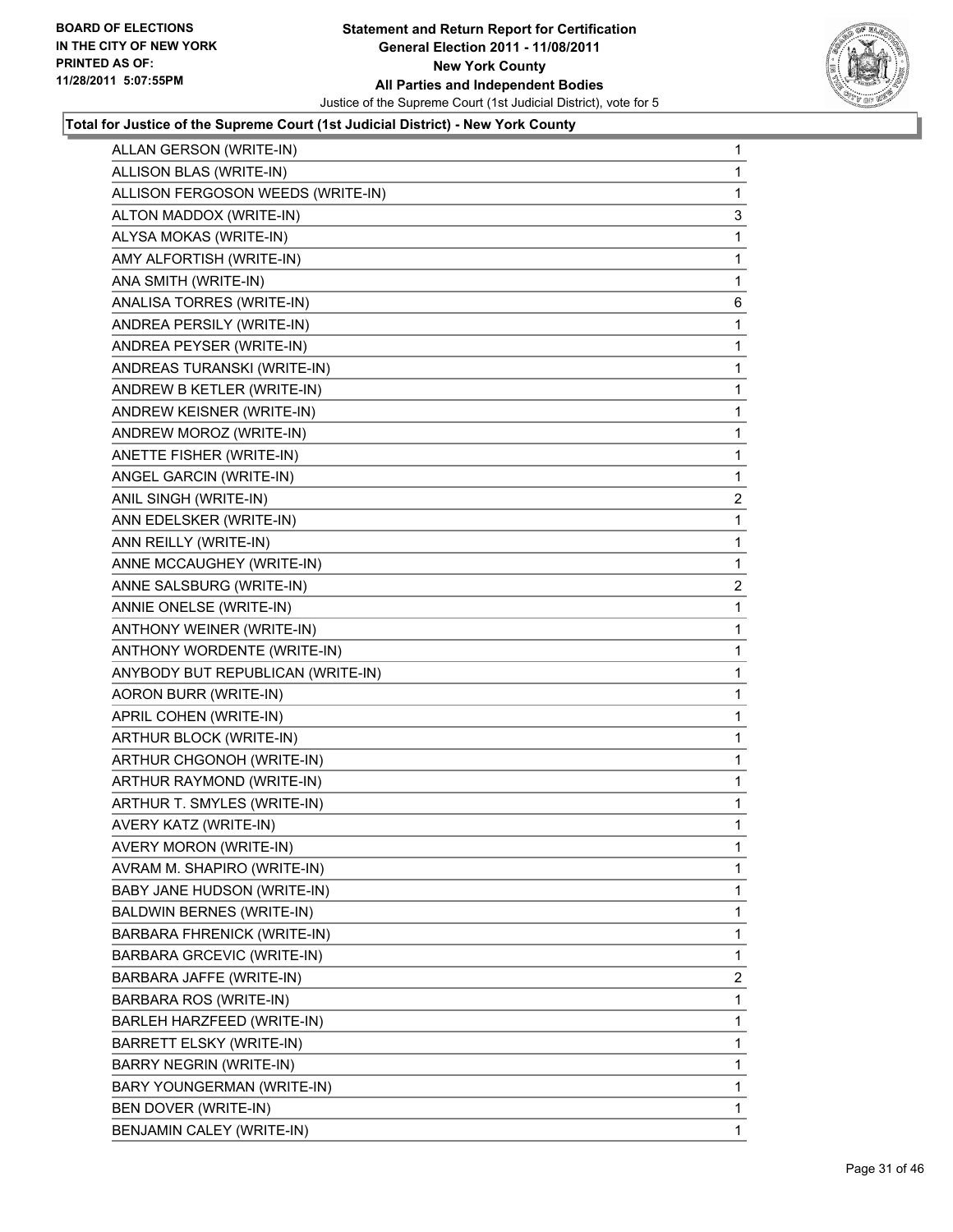

| BENJAMIN CERUES (WRITE-IN)             | 1              |
|----------------------------------------|----------------|
| BENJAMIN LESCZYNSKI (WRITE-IN)         | 2              |
| BERNARD BLOCK (WRITE-IN)               | 1              |
| BERNETTE EURICELIST (WRITE-IN)         | 1              |
| <b>BERNICE MAXMAN (WRITE-IN)</b>       | 1              |
| BERYL L RENTOF (WRITE-IN)              | 1              |
| BIG BIRD (WRITE-IN)                    | 1              |
| BILL BLACK (WRITE-IN)                  | 1              |
| <b>BILL CLINTON (WRITE-IN)</b>         | 1              |
| BILL DEPARO (WRITE-IN)                 | 1              |
| <b>BILL PERKINS (WRITE-IN)</b>         | 1              |
| BILL THOMPSON (WRITE-IN)               | 1              |
| BILLY J ADAMS (WRITE-IN)               | 1              |
| <b>BOB BARKER (WRITE-IN)</b>           | $\overline{a}$ |
| <b>BOB HAIG (WRITE-IN)</b>             | 1              |
| <b>BOB LOW (WRITE-IN)</b>              | 1              |
| <b>BOBBY KOLIN (WRITE-IN)</b>          | 1              |
| <b>BRADLEY MANNING (WRITE-IN)</b>      | 2              |
| BRAIN LERHER (WRITE-IN)                | 1              |
| <b>BRANLEY MANNICE (WRITE-IN)</b>      | 1              |
| BRENT BOZELL (WRITE-IN)                | 2              |
| BRET DELAIRE (WRITE-IN)                | 1              |
| BRUCE KLUNG ESQ (WRITE-IN)             | 1              |
| CAITLIN HALLIGAN (WRITE-IN)            | 1              |
| CAME SEIDEN (WRITE-IN)                 | 1              |
| CARISSA PAGON (WRITE-IN)               | 1              |
| CARLOS CASTENADA (WRITE-IN)            | 1              |
| CARLOS LOPEZ (WRITE-IN)                | 1              |
| CAROL ANNE HERLIHY (WRITE-IN)          | 1              |
| CAROL G FHINN JENKINS (WRITE-IN)       | 1              |
| CAROLYN CONABOY (WRITE-IN)             | 1              |
| CAROLYN KENNEDY SCHLOSSNGER (WRITE-IN) | $\mathbf{1}$   |
| CATJANA RANLCOUCH (WRITE-IN)           | 1              |
| CHAIM SITZER (WRITE-IN)                | 1              |
| CHARLES BARRON (WRITE-IN)              | 1              |
| CHARLES CASE (WRITE-IN)                | 1              |
| CHARLES YABLOR (WRITE-IN)              | 1              |
| CHARLIE SHEEN (WRITE-IN)               | 1              |
| CHELSEA CLINTON (WRITE-IN)             | 2              |
| CHELSEA LATELY (WRITE-IN)              | 1              |
| CHICO MARX (WRITE-IN)                  | 1              |
| CHLOE MEAD (WRITE-IN)                  | 1              |
| CHRIS REID (WRITE-IN)                  | 1              |
| CHRISTOPHER ANDREW KEISNER (WRITE-IN)  | 1              |
| CHRISTOPHER CASEY (WRITE-IN)           | 1              |
| CHRISTOPHER G REID (WRITE-IN)          | 1              |
|                                        |                |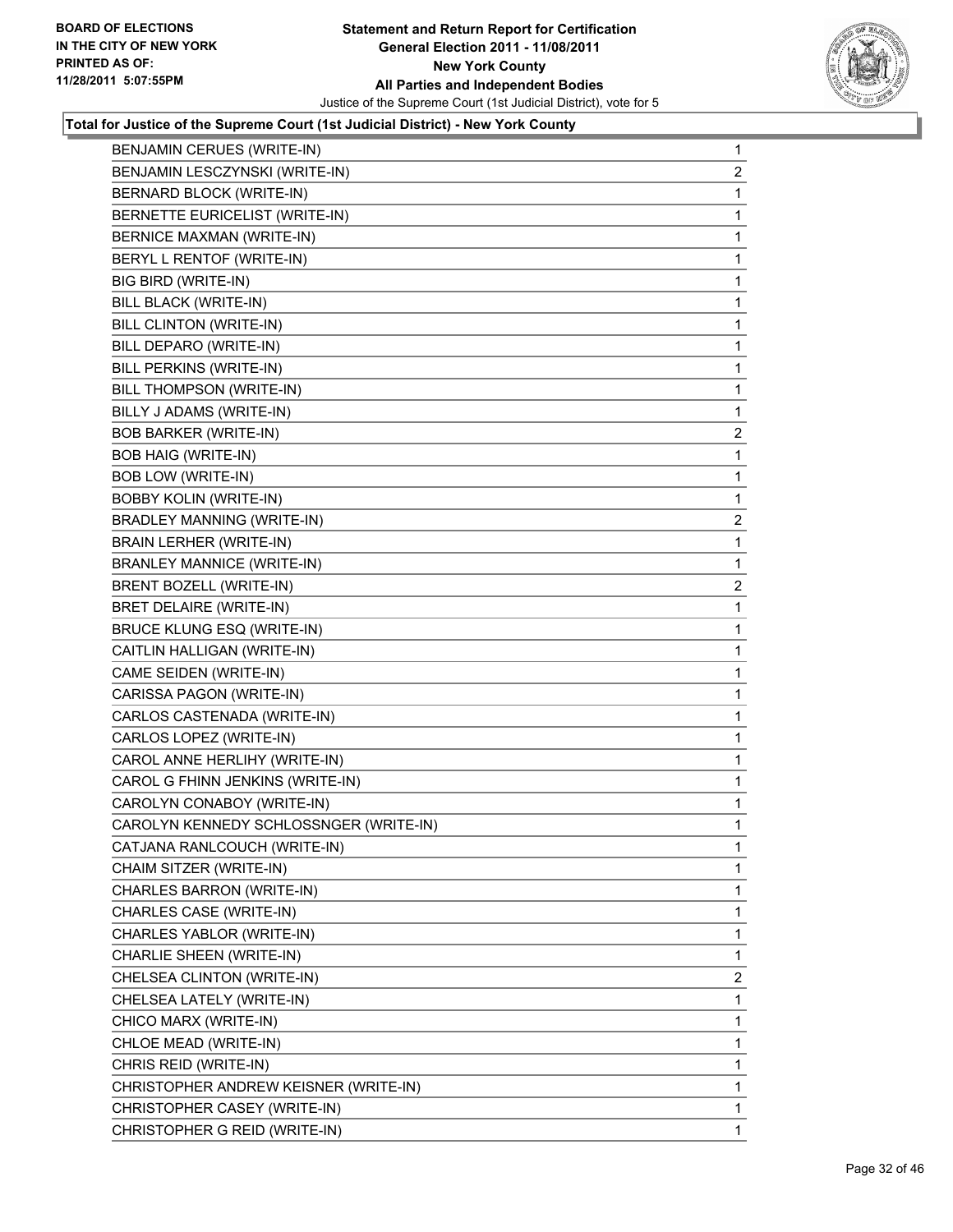

| CHRISTOPHER MACDOUGALL (WRITE-IN) | 1              |
|-----------------------------------|----------------|
| CHRISTOPHER SORH (WRITE-IN)       | 1              |
| CHUCK ZLATKIN (WRITE-IN)          | 1              |
| CLAUDIA POLK (WRITE-IN)           | 1              |
| CLYDE TOLSON (WRITE-IN)           | 1              |
| CONNER WEST (WRITE-IN)            | 1              |
| COOKIE MONSTER (WRITE-IN)         | 1              |
| CORCORAN BYRNT (WRITE-IN)         | 1              |
| COREY SMITH (WRITE-IN)            | 1              |
| CORIE BRISEE (WRITE-IN)           | 1              |
| CORWAC FLYNN (WRITE-IN)           | 1              |
| COUSTANCE CHRISTOPHER (WRITE-IN)  | 1              |
| CRAIG NOTTO (WRITE-IN)            | 1              |
| D.M. PETRILLO (WRITE-IN)          | 2              |
| DALLAS HAYES (WRITE-IN)           | 1              |
| DAN ISAACS (WRITE-IN)             | $\overline{2}$ |
| DAN SCHORR (WRITE-IN)             | 1              |
| DANA ATCHLEY (WRITE-IN)           | 1              |
| DANA POOLE (WRITE-IN)             | 1              |
| DANEL J. COHEN (WRITE-IN)         | 1              |
| DANIEL ISAACS (WRITE-IN)          | 1              |
| DANIEL ISSACCS (WRITE-IN)         | 1              |
| DANIEL LIPSMAN (WRITE-IN)         | 1              |
| DANIEL P MARTIN (WRITE-IN)        | 1              |
| DANIEL W ISAACS (WRITE-IN)        | 1              |
| DANIEL WESPE (WRITE-IN)           | 1              |
| DANIELLINE MARTINEZ (WRITE-IN)    | 1              |
| DARRYL DANY (WRITE-IN)            | 1              |
| DARTH VADAR (WRITE-IN)            | 1              |
| DARYL GOODMAN (WRITE-IN)          | 1              |
| DAVE BAZER (WRITE-IN)             | 1              |
| DAVID BOYER (WRITE-IN)            | 1              |
| DAVID DELBAUM (WRITE-IN)          | 1              |
| DAVID DINKINS (WRITE-IN)          | 1              |
| DAVID E JACOBS ESQ (WRITE-IN)     | 1              |
| DAVID GETZ (WRITE-IN)             | 1              |
| DAVID GLONIN (WRITE-IN)           | 1              |
| DAVID GLOUIN (WRITE-IN)           | 1              |
| DAVID GRUBER (WRITE-IN)           | 1              |
| DAVID PELKIN (WRITE-IN)           | 1              |
| DAVID ROSE (WRITE-IN)             | 1              |
| DAVID ROY RENTOF (WRITE-IN)       | 1              |
| DAVID SACK (WRITE-IN)             | $\overline{2}$ |
| DAVID SILVERS (WRITE-IN)          | 1              |
| DAVID SKOBLOW (WRITE-IN)          | 1              |
| DAVID ZLOTCHEW (WRITE-IN)         | $\mathbf{1}$   |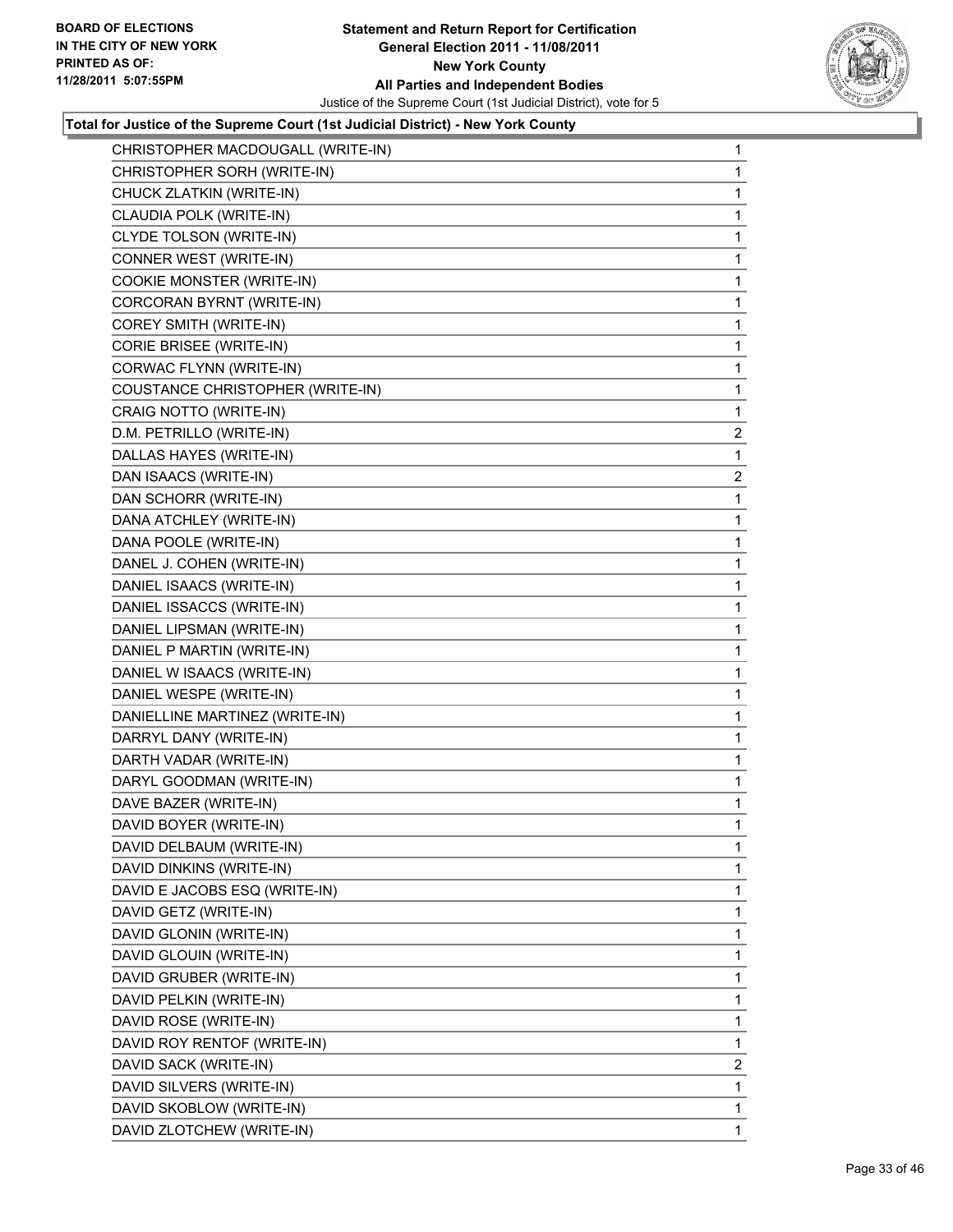

| DAWN FOX (WRITE-IN)              | 2              |
|----------------------------------|----------------|
| DEAN VIGLICANO (WRITE-IN)        | 1              |
| DEBORAH CAPLAN (WRITE-IN)        | 1              |
| DEBORAH KAPLAN (WRITE-IN)        | $\overline{2}$ |
| DEBORAH KEISNER (WRITE-IN)       | 1              |
| DEBORAH L EVANGELAKES (WRITE-IN) | 1              |
| DEBORH JAMES (WRITE-IN)          | 1              |
| DEBRA JERKS (WRITE-IN)           | 1              |
| DEBRA SUE STEIN (WRITE-IN)       | 1              |
| DENA TOCKER (WRITE-IN)           | 1              |
| DENNIS HAYWARD (WRITE-IN)        | 1              |
| DENNIS MORACO (WRITE-IN)         | 1              |
| DENNIS WATLIGHON (WRITE-IN)      | 1              |
| DEREK DUFFEY (WRITE-IN)          | 1              |
| DEREK JETER (WRITE-IN)           | $\mathbf{2}$   |
| DEREL JETER (WRITE-IN)           | 1              |
| DERRICK BLL (WRITE-IN)           | 1              |
| DIANE GRAYSON (WRITE-IN)         | 1              |
| DIANE KIESEL (WRITE-IN)          | 1              |
| DICK CHENEY (WRITE-IN)           | 1              |
| DICK HURTZ (WRITE-IN)            | 1              |
| DIEGO GERENA QUINONET (WRITE-IN) | 1              |
| DINA LEVY (WRITE-IN)             | 1              |
| DO NOT KNOW PERSON (WRITE-IN)    | 1              |
| DON H NGUYEN (WRITE-IN)          | 1              |
| DON ROSENBERG (WRITE-IN)         | 1              |
| DONALD B MURRAY (WRITE-IN)       | 1              |
| DONALD DUCK (WRITE-IN)           | 6              |
| DONALD TRUMP (WRITE-IN)          | 1              |
| DORIEN JAEGER (WRITE-IN)         | 1              |
| DOROTHY CUNNINGS (WRITE-IN)      | 1              |
| DOUGLAS PAUL (WRITE-IN)          | 1              |
| DR DOUGLAS H KING (WRITE-IN)     | 1              |
| E GESMER (WRITE-IN)              | 1              |
| EARL DAVIS (WRITE-IN)            | 1              |
| EARL SCOOT (WRITE-IN)            | 1              |
| ED COX (WRITE-IN)                | 1              |
| ED MCNELLY (WRITE-IN)            | 1              |
| EDGY THE WHALE (WRITE-IN)        | 1              |
| EDWARD C BURNS (WRITE-IN)        | 1              |
| EDWARD J BURNS (WRITE-IN)        | 1              |
| EDWARD KOCH (WRITE-IN)           | 1              |
| EDWINA HAYWARD (WRITE-IN)        | 1              |
| EILEEN GONG (WRITE-IN)           | 1              |
| EILEEN V CASEY (WRITE-IN)        | 1              |
| ELAINE DANIELS (WRITE-IN)        | $\mathbf{1}$   |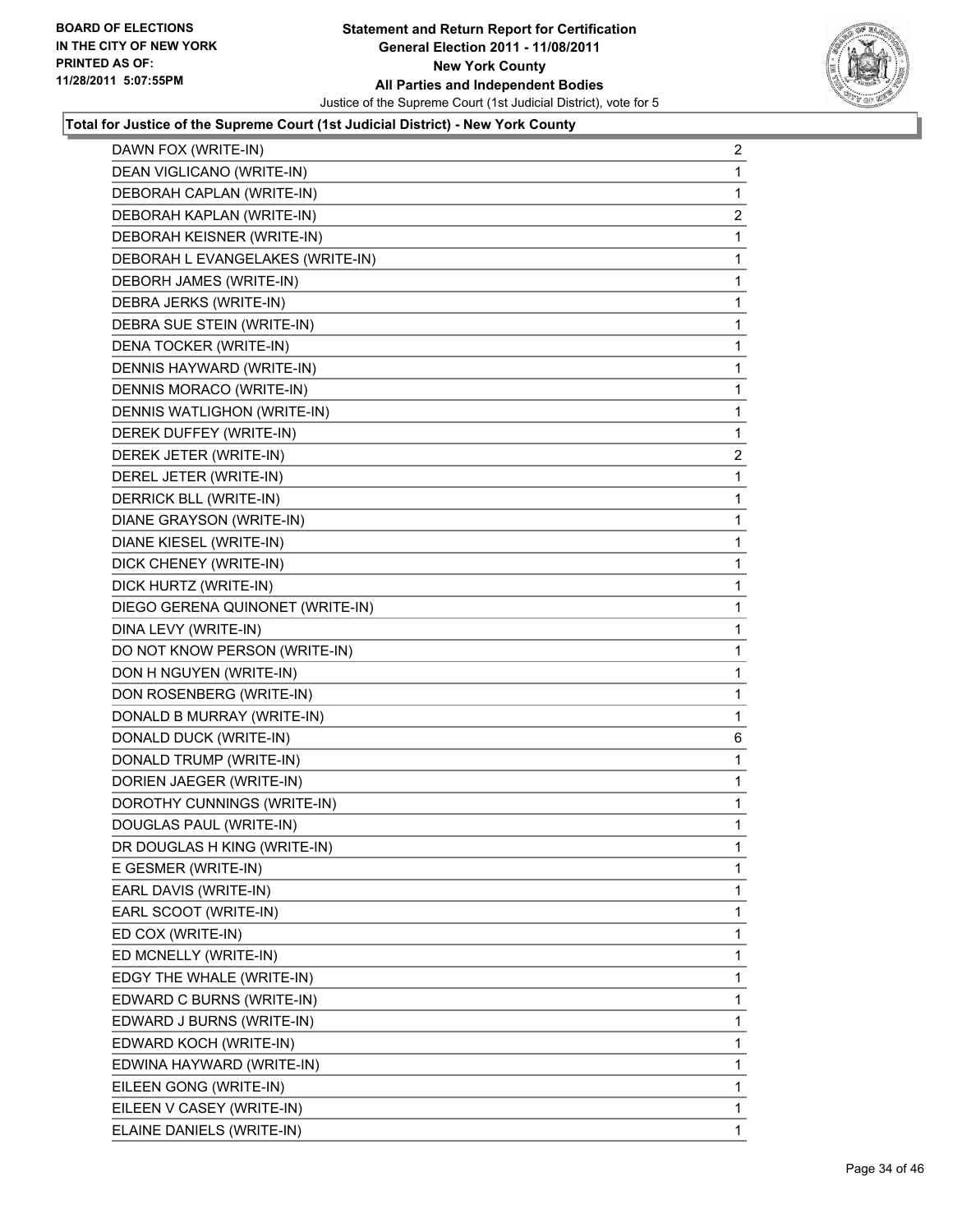

| ELANA SINENSKY (WRITE-IN)       | $\mathbf{1}$            |
|---------------------------------|-------------------------|
| ELI HALPERT (WRITE-IN)          | $\overline{\mathbf{c}}$ |
| ELI MANNING (WRITE-IN)          | 1                       |
| ELI ZABAR (WRITE-IN)            | 1                       |
| ELIOT SPITZER (WRITE-IN)        | 1                       |
| ELIYAHU KAYLOUN (WRITE-IN)      | 1                       |
| ELIZA BETH MAXMAN (WRITE-IN)    | 1                       |
| ELLEN GESMER (WRITE-IN)         | 4                       |
| ELLEN GRESMER (WRITE-IN)        | 1                       |
| ELLIOT BERKE (WRITE-IN)         | 1                       |
| ELLIOT DAVIS (WRITE-IN)         | 1                       |
| ELMER FUDD (WRITE-IN)           | 1                       |
| ELMO (WRITE-IN)                 | 1                       |
| EMANUEL CHOSAK (WRITE-IN)       | $\mathbf 1$             |
| EMILY KITAY (WRITE-IN)          | 1                       |
| EMILY LAVELLE (WRITE-IN)        | 1                       |
| EMILY WINKELSTEIN (WRITE-IN)    | 1                       |
| EMIR OF KUWAIT (WRITE-IN)       | 1                       |
| EMPEROR PALPATINE (WRITE-IN)    | 1                       |
| ERIC HOWKINS (WRITE-IN)         | $\mathbf 1$             |
| ERIC SEILER (WRITE-IN)          | 1                       |
| ERIC STEIGILTZ (WRITE-IN)       | 1                       |
| ERIN DUGGAN (WRITE-IN)          | 1                       |
| ERIN MCMAHON (WRITE-IN)         | 1                       |
| ERNEST MAGLIATO (WRITE-IN)      | 1                       |
| ERNIE LENDLER (WRITE-IN)        | 1                       |
| <b>ESTHER RENTOF (WRITE-IN)</b> | 1                       |
| EUGENE RHEE (WRITE-IN)          | 1                       |
| FAHAD HASHMI (WRITE-IN)         | 1                       |
| FARRAH PEPPER (WRITE-IN)        | 1                       |
| FERNTESS TIRHMA (WRITE-IN)      | 1                       |
| FLOYD FELLMAN (WRITE-IN)        | 1                       |
| FRAN GOLDIN (WRITE-IN)          | 1                       |
| FRANK MORONO (WRITE-IN)         | 1                       |
| FRED UMANE (WRITE-IN)           | 1                       |
| FRED WEINSTEIN (WRITE-IN)       | 1                       |
| FREDRIC M. UMANE (WRITE-IN)     | 1                       |
| <b>GAIL GRENSE (WRITE-IN)</b>   | 1                       |
| <b>GAIL WALTON (WRITE-IN)</b>   | 1                       |
| GAIL ZWEIG (WRITE-IN)           | 1                       |
| <b>GAREN MCCLURE (WRITE-IN)</b> | 1                       |
| <b>GARY FERTMER (WRITE-IN)</b>  | 1                       |
| GARY GALPERIN (WRITE-IN)        | 3                       |
| GAY KAPLAN (WRITE-IN)           | 1                       |
| GEOGE E. PATAKI (WRITE-IN)      | 1                       |
| <b>GEORGE BUSH (WRITE-IN)</b>   | 1                       |
|                                 |                         |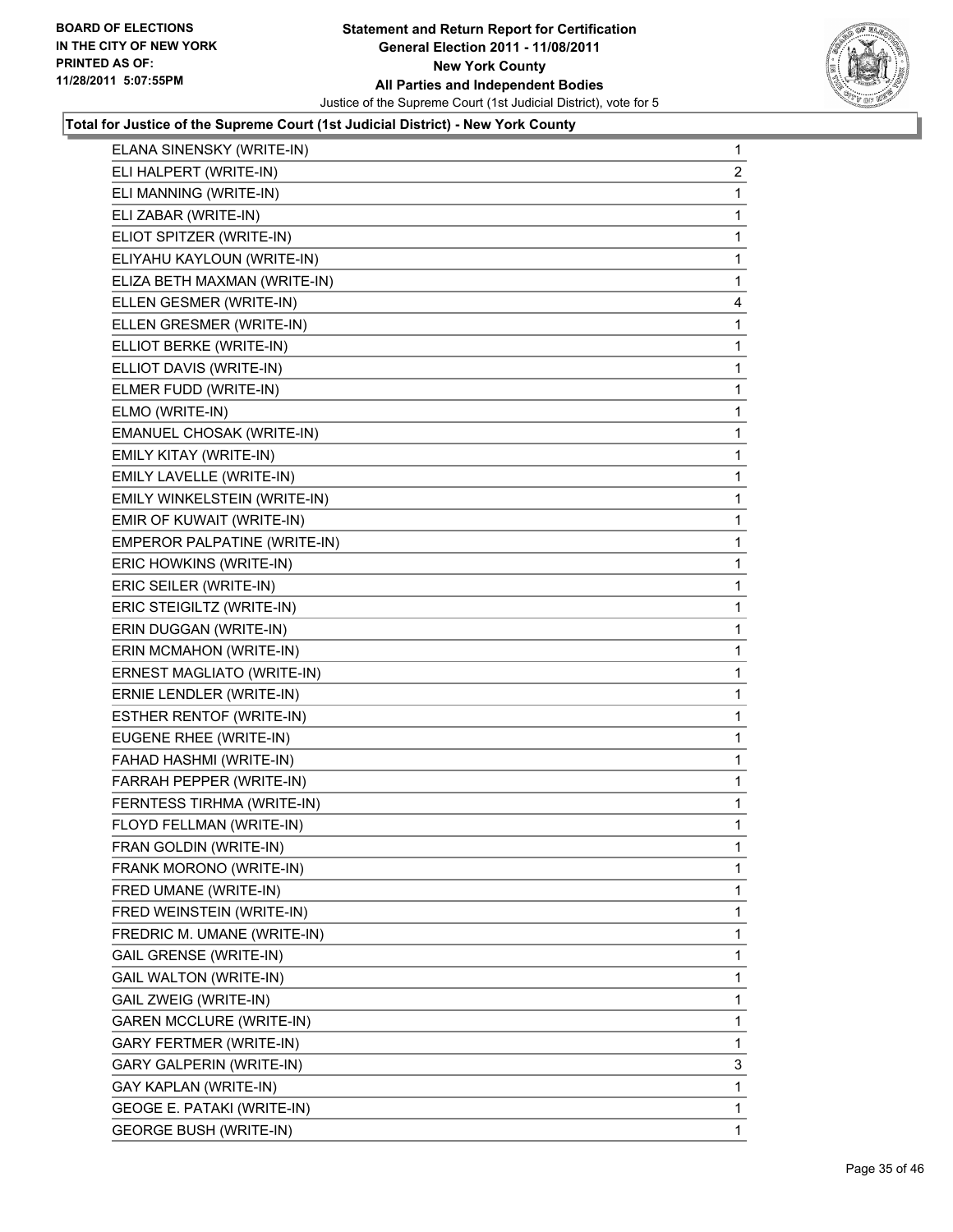

| <b>GEORGE GUSTINESS (WRITE-IN)</b> | 1            |
|------------------------------------|--------------|
| <b>GEORGE SILVER (WRITE-IN)</b>    | 1            |
| GEORGIANA VIEST (WRITE-IN)         | 1            |
| GIL NOBLE (WRITE-IN)               | 1            |
| <b>GOERGE J SILVER (WRITE-IN)</b>  | 1            |
| <b>GREEN LANTERN (WRITE-IN)</b>    | 1            |
| <b>GREG BALL (WRITE-IN)</b>        | 1            |
| <b>GREGORY NAGY (WRITE-IN)</b>     | 1            |
| <b>GREGORY SOUMAS (WRITE-IN)</b>   | 1            |
| <b>GROUCHO MARX (WRITE-IN)</b>     | 1            |
| <b>GUMMO MARX (WRITE-IN)</b>       | 1            |
| HALLIE ISAK (WRITE-IN)             | $\mathbf{2}$ |
| HAMMAD ABUR RAHEEM (WRITE-IN)      | 1            |
| HAROLD A ADLER (WRITE-IN)          | 1            |
| HARPO MARX (WRITE-IN)              | 1            |
| HARRY MILLER (WRITE-IN)            | 1            |
| HAYLEN COKMAN (WRITE-IN)           | 1            |
| HEATH M. SHERMAN (WRITE-IN)        | 1            |
| HECTOR RIVERA (WRITE-IN)           | 1            |
| HEIDI BERGOSIAN (WRITE-IN)         | 1            |
| HEIDI BOGOSIAN (WRITE-IN)          | 1            |
| HELEN FIENSTIEN (WRITE-IN)         | 1            |
| HELEN GREENBERG (WRITE-IN)         | 1            |
| HENRY X HARPER (WRITE-IN)          | 1            |
| HERMAN BADILLO (WRITE-IN)          | 1            |
| HILARY CLINTON (WRITE-IN)          | 1            |
| HON. MIKE GOWNEY (WRITE-IN)        | 1            |
| HOWARD FELTER (WRITE-IN)           | 1            |
| HOWARD STERN (WRITE-IN)            | 1            |
| HUGH BELL (WRITE-IN)               | 1            |
| IRA BRADRIES (WRITE-IN)            | 1            |
| IRIS J. SMYLES (WRITE-IN)          | 1            |
| J J KELLY (WRITE-IN)               | 1            |
| JACLYN GREENSTEN (WRITE-IN)        | 1            |
| JACQUES BLINEAUM (WRITE-IN)        | 1            |
| JAMAAL NELSON (WRITE-IN)           | 1            |
| JAMES CODDINGTON (WRITE-IN)        | 1            |
| JAMES D AUGUSTE (WRITE-IN)         | 1            |
| JAMES J FLOOD (WRITE-IN)           | 1            |
| JAMES LESCZYNSKI (WRITE-IN)        | 2            |
| JAMES M (WRITE-IN)                 | 1            |
| JAMES MENGES (WRITE-IN)            | 1            |
| JAMES MOSELY (WRITE-IN)            | 1            |
| JANICE PERITZ (WRITE-IN)           | 1            |
| JARED GARRICK (WRITE-IN)           | 1            |
| JASON AUERBACH (WRITE-IN)          | $\mathbf 1$  |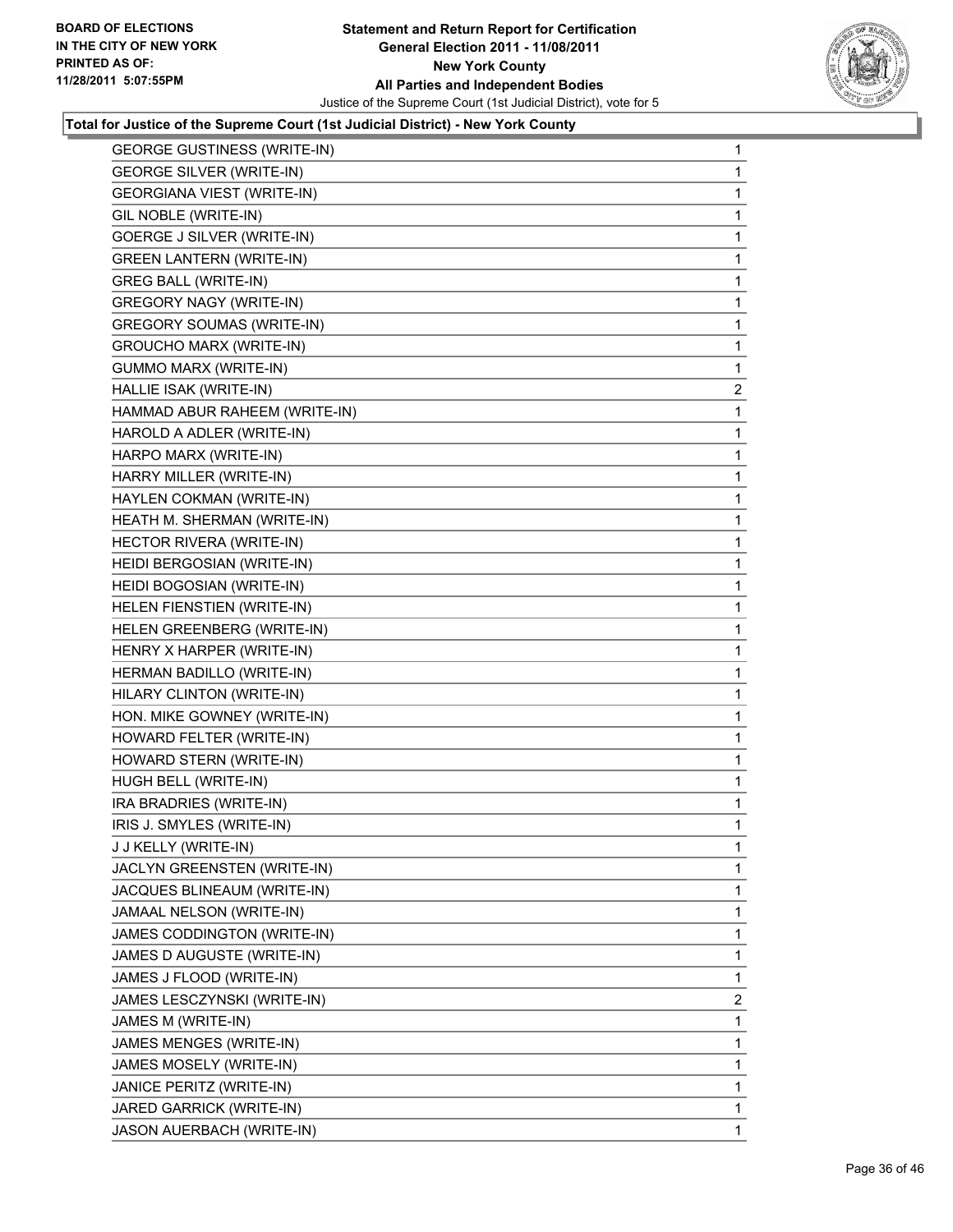

| <b>JASON FRASCO (WRITE-IN)</b> | 1              |
|--------------------------------|----------------|
| JASON SLIBECK (WRITE-IN)       | $\mathbf{1}$   |
| JAY ZIMMERMAN (WRITE-IN)       | 1              |
| JEAN SCHNEIDER (WRITE-IN)      | 1              |
| JEANINE BUCKLEY (WRITE-IN)     | 1              |
| JEFF KATZ (WRITE-IN)           | 1              |
| JEFF MORNEAU (WRITE-IN)        | 1              |
| JEFFERSON ROWLEY (WRITE-IN)    | 1              |
| JEFFREY P. BURACK (WRITE-IN)   | 1              |
| JEFFREY PNORE (WRITE-IN)       | $\overline{2}$ |
| JEFFREY TOOBIN (WRITE-IN)      | 1              |
| JENNIFER DEFOREST (WRITE-IN)   | $\overline{a}$ |
| JENNIFER VAN THIEL (WRITE-IN)  | 1              |
| JEREMY ADLER (WRITE-IN)        | 1              |
| JEREMY SCHIFFRES (WRITE-IN)    | 1              |
| JEREMY SHOCKETT (WRITE-IN)     | $\overline{2}$ |
| JERILYN KADISON (WRITE-IN)     | 1              |
| JERMEY KASHA (WRITE-IN)        | 1              |
| JEROME R RICHARD (WRITE-IN)    | 1              |
| JERRY DOBIN (WRITE-IN)         | 1              |
| JILL HOEXTER (WRITE-IN)        | $\mathbf{2}$   |
| JILLIAN PLOMIN (WRITE-IN)      | 1              |
| JIM BEAN (WRITE-IN)            | 1              |
| JIM HART (WRITE-IN)            | 1              |
| <b>JIM MORRISON (WRITE-IN)</b> | 1              |
| JIMMY MCMILLAN (WRITE-IN)      | 1              |
| JOAN DUFFY (WRITE-IN)          | 4              |
| JOAN FEILD (WRITE-IN)          | 1              |
| JOAN MADDEN (WRITE-IN)         | 3              |
| JOAN R DUFFY (WRITE-IN)        | 1              |
| JOAN STAMBAUGH (WRITE-IN)      | 1              |
| JOE FRAZIER (WRITE-IN)         | 3              |
| JOE METZGER (WRITE-IN)         | 1              |
| JOE SMO (WRITE-IN)             | 1              |
| JOE STALIN (WRITE-IN)          | 1              |
| JOE TORRE (WRITE-IN)           | 1              |
| JOEL MAXMAN (WRITE-IN)         | 1              |
| JOHN A COLE (WRITE-IN)         | 1              |
| JOHN CARTER (WRITE-IN)         | 1              |
| JOHN CASEY (WRITE-IN)          | 1              |
| JOHN CULPEPPER (WRITE-IN)      | 1              |
| JOHN EVANGELAKES (WRITE-IN)    | 1              |
| JOHN LEVONIK (WRITE-IN)        | 1              |
| JOHN LUCIC (WRITE-IN)          | 1              |
| JOHN M MCINTOSH (WRITE-IN)     | 1              |
| JOHN MADDEN (WRITE-IN)         | $\mathbf{1}$   |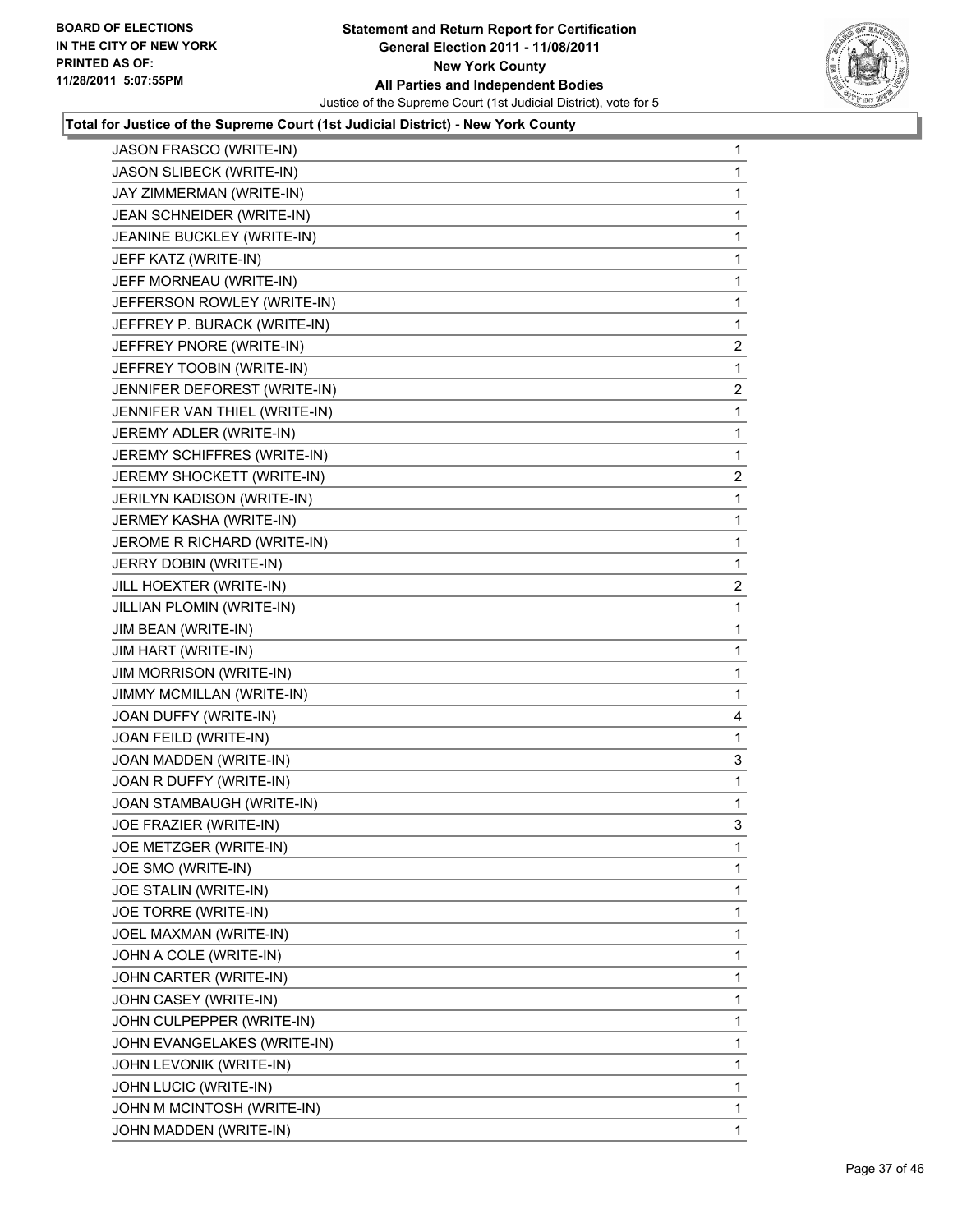

| JOHN MOENTOSH III (WRITE-IN)           | 1            |
|----------------------------------------|--------------|
| JOHN P CAHILL (WRITE-IN)               | 1            |
| JOHN SMITH (WRITE-IN)                  | 1            |
| JOHN STEWART (WRITE-IN)                | 1            |
| JOHN STUART (WRITE-IN)                 | 1            |
| JOHNATHAN DISILVESTRO (WRITE-IN)       | 1            |
| JOHNNY BOSS (WRITE-IN)                 | 1            |
| JON STEWART (WRITE-IN)                 | $\mathbf{2}$ |
| JONAH GOLDBERG (WRITE-IN)              | 1            |
| JONATHAN BANKS (WRITE-IN)              | 1            |
| JOSEPH ARAMATHIH (WRITE-IN)            | 1            |
| JOSEPH DAWSON (WRITE-IN)               | 1            |
| JOSEPH FRIENDLY (WRITE-IN)             | 1            |
| JOSEPH KASPER (WRITE-IN)               | 1            |
| JOSEPH PALASITS (WRITE-IN)             | 1            |
| JOSEPH RUTA (WRITE-IN)                 | 1            |
| JOSIP P SOVUCJ (WRITE-IN)              | 1            |
| JUAN RIVERA (WRITE-IN)                 | 1            |
| JUDGE GRISEA (WRITE-IN)                | 1            |
| JUDGE JOE BROWN (WRITE-IN)             | 1            |
| JUDGE JUDY (WRITE-IN)                  | 1            |
| JUDGES SHOULDN'T BE ELECTED (WRITE-IN) | 1            |
| JULIA RODRIGUEZ (WRITE-IN)             | 1            |
| JULIA WILLEBRAND (WRITE-IN)            | 1            |
| <b>JUSTIN BIEBER (WRITE-IN)</b>        | 1            |
| JUSTIN DISLVESTRO (WRITE-IN)           | 1            |
| KAREN WRIGHT (WRITE-IN)                | 1            |
| KATHERINE ALFORD (WRITE-IN)            | 1            |
| KATHERINE HAYWARD (WRITE-IN)           | 1            |
| KATHY CHAMBERLAIN (WRITE-IN)           | 1            |
| KEITH SPALDING (WRITE-IN)              | 1            |
| KENDRA VIZCAINO (WRITE-IN)             | 1            |
| KENNETH A. WIND (WRITE-IN)             | 1            |
| <b>KENNETH MOLTNER (WRITE-IN)</b>      | 1            |
| KENNY CRAMER (WRITE-IN)                | 1            |
| KENNY KRAMER (WRITE-IN)                | 1            |
| KEVIN MCGRATH JR (WRITE-IN)            | 1            |
| KIM BENNETT (WRITE-IN)                 | 1            |
| KIM KARDASHIAN (WRITE-IN)              | 1            |
| KIM MOSCARITOLO (WRITE-IN)             | 1            |
| KURT HOKE (WRITE-IN)                   | 1            |
| L B SCHAFT (WRITE-IN)                  | 1            |
| LARRY DAVIS (WRITE-IN)                 | 1            |
| LAURA CONUZZI PHD (WRITE-IN)           | 1            |
| LAURA LANG (WRITE-IN)                  | 1            |
| LAURA SACK (WRITE-IN)                  | 1            |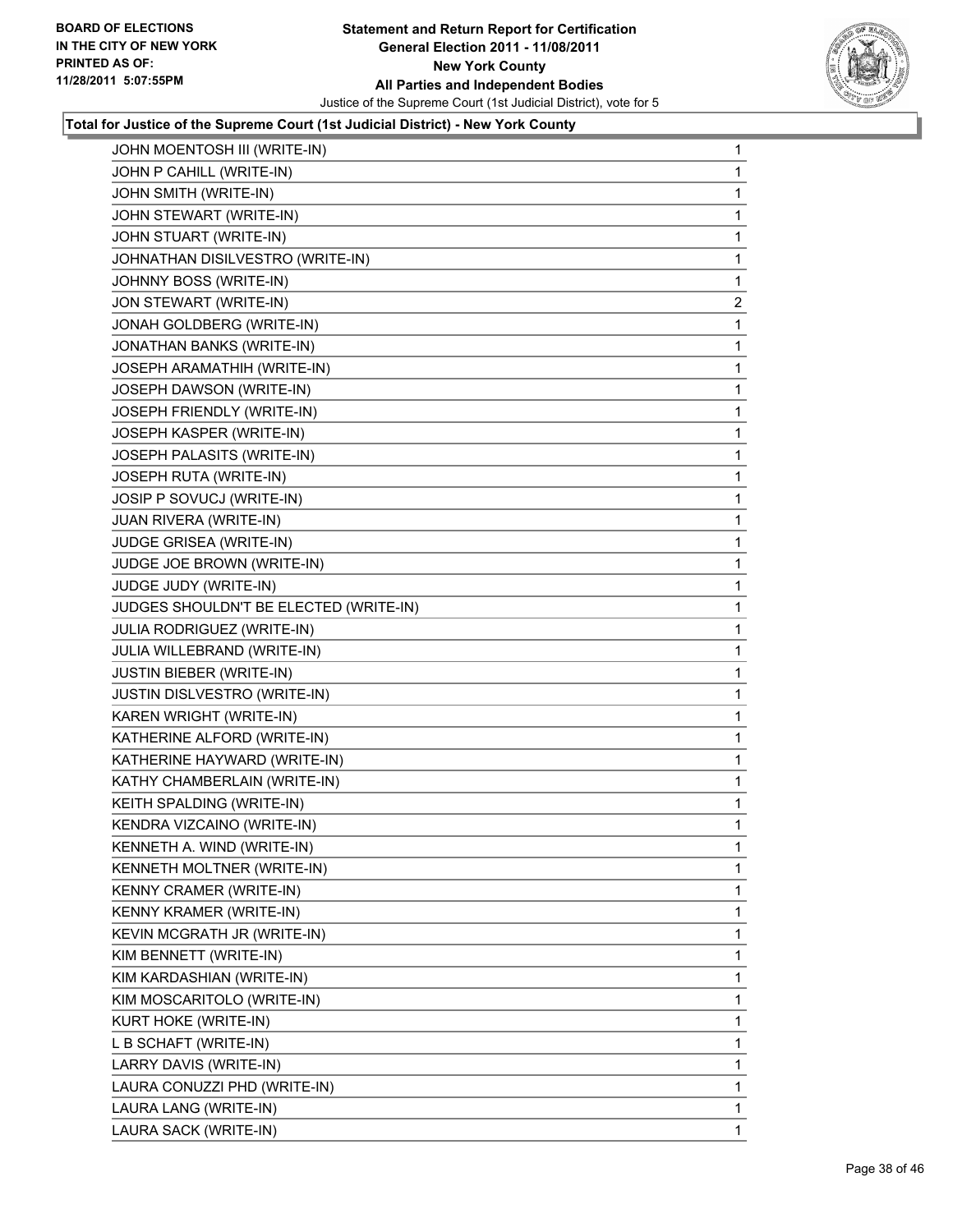

| LAURA VISITACION- LEWIS (WRITE-IN) | $\mathbf{1}$ |
|------------------------------------|--------------|
| LAURA VISITACION-LEWIS (WRITE-IN)  | 1            |
| LAURENT JACQUINCT (WRITE-IN)       | 1            |
| LAWRENCE AUSTER (WRITE-IN)         | 1            |
| LAWRENCE ROSENSTOCK (WRITE-IN)     | 1            |
| LEANARD RUBARSTION (WRITE-IN)      | 1            |
| LEAREL HAND (WRITE-IN)             | 1            |
| LEE BERMAN (WRITE-IN)              | 1            |
| LENNARD MCNEIL (WRITE-IN)          | 1            |
| LENNY KANE (WRITE-IN)              | 1            |
| LESILT HEDDEMAN (WRITE-IN)         | 1            |
| LESLY SREIDER (WRITE-IN)           | 1            |
| LEWIS BLACK (WRITE-IN)             | 1            |
| LEWIS C. TISHKETT (WRITE-IN)       | 1            |
| LISA COZ (WRITE-IN)                | 1            |
| LOCKE GRAYSON (WRITE-IN)           | 1            |
| LORRIE DIRKSE (WRITE-IN)           | 1            |
| LOUIS A MALAVE (WRITE-IN)          | 1            |
| LOUIS SCHNIEDER (WRITE-IN)         | 1            |
| LOUIS WARD (WRITE-IN)              | 1            |
| LUIS BRANDEIS (WRITE-IN)           | 1            |
| LUZ MARTINEZ (WRITE-IN)            | 1            |
| LYN A SELTZER (WRITE-IN)           | 1            |
| LYNETTE HWANG (WRITE-IN)           | 1            |
| LYNNE HENDERSON (WRITE-IN)         | 1            |
| LYNNE STEWART (WRITE-IN)           | 1            |
| M E BLOOM (WRITE-IN)               | 1            |
| M. ZEB LAMPMAY (WRITE-IN)          | 1            |
| MAELE GELLOR (WRITE-IN)            | 1            |
| MAMBOUD ABBAS (WRITE-IN)           | 1            |
| MANUEL J MENDEZ (WRITE-IN)         | 1            |
| MARC FIRSTENBERG (WRITE-IN)        | 1            |
| MARCUS CEDERQVIST (WRITE-IN)       | 1            |
| MARCUS TAVVEY (WRITE-IN)           | 1            |
| MARGARET O'SHEA (WRITE-IN)         | 1            |
| MARGARITA LOPEZ-TORRES (WRITE-IN)  | 1            |
| MARGIE KLEINBART (WRITE-IN)        | 1            |
| MARIO CUOMO (WRITE-IN)             | 1            |
| MARK COSTELLO (WRITE-IN)           | 1            |
| MARK COSTOLIO (WRITE-IN)           | 1            |
| MARK CURLEY (WRITE-IN)             | 1            |
| MARK DEROCO (WRITE-IN)             | 1            |
| MARK GRAYSON (WRITE-IN)            | 1            |
| MARK GREEN (WRITE-IN)              | $\mathbf{1}$ |
| MARK KRUPNICK (WRITE-IN)           | 1            |
| MARK MENTING (WRITE-IN)            | $\mathbf 1$  |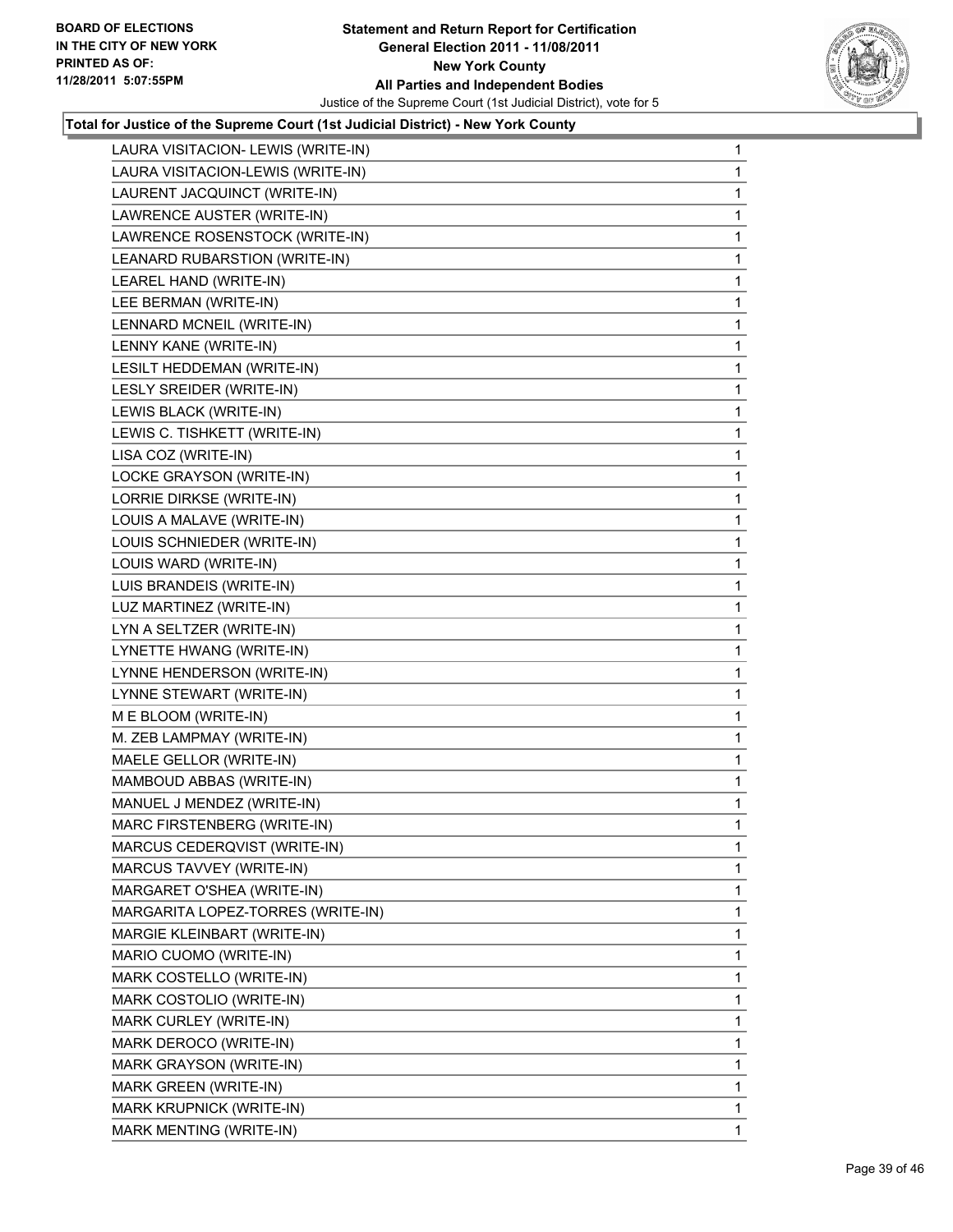

| MARK SANCHEZ (WRITE-IN)         | $\mathbf 1$    |
|---------------------------------|----------------|
| MARS BETH FORSHAN (WRITE-IN)    | 1              |
| MARTIN STONE (WRITE-IN)         | 1              |
| MARY ANN ORBE (WRITE-IN)        | 1              |
| MARY BETH FORSHEN (WRITE-IN)    | 1              |
| MASOUD KHAN (WRITE-IN)          | 1              |
| MATHEW PLOMIN (WRITE-IN)        | 1              |
| MATT NEURINGER (WRITE-IN)       | 1              |
| MATTHEW DILLER (WRITE-IN)       | 1              |
| MATTHEW DOULL (WRITE-IN)        | 1              |
| ME (WRITE-IN)                   | $\overline{a}$ |
| MEGAN AHEARM (WRITE-IN)         | 1              |
| MEGAN CRYAN (WRITE-IN)          | 1              |
| MEL GIBSON (WRITE-IN)           | 1              |
| MELISSA HERNANDEZ (WRITE-IN)    | 1              |
| MEREDITH F. GARMIS (WRITE-IN)   | 1              |
| MICAH LESTER (WRITE-IN)         | 1              |
| MICHAEL A. VARES (WRITE-IN)     | 1              |
| MICHAEL A. WEINSTEIN (WRITE-IN) | 1              |
| MICHAEL BLOOMBERG (WRITE-IN)    | $\overline{a}$ |
| MICHAEL FARKOSH (WRITE-IN)      | 1              |
| MICHAEL KARLIN (WRITE-IN)       | 1              |
| MICHAEL KRAMEL (WRITE-IN)       | 1              |
| MICHAEL MANSON (WRITE-IN)       | 1              |
| MICHAEL MARTINEZ (WRITE-IN)     | 1              |
| MICHAEL MOORE (WRITE-IN)        | 1              |
| MICHAEL P. MCNEIL (WRITE-IN)    | 1              |
| MICHAEL PELLETTIERI (WRITE-IN)  | 1              |
| MICHAEL SAKS (WRITE-IN)         | 1              |
| MICHAEL SAVAGE (WRITE-IN)       | 1              |
| MICHAEL SILLER (WRITE-IN)       | 1              |
| MICHAEL SMITH (WRITE-IN)        | 1              |
| MICHAEL WATKINS (WRITE-IN)      | 1              |
| MICHAEL ZWEIG (WRITE-IN)        | 1              |
| MICHEAL GRUDBERG (WRITE-IN)     | 1              |
| MICHELE WALKER (WRITE-IN)       | 1              |
| MICHELLE A CONNELLY (WRITE-IN)  | $\overline{2}$ |
| MICHELLE BACHMAN (WRITE-IN)     | 1              |
| MICHELLE OBAMA (WRITE-IN)       | 1              |
| MICHELLE SCARLET (WRITE-IN)     | 1              |
| MICKEY MOUSE (WRITE-IN)         | 4              |
| MIKE BLOOMBERG (WRITE-IN)       | 1              |
| MIKE OBUS (WRITE-IN)            | 1              |
| MINNIE MOUSE (WRITE-IN)         | 1              |
| MIRIAM MERZFEED (WRITE-IN)      | 1              |
| MIRIAN CABASSO (WRITE-IN)       | 1              |
|                                 |                |
|                                 |                |
|                                 |                |
|                                 |                |
|                                 |                |
|                                 |                |
|                                 |                |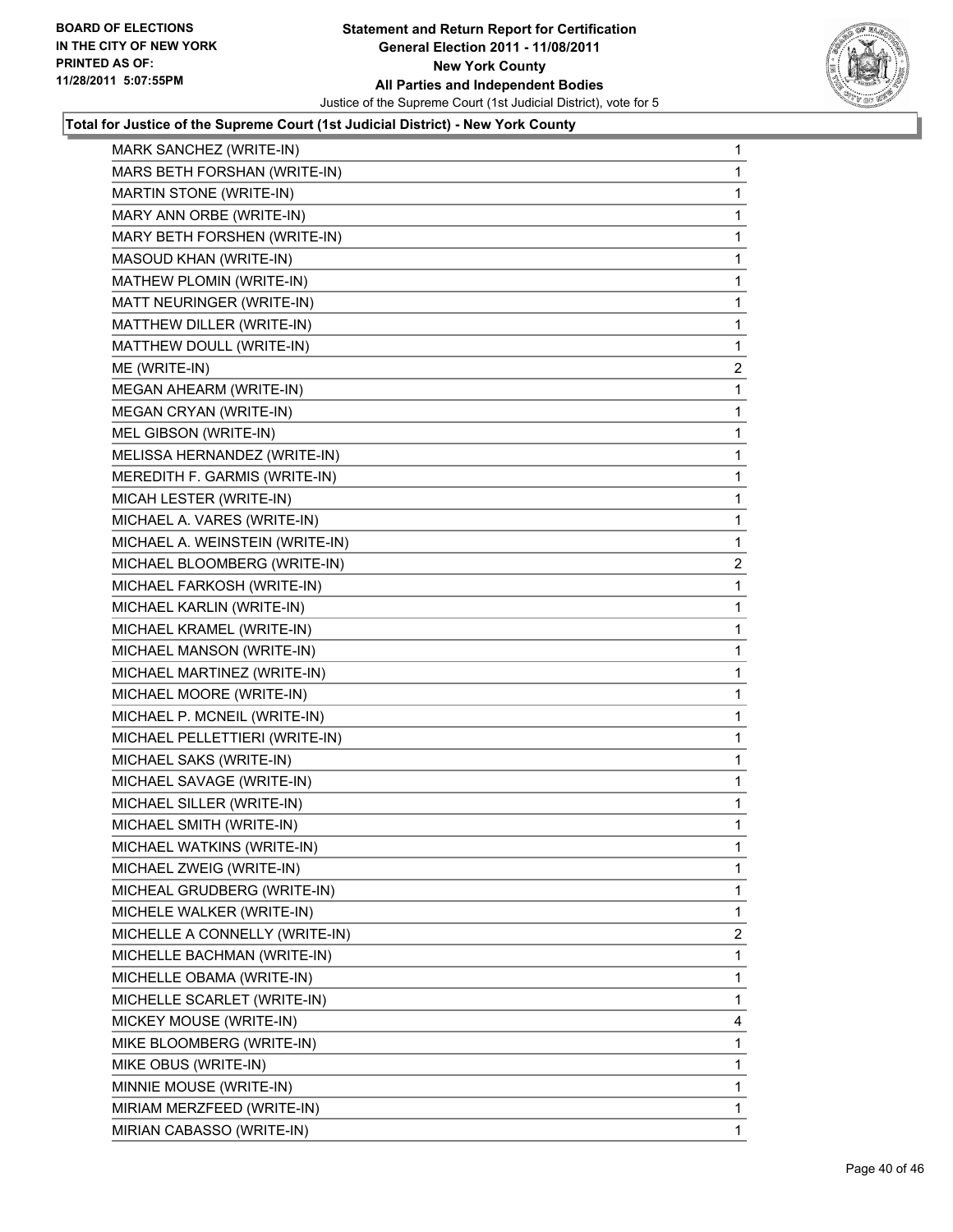

| MIRIBM DOWAD (WRITE-IN)              | 1            |
|--------------------------------------|--------------|
| MITCHELL TENZER (WRITE-IN)           | 1            |
| MONA CHARIN (WRITE-IN)               | 1            |
| MOSHE SITZER (WRITE-IN)              | 1            |
| MYRIAM GILLS (WRITE-IN)              | 1            |
| NADA (WRITE-IN)                      | 1            |
| NANCY KRAMER (WRITE-IN)              | 1            |
| NEAL BROWN (WRITE-IN)                | $\mathbf{2}$ |
| <b>NEAL PATEL (WRITE-IN)</b>         | 1            |
| NEIL COOPER (WRITE-IN)               | 1            |
| NEIL FREILICH (WRITE-IN)             | 1            |
| NEIL ROSS (WRITE-IN)                 | 2            |
| NEWT GINGRICH (WRITE-IN)             | 1            |
| NICHOLAS VASSOM TALIV (WRITE-IN)     | 1            |
| NICHOLAS VIEST (WRITE-IN)            | 1            |
| NICHOLAS VON HOFFMAN (WRITE-IN)      | 1            |
| NICHOLAS WOLFSON (WRITE-IN)          | 1            |
| NICK DELUCA (WRITE-IN)               | 1            |
| NICOLE JABLON (WRITE-IN)             | 1            |
| NO (WRITE-IN)                        | 1            |
| NO FIRST/LAST NAME (WRITE-IN)        | 52           |
| NO NAME (WRITE-IN)                   | 206          |
| NOAH GOTBAUM (WRITE-IN)              | 1            |
| NOAH PERSILY (WRITE-IN)              | 1            |
| NONE (WRITE-IN)                      | 1            |
| NONE OF THE ABOVE (WRITE-IN)         | 7            |
| NOPE (WRITE-IN)                      | 1            |
| NORICOR HERTZ (WRITE-IN)             | 1            |
| NORMAN BARELA (WRITE-IN)             | 1            |
| NORMAN SIEGEL (WRITE-IN)             | 1            |
| <b>OCCUPY WALL STREET (WRITE-IN)</b> | 1            |
| ODELLA WOODSON (WRITE-IN)            | 1            |
| OPRAH WINFREY (WRITE-IN)             | 1            |
| P. BART HALE (WRITE-IN)              | $\mathbf{1}$ |
| PAT BRIZZOLARA (WRITE-IN)            | 1            |
| PAT BUCHANAN (WRITE-IN)              | 1            |
| PATRICA GATLING (WRITE-IN)           | 1            |
| PATRICIA ROSSI (WRITE-IN)            | 1            |
| PATRICK CHAMPS (WRITE-IN)            | 1            |
| PATRIKA SHERWOOD (WRITE-IN)          | 1            |
| PAUL A IMMERMAN (WRITE-IN)           | 1            |
| PAUL FRIMAN (WRITE-IN)               | 1            |
| PAUL GOETZ (WRITE-IN)                | 1            |
| PAUL NEHAUS (WRITE-IN)               | $\mathbf{1}$ |
| PAUL NICHOLS (WRITE-IN)              | 1            |
| PAUL SIEGFRIED (WRITE-IN)            | $\mathbf{1}$ |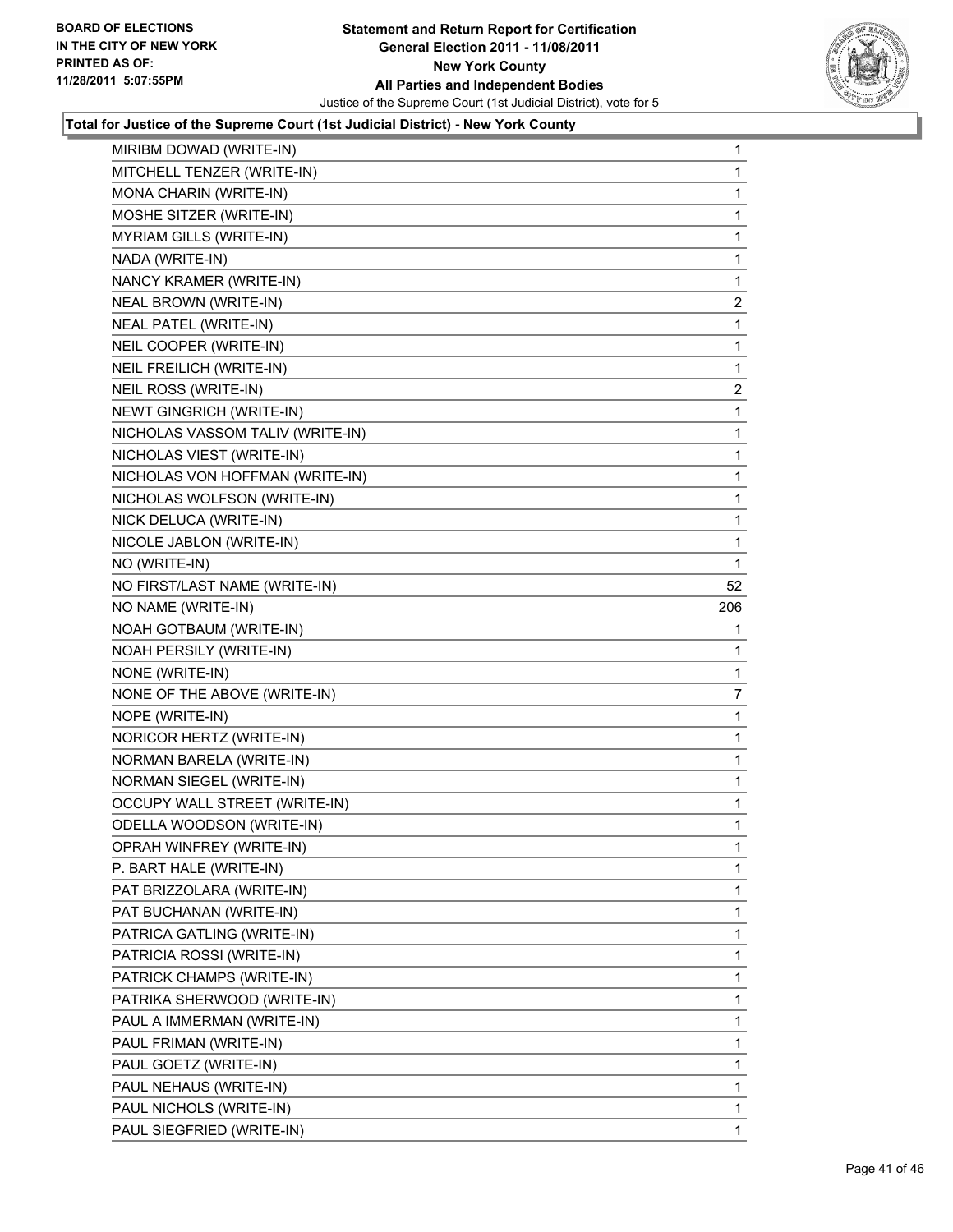

| PETER BENITEZ (WRITE-IN)             | 1 |
|--------------------------------------|---|
| PETER C. HEIN (WRITE-IN)             | 1 |
| PETER DOCATTA (WRITE-IN)             | 1 |
| PETER FELDMAN (WRITE-IN)             | 1 |
| PETER HORT (WRITE-IN)                | 1 |
| PETER HUDSON (WRITE-IN)              | 1 |
| PETER KING (WRITE-IN)                | 1 |
| PETER S CRESTA (WRITE-IN)            | 1 |
| PETER THIEL (WRITE-IN)               | 1 |
| PETER V EZZARD (WRITE-IN)            | 1 |
| PETER VANTEL (WRITE-IN)              | 1 |
| PHILIP SANDSTORM (WRITE-IN)          | 1 |
| PHILLIS LU SIMPSON ESQ (WRITE-IN)    | 1 |
| POLICE COMMISSIONER KELLY (WRITE-IN) | 1 |
| PORTBETTO ROOENEZ (WRITE-IN)         | 1 |
| R. ALAN SCHWARTZ (WRITE-IN)          | 1 |
| R.WILLIAMS (WRITE-IN)                | 1 |
| RABBI ALAN SCHWARTZ (WRITE-IN)       | 1 |
| RACHAEL MADDOW (WRITE-IN)            | 1 |
| RACHEL MELTZER (WRITE-IN)            | 1 |
| RALPH NADER (WRITE-IN)               | 3 |
| RANDY CREDICO (WRITE-IN)             | 1 |
| RAYMOND L BOYCE (WRITE-IN)           | 1 |
| RAYMOND VALERIO (WRITE-IN)           | 2 |
| REBECCA PEDLETON (WRITE-IN)          | 1 |
| REBECCA SACK (WRITE-IN)              | 1 |
| REGINA KILHENNY (WRITE-IN)           | 1 |
| REVEREND BILLY (WRITE-IN)            | 1 |
| REX RYAN (WRITE-IN)                  | 1 |
| RICH LOWRY (WRITE-IN)                | 1 |
| RICHARD BAXT (WRITE-IN)              | 1 |
| RICHARD M SAWICKI (WRITE-IN)         | 1 |
| RICHARD NERSESIAN (WRITE-IN)         | 1 |
| RICHARD STEWART (WRITE-IN)           | 1 |
| RICK LAZIO (WRITE-IN)                | 1 |
| RICK MACGREGOR (WRITE-IN)            | 1 |
| RICK SANTORUM (WRITE-IN)             | 1 |
| ROANLD REAGAN (WRITE-IN)             | 1 |
| ROBERT FERRARI (WRITE-IN)            | 1 |
| ROBERT GINSBERG (WRITE-IN)           | 1 |
| ROBERT JACKSON (WRITE-IN)            | 1 |
| ROBERT JOHNSON (WRITE-IN)            | 1 |
| ROBERT JOHNSON BRONX (WRITE-IN)      | 1 |
| ROBERT KOEHL (WRITE-IN)              | 1 |
| ROBERT LONNERGAN (WRITE-IN)          | 1 |
| ROBERT M BRILL ESQ (WRITE-IN)        | 1 |
|                                      |   |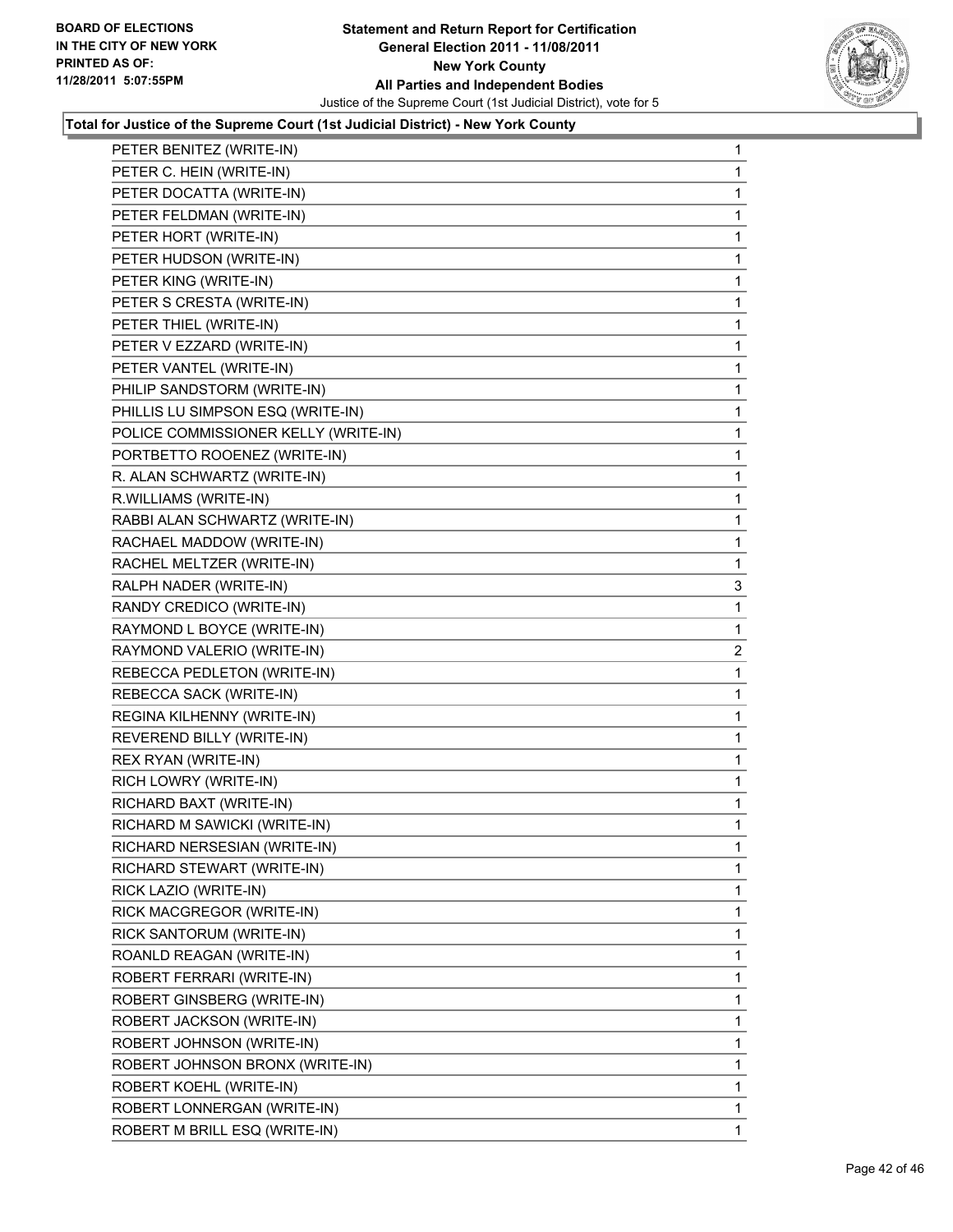

| ROBERT M. MORGENTHAU (WRITE-IN) | $\mathbf 1$    |
|---------------------------------|----------------|
| ROBERT MORGAMTHEA (WRITE-IN)    | 1              |
| ROBERT MORGAN (WRITE-IN)        | 1              |
| ROBERT MORGANTHAL (WRITE-IN)    | 1              |
| ROBERT OLIVER (WRITE-IN)        | 1              |
| ROBERT ROSENMAN (WRITE-IN)      | 1              |
| ROBERT S. SMITH (WRITE-IN)      | 1              |
| ROBERT SILVERS (WRITE-IN)       | 1              |
| ROBERT STEPHANEK (WRITE-IN)     | 1              |
| ROBERT V. BELTRAN (WRITE-IN)    | 1              |
| ROBERT W DOWNES (WRITE-IN)      | 1              |
| ROBERT WALLACK ESQ (WRITE-IN)   | 1              |
| ROBERTA MAXWELL (WRITE-IN)      | 1              |
| ROCHELLE MANCINI (WRITE-IN)     | 1              |
| ROCHELLE PASHKIN (WRITE-IN)     | 1              |
| ROD STEWART (WRITE-IN)          | 1              |
| RODERICK GULIN (WRITE-IN)       | 1              |
| RODURICK CAVLIN (WRITE-IN)      | 1              |
| RON A. MILLER (WRITE-IN)        | 1              |
| RON KUBY (WRITE-IN)             | 1              |
| RON PAUL (WRITE-IN)             | 2              |
| RONALD CLARK (WRITE-IN)         | 1              |
| RONALD DUDLEY (WRITE-IN)        | 1              |
| RONALD JOHNSON (WRITE-IN)       | 1              |
| ROSEANNE BARR (WRITE-IN)        | 1              |
| ROY INNIS (WRITE-IN)            | 1              |
| ROY MOSK (WRITE-IN)             | 1              |
| RUDOLPH GUILIANI (WRITE-IN)     | 1              |
| RUDOLPH GULIANI (WRITE-IN)      | 1              |
| RUDOLPH W GULIANI (WRITE-IN)    | 1              |
| RUDY GIOLIDA (WRITE-IN)         | 1              |
| RUDY GIULIANI (WRITE-IN)        | 1              |
| RUDY GULIANI (WRITE-IN)         | 2              |
| RUFUS T. FIREFLY (WRITE-IN)     | 1              |
| RYAN COWLES (WRITE-IN)          | 1              |
| SAADIA LUZZI (WRITE-IN)         | 1              |
| SABETA HARRIS (WRITE-IN)        | 1              |
| SABRINA FORD ROBIN (WRITE-IN)   | 1              |
| SAMANTHA BEE (WRITE-IN)         | 1              |
| SANFORD STEVENS (WRITE-IN)      | 1              |
| SANTA CLAUS (WRITE-IN)          | 1              |
| SARA LESCZYNSKI (WRITE-IN)      | $\overline{2}$ |
| SARON MILLS DISAN (WRITE-IN)    | 1              |
| SARON R. VARES (WRITE-IN)       | 1              |
| SCOOBY DO (WRITE-IN)            | 1              |
| SCOOT OLSEN (WRITE-IN)          | 1              |
|                                 |                |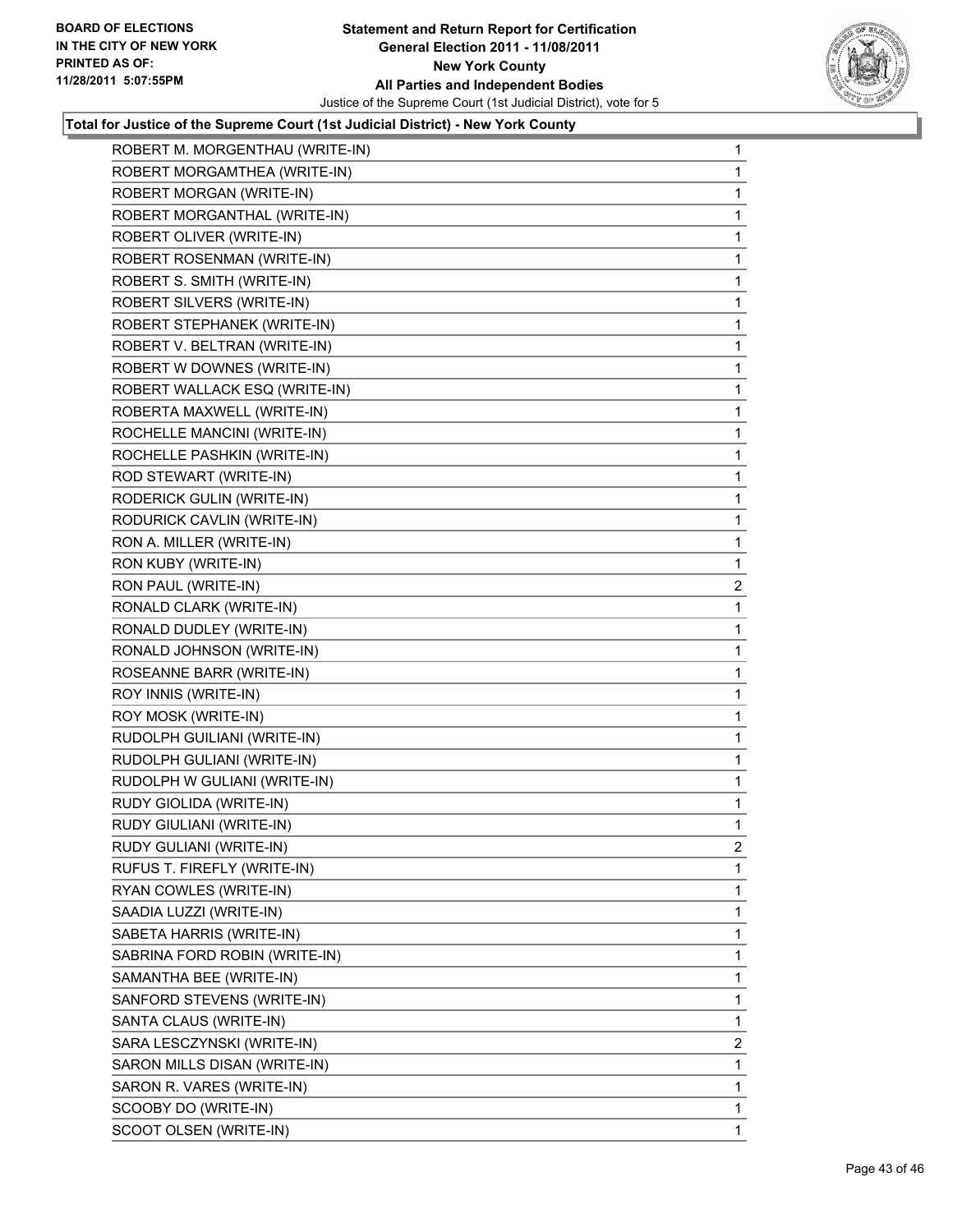

| SCOTT RODMAN (WRITE-IN)              | $\mathbf 1$    |
|--------------------------------------|----------------|
| SEAN O'NEIL (WRITE-IN)               | 1              |
| SECUNDA DON (WRITE-IN)               | 1              |
| SEIFULLAH CHAPMAN (WRITE-IN)         | 1              |
| SHAMUS SMITH (WRITE-IN)              | 1              |
| SHARON LAVER (WRITE-IN)              | 1              |
| SHERRI MAXMAN (WRITE-IN)             | 1              |
| SHIRLEY CHISHDM (WRITE-IN)           | $\mathbf 1$    |
| SHMULEY BOTEACH (WRITE-IN)           | 1              |
| SONDRA AVRIUK (WRITE-IN)             | 2              |
| SOPHIE MAXMAN (WRITE-IN)             | 1              |
| STACEY WINAGRAD (WRITE-IN)           | 1              |
| STAN KOEHLER (WRITE-IN)              | 1              |
| STEPHANIE BOND CONE (WRITE-IN)       | $\mathbf 1$    |
| STEPHANIE M SANCHEZ (WRITE-IN)       | 1              |
| STEPHEN COLBERT (WRITE-IN)           | 2              |
| STEPHEN CORBERT (WRITE-IN)           | 1              |
| STEPHEN MACDONALD (WRITE-IN)         | 1              |
| STEPHEN NOSAL (WRITE-IN)             | $\mathbf 1$    |
| STEVE SHACK` (WRITE-IN)              | $\mathbf 1$    |
| STEVEN COHEN (WRITE-IN)              | 1              |
| STEVEN COLBERT (WRITE-IN)            | 1              |
| STEVEN M. DEMSKY (WRITE-IN)          | $\overline{a}$ |
| STEVEN SCAVUSO (WRITE-IN)            | 1              |
| STUART AVRIUK (WRITE-IN)             | $\mathbf{2}$   |
| SUE SUSSMAN (WRITE-IN)               | $\mathbf 1$    |
| SUEANN SUSURSKY (WRITE-IN)           | 1              |
| SUPER MAN CLARK KENT (WRITE-IN)      | 1              |
| SUSAN K SNYDER (WRITE-IN)            | $\overline{c}$ |
| SUSIE GREENBERG FELDSTEIN (WRITE-IN) | 1              |
| SYLVIA WERTHEIMER (WRITE-IN)         | $\mathbf 1$    |
| T.E.A (WRITE-IN)                     | 1              |
| T.R TREMAIRE (WRITE-IN)              | 1              |
| TAI ALFORTISH YANADA (WRITE-IN)      | 1              |
| TALISKER KATZ (WRITE-IN)             | 1              |
| TANYA KENNEDY (WRITE-IN)             | 3              |
| TARARA GREEN (WRITE-IN)              | 1              |
| TAWAN WADE (WRITE-IN)                | 1              |
| TEDDY ANDERSON (WRITE-IN)            | 1              |
| TEDDY BEAR (WRITE-IN)                | $\overline{2}$ |
| TEDDY ROOSEVELT (WRITE-IN)           | 1              |
| TEDDY TURNER (WRITE-IN)              | 1              |
| TERES VALLEY (WRITE-IN)              | 1              |
| TERRI DRAKE (WRITE-IN)               | 1              |
| THE 99% (WRITE-IN)                   | 2              |
| THIS IS NO CHOICE! (WRITE-IN)        | 1              |
|                                      |                |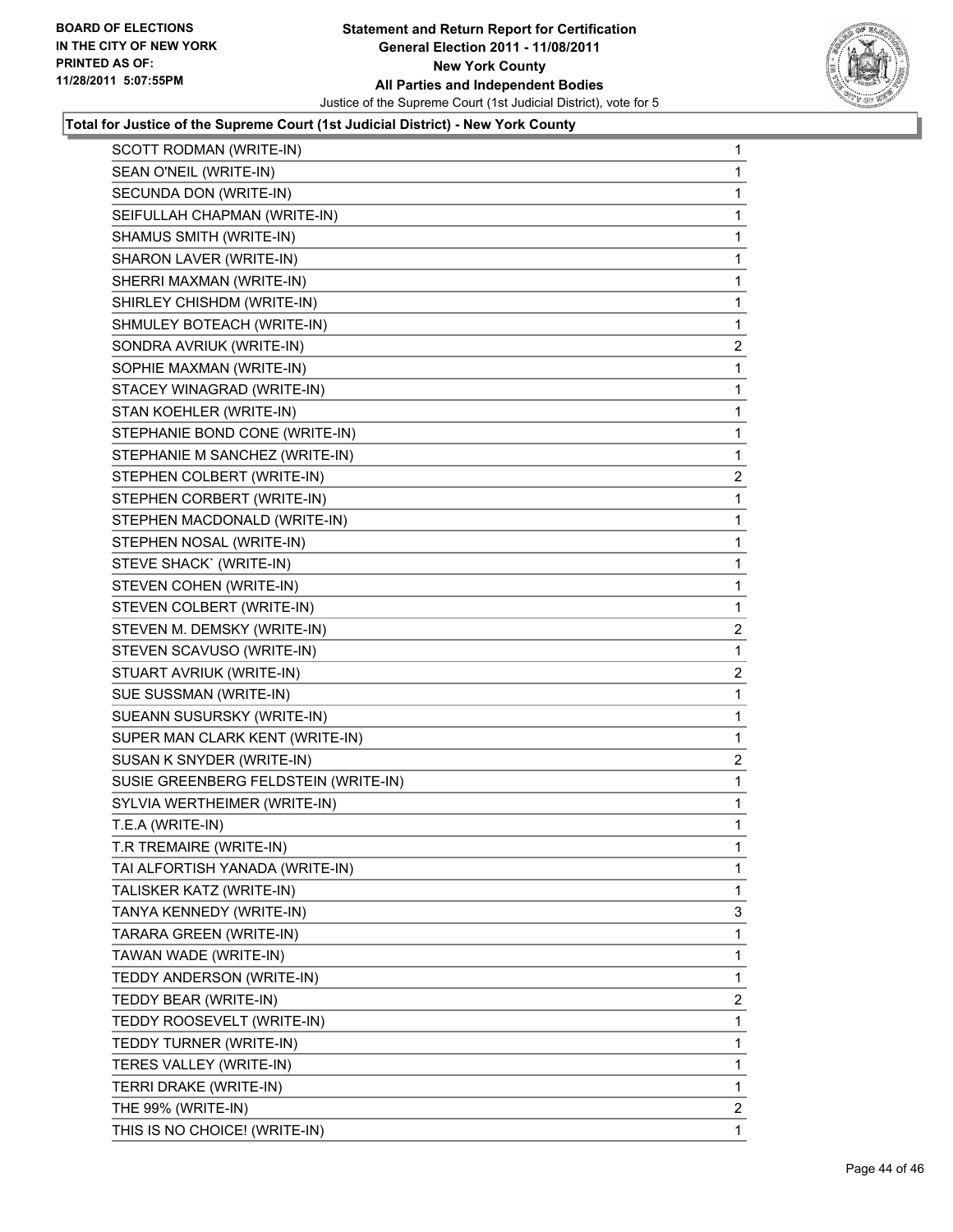

| THOMAS SCHIELS (WRITE-IN)         | 1            |
|-----------------------------------|--------------|
| THOMAS WHEELER (WRITE-IN)         | 1            |
| THURGOOD MARSHALL (WRITE-IN)      | 1            |
| TOBY CODDINGTON (WRITE-IN)        | 1            |
| TODD GARRIN (WRITE-IN)            | 1            |
| TOM JONES (WRITE-IN)              | 1            |
| TOM NOOTER (WRITE-IN)             | 1            |
| TOWE STRONG (WRITE-IN)            | 1            |
| TRAVIS MACY (WRITE-IN)            | 1            |
| TROY JOHNSON (WRITE-IN)           | 2            |
| TROY RIP (WRITE-IN)               | 1            |
| TRUTH NAN LUNCFORD (WRITE-IN)     | 1            |
| TYLER CURRY (WRITE-IN)            | 1            |
| VAN JONES (WRITE-IN)              | 1            |
| VANESSA MEIS (WRITE-IN)           | 1            |
| VAUNE TRACHTMAN (WRITE-IN)        | 1            |
| VICTOR ARMANDO BERNACE (WRITE-IN) | 1            |
| VICTORIA A. GRAFFEO (WRITE-IN)    | 1            |
| VINCENT CAPIZZI (WRITE-IN)        | 1            |
| VINNIE MOK (WRITE-IN)             | 1            |
| WALTER ARSEWALT (WRITE-IN)        | 1            |
| WENDY BUTLER (WRITE-IN)           | 1            |
| WILLIAM CLARKSON (WRITE-IN)       | 1            |
| WILLIAM J. BRENNAN (WRITE-IN)     | 1            |
| WILLIAM MEYER (WRITE-IN)          | $\mathbf{1}$ |
| WILLIAM ORBE (WRITE-IN)           | 1            |
| WILLIAM WEDD (WRITE-IN)           | 1            |
| WYATT CENAC (WRITE-IN)            | $\mathbf{1}$ |
| YEHUDA CROSS (WRITE-IN)           | $\mathbf{1}$ |
| YOLANDA BROWN (WRITE-IN)          | 1            |
| YU YAMADA (WRITE-IN)              | 1            |
| YVES SMITH (WRITE-IN)             | 1            |
| ZAC TOWNSEND (WRITE-IN)           | 1            |
| ZEPPO MARX (WRITE-IN)             | 1            |
| ZVONIMIR SOVULJ (WRITE-IN)        | 1            |
| <b>Total Votes</b>                | 125,001      |
| Unrecorded                        | 47,919       |